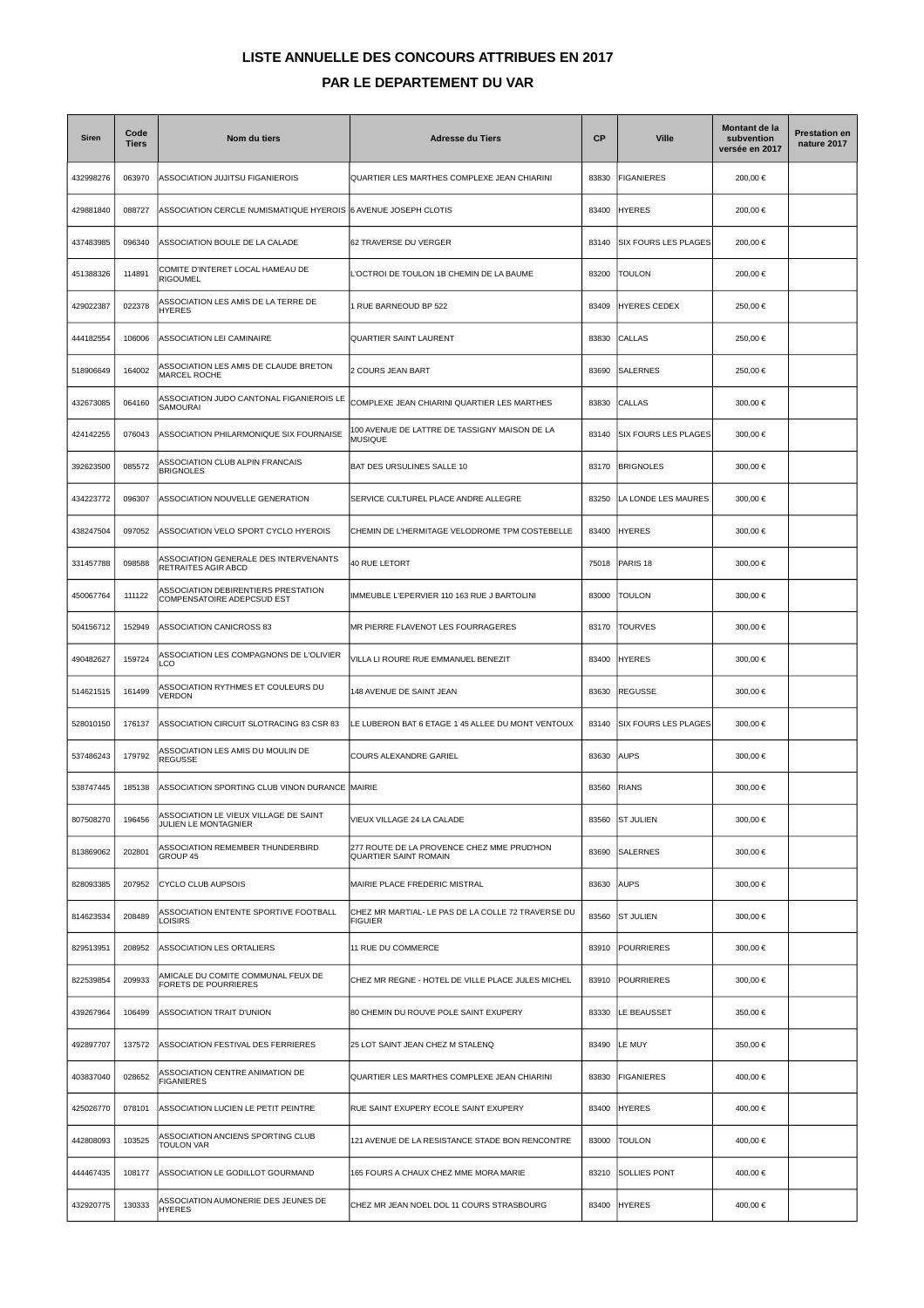| <b>Siren</b> | Code<br><b>Tiers</b> | Nom du tiers                                                        | <b>Adresse du Tiers</b>                                       | <b>CP</b> | <b>Ville</b>                          | Montant de la<br>subvention<br>versée en 2017 | <b>Prestation en</b><br>nature 2017 |
|--------------|----------------------|---------------------------------------------------------------------|---------------------------------------------------------------|-----------|---------------------------------------|-----------------------------------------------|-------------------------------------|
| 488742610    | 132983               | ASSOCIATION ENSEMBLE VOCAL CANTARE                                  | PLACE DE LA LIBERATION MAIRIE                                 | 83610     | COLLOBRIERES                          | 400,00 €                                      |                                     |
| 491169629    | 139072               | CENTRE COMMUNAL DES FEUX DE FORETS DE<br>LA VALETTE VAR             | PLACE GENERAL DE GAULLE MAIRIE BOITE MAIRIE 37                | 83160     | LA VALETTE DU VAR                     | 400,00 €                                      |                                     |
| 500687355    | 147893               | ASSOCIATION LES AMIS DE BAUDINARD SUR<br><b>VERDON</b>              | HOTEL DE VILLE                                                | 83630     | <b>BAUDINARD SUR</b><br><b>VERDON</b> | 400,00 €                                      |                                     |
| 503400806    | 149980               | CLUB DE JEU DE LA FAVIERE                                           | I PLACE SAINT FRANCOIS MAIRIE DE BORMES LES<br><b>MIMOSAS</b> | 83230     | <b>BORMES LES MIMOSAS</b>             | 400,00 €                                      |                                     |
| 803288935    | 197205               | ASSOCIATION AGR PEC PROTECTION DU MILIEU<br><b>AQUATIQUE</b>        | RUE MARECHEL FOCH                                             | 83570     | CARCES                                | 400,00 €                                      |                                     |
| 427666763    | 207835               | ASSOCIATION POUR LA RENOVATION DE<br><b>L'EGLISE</b>                | <b>BAUDUEN</b>                                                | 83630     | <b>BAUDUEN</b>                        | 400,00 €                                      |                                     |
| 513479618    | 208291               | ASSOCIATION CLUB DES CHIFFRES ET DES<br>LETTRES                     | CENTRE CULTUREL P BEL RUE FRANCOIS PAUL                       | 83160     | LA VALETTE DU VAR                     | 400,00 €                                      |                                     |
| 797673712    | 208765               | ASSOCIATION CHOEUR ILILANGA                                         | VILLA KALIMERA 6 AVENUE PAUL ARENE                            | 83270     | <b>ST CYR SUR MER</b>                 | 400,00 €                                      |                                     |
| 429235179    | 047619               | ASSOCIATION L'AVENIR DE PALLIERES                                   | 2 IMPASSE DES GRANGES                                         | 83560     | <b>ESPARRON</b>                       | 450.00 €                                      |                                     |
| 405200833    | 056684               | ASSOCIATION CLUB GENERATIONS MOUVEMENT<br><b>FELICIE AUGUSTE</b>    | LE BORDAS                                                     | 83560     | <b>RIANS</b>                          | 450,00 €                                      |                                     |
| 430483859    | 089233               | ASSOCIATION LES BRAVADAIRES DE BARJOLS                              | 32 BOULEVARD GRISOLLE                                         | 83670     | <b>BARJOLS</b>                        | 450,00 €                                      |                                     |
| 388228223    | 095644               | ASSOCIATION LOISIRS PROMOTION HAUT DE<br>L'ARC                      | <b>6 RUE DES MINIMES</b>                                      | 13530     | TRETS                                 | 450,00 €                                      |                                     |
| 439279357    | 099640               | ASSOCIATION UNION DES LOCATAIRES HLM DU<br>VAR                      | ALLEE LIEUTENANT COLONEL CARMI LE MISTRAL BT F                | 83000     | <b>TOULON</b>                         | 450.00 €                                      |                                     |
| 340456995    | 142465               | CLUB GYMNIQUE SAINT MAXIMINOI S                                     | BOULEVARD REY M J A                                           | 83470     | ST MAXIMIN LA STE<br><b>BAUME</b>     | 450,00 €                                      |                                     |
| 520596008    | 180513               | ASSOCIATION MCP L'ESPRIT DU PHOENIX MOTO<br><b>CLUB PROVENCE</b>    | MJA BOULEVARD REY                                             | 83470     | ST MAXIMIN LA STE<br><b>BAUME</b>     | 450,00 €                                      |                                     |
| 823823620    | 211101               | ASSOCIATION GRAINES DE PARENTS                                      | <b>QUAI DES RENTES GOUTTES</b>                                | 83560     | <b>RIANS</b>                          | 450,00 €                                      |                                     |
| 775666407    | 115834               | ASSOCIATION SEMLH SOCIETE D'ENTRAIDE AU<br>MEMBRES LEGION D'HONNEUR | SMAD CENTRE J COLLOMB PLACE RENE CASSIN                       | 83300     | <b>DRAGUIGNAN</b>                     | 460,00 €                                      |                                     |
| 429953086    | 004056               | PATRIMOINE ET HISTOIRE DE CABASSE                                   | PLACE DE LA REPUBLIQUE MAIRIE                                 | 83340     | <b>CABASSE</b>                        | 500,00 €                                      |                                     |
| 431752864    | 024229               | COMITE DE FOIRE DE FOX AMPHOUX                                      | HOTEL DE VILLE                                                | 83670     | FOX AMPHOUX                           | 500,00 €                                      |                                     |
| 783066608    | 028341               | ASSOCIATION ETUDES SCIENTIFIQUES<br>ARCHEOLOGIQUES                  | 21 ALLEE D'AZEMAR                                             | 83300     | DRAGUIGNAN                            | 500,00 €                                      |                                     |
| 438590044    | 036734               | ASSOCIATION ADRASEC 83                                              | ROUTE DE PIERREFEU LES MIMOSAS CHEZ MR REMY<br>PHILIPPE       | 83660     | <b>CARNOULES</b>                      | 500,00 €                                      |                                     |
| 430344077    | 037290               | ASSOCIATION LA ROSE D'AUTOMNE                                       | MAIRIE DE VILLECROZE PLACE DE LA SOUVENANCE                   | 83690     | VILLECROZE                            | 500.00€                                       |                                     |
| 432634293    | 040663               | CLUB DE L'AGE D'OR                                                  | SALLE COMMUNALE RUE DES MAQUISARDS                            | 83590     | <b>GONFARON</b>                       | 500,00 €                                      |                                     |
| 439328279    | 045492               | AMICALE DES ARMENIENS DE DRAGUIGNAN ET<br><b>REGION</b>             | BOULEVARD MAX DORMOY MAISON JEUNESSE ET SPORTS                | 83300     | <b>DRAGUIGNAN</b>                     | 500,00 €                                      |                                     |
| 400460333    | 048734               | COMITE OFFICIEL DES FETES DE PIGNANS                                | HOTEL DE VILLE                                                | 83790     | <b>PIGNANS</b>                        | 500,00 €                                      |                                     |
| 429848716    | 048863               | ASSOCIATION LES INQUIETS BOULOMANES<br><b>BEAUSSETANS</b>           | 375 RUE ANTOINE SIMONI LES VERTS COTEAUX N7                   | 83330     | LE BEAUSSET                           | 500,00 €                                      |                                     |
| 418652103    | 051214               | ASSOCIATION ATELIER VOCAL VARIATIONS                                | CHEZ M. CESTOR JACQUES 25 AVENUE DREO                         | 83170     | <b>BRIGNOLES</b>                      | 500.00€                                       |                                     |
| 429616600    | 055382               | ASSOCIATION AUMONERIE COLLEGE GIONO                                 | 2 RUE REPUBLIQUE                                              | 83330     | LE BEAUSSET                           | 500,00 €                                      |                                     |
| 439117649    | 060640               | COMITE INTERET LOCAL ST ROCH                                        | 100 CHEMIN DE PLAISANCE                                       | 83200     | <b>TOULON</b>                         | 500,00 €                                      |                                     |
| 431386127    | 061624               | ASSOCIATION SAVATE BOXE FRANCAISE ST<br>MAXIMIN                     | BOULEVARD REY M J A                                           | 83470     | ST MAXIMIN LA STE<br><b>BAUME</b>     | 500,00 €                                      |                                     |
| 431653385    | 067633               | ASSOCIATION MOUVEMENT                                               | CHEZ MELLE FORESTIER C 6 AVENUE GABRIEL<br><b>BARBAROUX</b>   | 83340     | LE LUC                                | 500,00 €                                      |                                     |
| 350577722    | 068681               | ASSOCIATION MAISON DES JEUNES ET DE LA<br><b>CULTURE</b>            | BOULEVARD DES VILLAS MAISON DES ARTS                          | 83420     | LA CROIX VALMER                       | 500,00 €                                      |                                     |
| 427679840    | 076899               | ASSOCIATION UNION NATIONALE DES<br>RETRAITES ET DES PERSONNES AGEES | AVENUE DE STALINGRAD                                          | 83130     | LA GARDE                              | 500,00 €                                      |                                     |
| 783167570    | 083864               | ASSOCIATION USAM TOULON                                             | 95 AVENUE DES ROUTES                                          | 83200     | <b>TOULON</b>                         | 500,00 €                                      |                                     |
| 425022365    | 085870               | ASSOCIATION MUSIQUE HARMONIE HYEROISE                               | 845 CHEMIN DU BAS PANSARD                                     | 83250     | LA LONDE LES MAURES                   | 500,00 €                                      |                                     |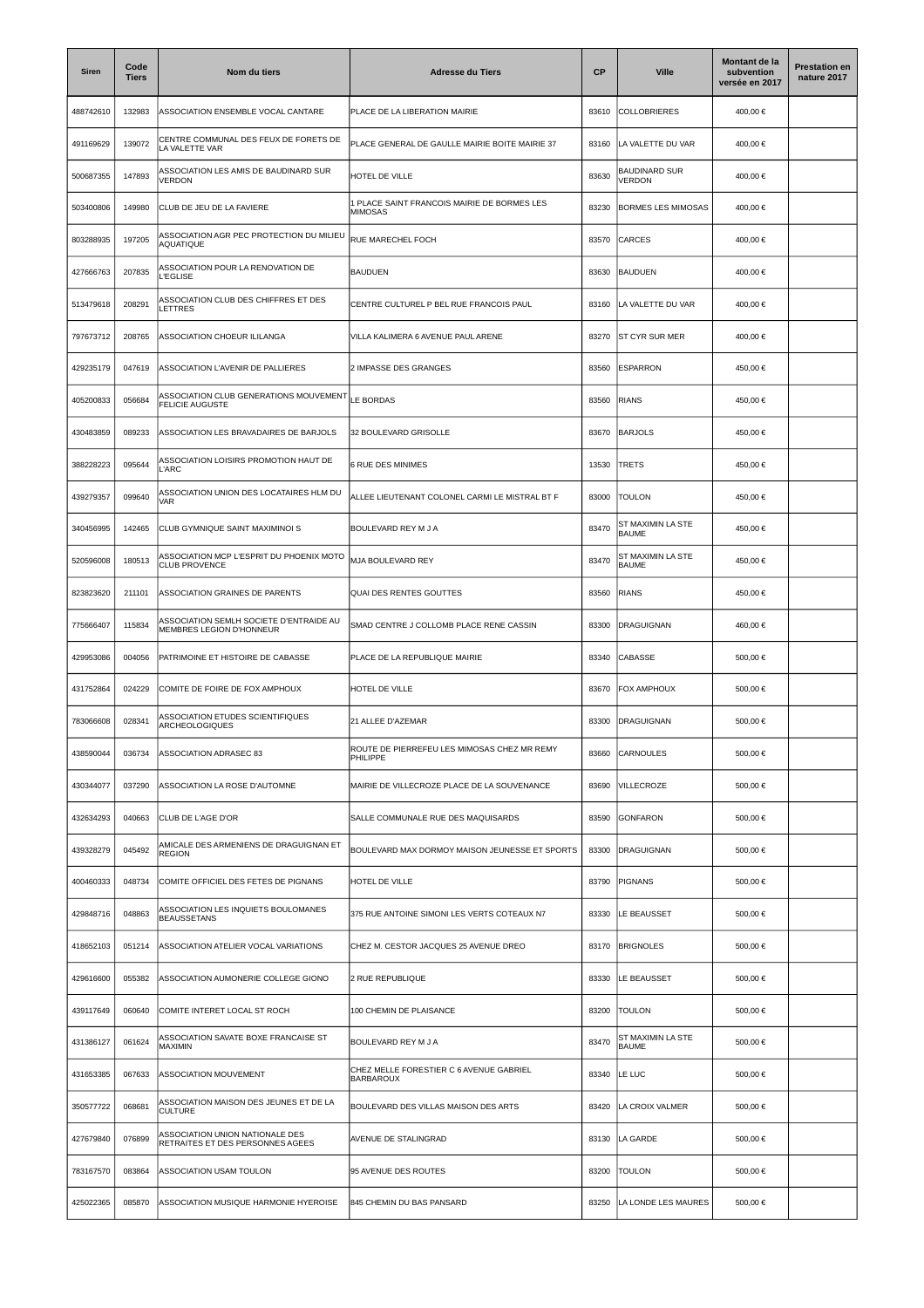| <b>Siren</b> | Code<br><b>Tiers</b> | Nom du tiers                                                                          | <b>Adresse du Tiers</b>                                          | <b>CP</b> | <b>Ville</b>                       | Montant de la<br>subvention<br>versée en 2017 | <b>Prestation en</b><br>nature 2017 |
|--------------|----------------------|---------------------------------------------------------------------------------------|------------------------------------------------------------------|-----------|------------------------------------|-----------------------------------------------|-------------------------------------|
| 424982056    | 086378               | ASSOCIATION CLUB ANCIENNES AUTOMOBILES<br>VAROISES                                    | 330 AVENUE DU GENERAL BROSSET LE FIRMAMENT A                     | 83200     | TOULON                             | 500,00 €                                      |                                     |
| 348699414    | 086999               | ASSOCIATION LE BEL AGE                                                                | MAISON DES ASSOCIATIONS 2 RUE JEAN CORONA                        | 83120     | <b>STE MAXIME</b>                  | 500,00 €                                      |                                     |
| 429073075    | 087657               | ASSOCIATION INTERCOM ANCIENS<br>COMBATTANTS PRISONNIERS DE GUERRE<br><b>OUTRE MER</b> | HOTEL DE VILLE PLACE DE LA MAIRIE                                | 83560     | GINASSERVIS                        | 500,00 €                                      |                                     |
| 431877034    | 090454               | <b>ASSOCIATION GIENS 1900</b>                                                         | 2 PLACE DU BELVEDERE MAIRIE ANNEXE DE GIENS                      | 83400     | <b>HYERES</b>                      | 500.00 €                                      |                                     |
| 432059707    | 090885               | ASSOCIATION LOISIRS ET SOLIDARITE DES<br><b>RETRAITES</b>                             | 13 AVENUE AMIRAL COLLET BOURSE DU TRAVAIL                        | 83000     | <b>TOULON</b>                      | 500,00 €                                      |                                     |
| 432766715    | 092029               | ASSOCIATION LA CROISEE DES CHEMINS                                                    | 15 RUE FREDERIC MISTRAL                                          | 83910     | POURRIERES                         | 500,00 €                                      |                                     |
| 431315829    | 094663               | ASSOCIATION FOYER SOCIO CULTUREL<br>COLLEGE JULES FERRY                               | BP 162 RUE ANDRE MALRAUX                                         | 83418     | <b>HYERES CEDEX</b>                | 500,00 €                                      |                                     |
| 378831762    | 094853               | ASSOCIATION DES ENFANTS UN QUARTIER LA<br>VIE                                         | 115 COURS DE LAFAYETTE                                           | 83000     | <b>TOULON</b>                      | 500,00 €                                      |                                     |
| 433412251    | 094916               | ASSOCIATION CERCLE CULTUREL SOCIAL<br><b>CRAUROIS</b>                                 | 1 AVENUE LIEUTENANT JEAN TOUCAS                                  | 83260     | LA CRAU                            | 500.00 €                                      |                                     |
| 433926359    | 099482               | CIL DE LA HAUTE VILLE                                                                 | 24 RUE FRANKLIN LE VIEUX MOULIN                                  | 83400     | <b>HYERES</b>                      | 500,00 €                                      |                                     |
| 440709772    | 100730               | TRAIT LIBRE TL MAISON DES ARTS PLURIELS                                               | 15 RUE DE L'OBSERVANCE                                           | 83300     | DRAGUIGNAN                         | 500,00 €                                      |                                     |
| 441275146    | 101268               | AMICALE DES CORSES ET AMIS DE LA CORSE                                                | QUARTIER SAINTE ANNE 48 LES FAISSES                              | 83300     | <b>DRAGUIGNAN</b>                  | 500,00 €                                      |                                     |
| 441139235    | 101869               | ASSOCIATION AMICALE SPORTS LOISIRS<br>HOPITAL HYERES                                  | 33 BOULEVARD MARECHAL JUIN HOPITAL DE HYERES                     | 83400     | <b>HYERES</b>                      | 500,00 €                                      |                                     |
| 433188638    | 102405               | ASSOCIATION AMICALE DONNEURS SANG<br><b>BENEVOLES</b>                                 | PLACE DU GENERAL DE GAULLE HOTEL DE VILLE                        | 83160     | LA VALETTE VAR                     | 500,00 €                                      |                                     |
| 430363903    | 107149               | ASSOCIATION RUCHER ECOLE DU VAR                                                       | 113 ALLEE DES OMBRAGES CHEZ POUJOL                               | 83700     | <b>ST RAPHAEL</b>                  | 500,00 €                                      |                                     |
| 447686221    | 108830               | ASSOCIATION ECLATS DE VOIX                                                            | 47 LOTISSEMENT LA LAOUVE ROUTE DU VAL                            | 83170     | <b>BRIGNOLES</b>                   | 500,00 €                                      |                                     |
| 448937763    | 110062               | AMICALE COMMUNAUTE COMMUNE FEUX<br>FORETS CARQUEIRANNE                                | PLACE DE LA REPUBLIQUE MAIRIE                                    | 83320     | CARQUEIRANNE                       | 500,00 €                                      |                                     |
| 448863175    | 110076               | ASSOCIATION LA BAUMO ENSOULEIADO                                                      | HOTEL DE VILLE                                                   | 83640     | PLAN D AUPS SAINTE<br><b>BAUME</b> | 500,00 €                                      |                                     |
| 447605502    | 111773               | ASSOCIATION LES MARIOLLES DE LA BLEUE                                                 | LES MAS DE L'ILE ROUSSE 14 RUE D'ITALIE                          | 83150     | BANDOL                             | 500,00 €                                      |                                     |
| 425026655    | 115551               | ASSOCIATION AU COEUR DU VAR                                                           | CHEZ MR CHIRAC LE SAINT LAZARE RUE DE L'ORMEAU                   | 83340     | LE LUC                             | 500,00 €                                      |                                     |
| 477490221    | 118745               | ASSOCIATION LA FOULEE TOURVAINE                                                       | PLACE DE L'HOTEL DE VILLE MAIRIE                                 | 83170     | <b>TOURVES</b>                     | 500,00 €                                      |                                     |
| 478280472    | 118928               | ASSOCIATION SIAN DEI ARCS                                                             | QUARTIER GUERINGUIER CHEZ MR COTTE DIDIER                        | 83460     | <b>LES ARCS</b>                    | 500.00 €                                      |                                     |
| 479415507    | 122292               | ASSOCIATION VERDIERE VELO CLUB EVASION                                                | HOTEL DE VILLE                                                   | 83560     | LA VERDIERE                        | 500,00 €                                      |                                     |
| 479245656    | 122522               | AMICALE SAPEURS POMPIERS DE SAINT<br>MAXIMIN                                          | 456 CHEMIN DU MOULIN                                             | 83470     | ST MAXIMIN LA STE<br><b>BAUME</b>  | 500,00 €                                      |                                     |
| 480417641    | 123232               | ASSOCIATION AUTOUR DU GRAND CHENE                                                     | 70 RUE DU GRAND CHENE MARIE PAULE LEMETAYER                      | 83560     | <b>ST JULIEN</b>                   | 500,00 €                                      |                                     |
| 485388441    | 131518               | ASSOCIATION ARTISTES ET CREATEURS DE<br><b>COLLOBRIERES</b>                           | ATELIER AGOSTA COURS LOUIS BLANC                                 | 83610     | <b>COLLOBRIERES</b>                | 500,00 €                                      |                                     |
| 488987983    | 131881               | ASSOCIATION FOOTBALL CLUB POURRIERES                                                  | MAIRIE DE POURRIERE                                              | 83910     | <b>POURRIERES</b>                  | 500,00 €                                      |                                     |
| 489444976    | 132259               | CLUB DE RANDONNEES PEDESTRE DE CUERS                                                  | 1 RUE LOUIS GIRARD                                               | 83390     | <b>CUERS</b>                       | 500,00 €                                      |                                     |
| 427666920    | 137729               | ASSOCIATION LEI PEGOT                                                                 | 38 BOULEVARD JEAN MOULIN                                         | 83780     | FLAYOSC                            | 500,00 €                                      |                                     |
| 485359475    | 138382               | ASSOCIATION AYGUADE HISTORIQUE                                                        | DOMAINE DU CEINTURON L'AYGUADE                                   | 83400     | <b>HYERES</b>                      | 500,00 €                                      |                                     |
| 493199665    | 138536               | ASSOCIATION LES CHEMINS DU PATRIMOINE                                                 | 22 RUE DE L'HOTEL DE VILLE HAMEAU SAINT PIERRE<br>MAIRIE         | 83560     | <b>ST JULIEN</b>                   | 500,00 €                                      |                                     |
| 491653283    | 140842               | ASSOCIATION COMPAGNIE ARTS MONISE                                                     | AVENUE GENERAL DE GAULLE MAIRIE DE FLASSANS SUR<br><b>ISSOLE</b> | 83340     | <b>FLASSANS SUR ISSOLE</b>         | 500,00 €                                      |                                     |
| 505062034    | 156088               | ASSOCIATION ESPACE DE JEUNE PASSERELLE<br>ESPACE SOCIO CULTUREL SPORT INTERGENE       | 7 RUE SIEYES                                                     | 83610     | <b>COLLOBRIERES</b>                | 500,00 €                                      |                                     |
| 510291024    | 157948               | ASSOCIATION LES AMIS DE SAINT CHRISTOPHE                                              | 1 BOULEVARD DE L'EGALITE                                         | 83200     | LE REVEST LES EAUX                 | 500,00 €                                      |                                     |
| 494995988    | 162526               | ASSOCIATION SAINT MANDRIER RUGBY                                                      | HOTEL DE VILLE PLACE DES RESISTANTS                              | 83430     | <b>ST MANDRIER SUR MER</b>         | 500,00 €                                      |                                     |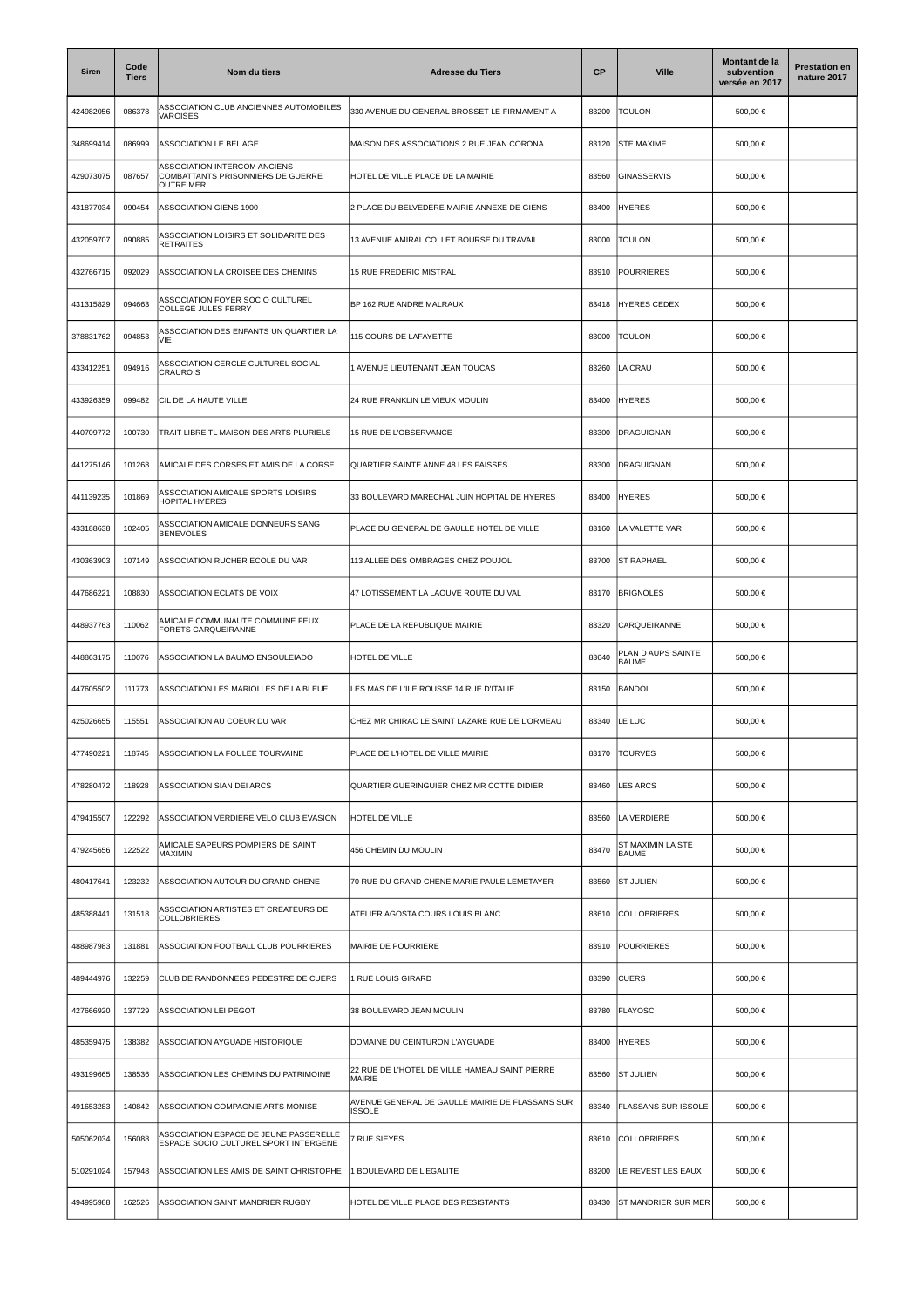| Siren     | Code<br><b>Tiers</b> | Nom du tiers                                                                                            | <b>Adresse du Tiers</b>                                            | <b>CP</b> | <b>Ville</b>                      | Montant de la<br>subvention<br>versée en 2017 | <b>Prestation en</b><br>nature 2017 |
|-----------|----------------------|---------------------------------------------------------------------------------------------------------|--------------------------------------------------------------------|-----------|-----------------------------------|-----------------------------------------------|-------------------------------------|
| 432808210 | 163175               | ASSOCIATION SPORT CULTURELLE HOPITAL<br><b>RENE SABRAN</b>                                              | BOULEVARD EDOUARD HERRIOT HOPITAL RENE SABRAN                      | 83400     | <b>HYERES</b>                     | 500,00 €                                      |                                     |
| 482122140 | 166146               | ASSOCIATION LES AMIS DU COUDON ANIMATION<br>ET NATURE                                                   | RUE LEON GUERIN MAIRIE                                             | 83160     | LA VALETTE DU VAR                 | 500,00 €                                      |                                     |
| 522251693 | 166773               | ASSOCIATION CONFRERIE CERISE PRECOCE DU<br>LUC                                                          | LES BASSES RETRACHES                                               | 83340     | LE LUC                            | 500,00 €                                      |                                     |
| 509202149 | 172017               | EDERATION VAROISE DES SOCIETES<br>ASSOCIATION NAUTIQUES                                                 | ZA 3EME BASSIN PORT SAINT PIERRE LE PORT D'HYERES                  | 83400     | <b>HYERES</b>                     | 500,00 €                                      |                                     |
| 751208307 | 184127               | ASSOCIATION SPORTIVE TENNIS LUCOIS                                                                      | LES RETRACHES                                                      | 83340     | LE LUC                            | 500,00 €                                      |                                     |
| 534343348 | 184192               | ASSOCIATION ECOLE DE DANSE DE SAINT<br><b>MANDRIER</b>                                                  | LES JARDINS D'HYDRA A AVENUE MARC BARON                            | 83430     | <b>ST MANDRIER SUR MER</b>        | 500,00 €                                      |                                     |
| 792790727 | 186255               | ASSOCIATION COTI-ART                                                                                    | CHEZ MME EELY 1 PLACE DE LA MAIRIE                                 | 83570     | COTIGNAC                          | 500,00 €                                      |                                     |
| 792395121 | 186483               | ASSOCIATION CLUB DE TENNIS DE TABLE<br><b>AUPSOIS</b>                                                   | CHEZ MR MAILAENDER HOTEL DE VILLE PLACE FREDERIC<br><b>MISTRAL</b> | 83630     | <b>AUPS</b>                       | 500,00 €                                      |                                     |
| 521475822 | 190965               | ASSOCIATION ATLETIC ASM FUTSAL                                                                          | 163 CHEMIN DE MONEIRET                                             | 83200     | <b>TOULON</b>                     | 500,00 €                                      |                                     |
| 753695303 | 197382               | ASSOCIATION ECOLE DE DANSE PRESQU'UNE<br><b>ETOILE</b>                                                  | CHEZ MME PAILLEY 24 AVE DE LA CORNICHE D'OR                        | 83430     | ST MANDRIER SUR MER               | 500,00 €                                      |                                     |
| 784856775 | 199432               | ASSOCIATION LES AMIS DE LA GENDARMERIE                                                                  | 45 BOULEVARD VINCENT AURIOL                                        | 75013     | PARIS <sub>13</sub>               | 500,00 €                                      |                                     |
| 809675028 | 199437               | ASSOCIATION CAP CULTURE                                                                                 | 50 BOULEVARD DE STRASBOURG                                         | 83000     | <b>TOULON</b>                     | 500,00 €                                      |                                     |
| 524698701 | 199588               | ASSOCIATION VCTT CLUB VALETTOIS TENNIS DE<br>TABLE                                                      | 126 AVENUE CHARLES CHABAUD LE GRAND JARDIN A2                      | 83160     | LA VALETTE DU VAR                 | 500,00 €                                      |                                     |
| 807685219 | 200967               | ASSOCIATION YOUNG HOUSE DE VINON                                                                        | 1132 ROUTE DES GORGES                                              | 83560     | VINON SUR VERDON                  | 500,00 €                                      |                                     |
| 813196086 | 202481               | <b>ASSOCIATION BEFIT</b>                                                                                | CHEMIN DE L'OLIVERAIE                                              | 83190     | <b>OLLIOULES</b>                  | 500,00 €                                      |                                     |
| 820617207 | 203401               | ASSOCIATION L'OPPIDUM DEFI                                                                              | 520 CHEMIN DE LA RENARDIERE                                        | 83910     | <b>POURRIERES</b>                 | 500,00 €                                      |                                     |
| 538736281 | 204494               | ASSOCIATION BOULES DES PINS PENCHES                                                                     | BRASSERIE BARC TABAC 33 AVENUE GENER£AL DE GAULLE                  | 83320     | CARQUEIRANNE                      | 500,00 €                                      |                                     |
| 820615466 | 204619               | AMICALE DU COMITE COMMUNAL DES FEUX DE<br>FORETS DE GONFARON ET RESERVE<br>COMMUNALE DE SECURITE CIVILE | MR ALOUANI MAIRIE                                                  | 83590     | <b>GONFARON</b>                   | 500,00 €                                      |                                     |
| 505212555 | 205217               | GROUPE D'ANIMATION DE QUARTIER DE LA<br>GARE                                                            | 1285 CHEMIN DE LA GROTTE DES FEES                                  | 83400     | <b>HYERES</b>                     | 500,00 €                                      |                                     |
| 822626891 | 205346               | <b>BRIDGE FESTIVAL HYERES</b>                                                                           | CHEZ MR GRASSINI 22 AVENUE DE BELGIQUE                             | 83400     | <b>HYERES</b>                     | 500,00 €                                      |                                     |
| 820998383 | 206899               | ASSOCIATION MAESTRAL FOOTBALL CLUB                                                                      | 30 RUE NOTOS                                                       | 83100     | <b>TOULON</b>                     | 500,00 €                                      |                                     |
| 823722020 | 207562               | ASSOCIATION PETANQUE POUR TOUS                                                                          | 12 RUE DE LA GLACIERE                                              | 83340     | CABASSE                           | 500,00 €                                      |                                     |
| 821356359 | 207655               | ASSOCIATION LES MUSICALES DE BANDOL                                                                     | 59 RUE DE LA FONTAINE                                              | 83150     | BANDOL                            | 500,00 €                                      |                                     |
| 827745506 | 207809               | MATAVON PHOTO CLUB                                                                                      | CHEZ MR BRUN MAIRIE PLACE DE LA REPUBLIQUE                         | 83340     | <b>CABASSE</b>                    | 500,00 €                                      |                                     |
| 508309481 | 208619               | L'OUSTAU DE PROUVENCO                                                                                   | PLACE HENRI DUNANT                                                 | 83400     | <b>HYERES</b>                     | 500.00 €                                      |                                     |
| 378936652 | 209744               | ASSOCIATION BIENVENUE AUX TALENTS ET<br>ARTS REUNIS(BTAR)                                               | 24 BOULEVARD DU GENERAL DE GAULLE                                  | 83780     | <b>FLAYOSC</b>                    | 500,00 €                                      |                                     |
| 830313219 | 210397               | ASSOCIATION PRODUCTION ARTISTIQUE ZITO                                                                  | 214 RUE CUVIER                                                     | 83150     | BANDOL                            | 500,00 €                                      |                                     |
| 830292074 | 210745               | ASSOCIATION ACTION SOLIDAIRE DE PROXIMITE                                                               | CHEZ MME CANO 515 ALLEE DES MESANGES                               | 83470     | ST MAXIMIN LA STE<br><b>BAUME</b> | 500,00 €                                      |                                     |
| 830630570 | 210915               | ASSOCIATION SPORTIVE DES ADRETS DE<br>GYMNASTIQUE RYTHMIQUE                                             | 91 ROUTE DU LAC CHEZ MR LE BRUN QUARTIER CATAU                     | 83600     | ES ADRETS DE<br><b>ESTEREL</b>    | 500,00 €                                      |                                     |
| 751190521 | 181134               | ASSOCIATION UPE DE LA DRACENIE                                                                          | CENTRE JOSEPH COLLOMP PLACE RENE CASSIN                            | 83300     | DRAGUIGNAN                        | 550,00 €                                      |                                     |
| 424156230 | 041801               | CLUB DE LOISIRS DES AINES DE REGUSSE                                                                    | MAIRIE DE REGUSSE                                                  | 83630     | REGUSSE                           | 600,00 €                                      |                                     |
| 429596539 | 060347               | CENTRE INTERET LOCAL BARBES FORT BLANC<br>PRE FAUCHIER                                                  | SALLE VICTORIA PLACE AMIRAL DUPERRE                                | 83200     | <b>TOULON</b>                     | 600,00 €                                      |                                     |
| 429965627 | 061242               | ASSOCIATION CIL DE RODEILHAC                                                                            | PLACE JOLIDON                                                      | 83200     | <b>TOULON</b>                     | 600,00 €                                      |                                     |
| 428676951 | 065137               | ASSOCIATION CIL PONT NEUF ESCAILLON                                                                     | 154 RUE EUGENE MANUEL                                              | 83200     | <b>TOULON</b>                     | 600,00 €                                      |                                     |
| 424033108 | 084102               | ASSOCIATION CLUB ECHIQUIEEN CUERSOIS                                                                    | MAIRIE IMM PEYSSONNEAU 37 PLACE GENERAL MAGNAN                     | 83390     | <b>CUERS</b>                      | 600,00 €                                      |                                     |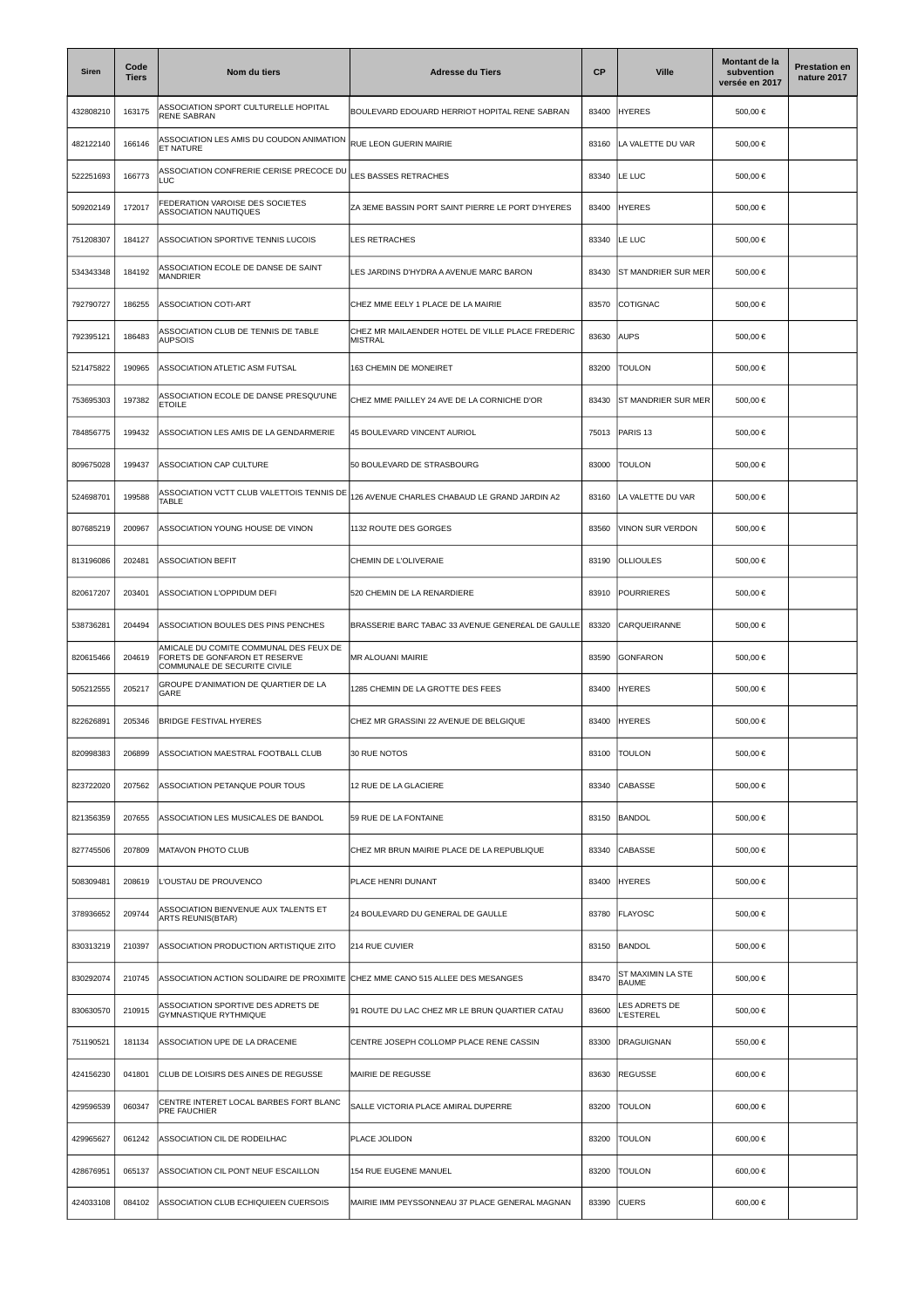| <b>Siren</b> | Code<br><b>Tiers</b> | Nom du tiers                                                                    | <b>Adresse du Tiers</b>                                                                | <b>CP</b> | <b>Ville</b>                    | Montant de la<br>subvention<br>versée en 2017 | <b>Prestation en</b><br>nature 2017 |
|--------------|----------------------|---------------------------------------------------------------------------------|----------------------------------------------------------------------------------------|-----------|---------------------------------|-----------------------------------------------|-------------------------------------|
| 432128197    | 090738               | ASSOCIATION PLAISANCIERS PORT BRUSC                                             | BAS NAUTIQUE DU BRUSC COR DES ILES                                                     | 83140     | <b>SIX FOURS LES PLAGES</b>     | 600,00 €                                      |                                     |
| 433709862    | 094784               | ASSOCIATION CLUB ATHLETISME CARQUEIRAN<br>NE                                    | 8 ALLEE DU VENT D'EST                                                                  | 83320     | CARQUEIRANNE                    | 600,00 €                                      |                                     |
| 428114151    | 096350               | COMITE D'INTERET LOCAL ROUTES RIGOUMEL<br>PONT DE BOIS LES ARENES               | 26 BOULEVARD DELECLUZE MAISON DE QUARTIER                                              | 83200     | <b>TOULON</b>                   | 600,00 €                                      |                                     |
| 444011001    | 105190               | ASSOCIATION CLUB PHOTO CINE VIDEO                                               | IMPASSE DE L'ABBE SPARIAT                                                              | 83120     | PLAN DE LA TOUR                 | 600,00 €                                      |                                     |
| 444667349    | 107108               | ASSOCIATION GAREOULTAISE FORMATION<br><b>INFORMATIQUE AGFI</b>                  | 653 CHEMIN FERNAND FABRE CHEZ GENTILE LUIGI                                            | 83136     | LA ROQUEBRUSSANNE               | 600,00 €                                      |                                     |
| 450016720    | 111722               | ASSOCIATION DE PECHE POINTE DE GOURON                                           | RUE DES LACTAIRES CHEZ M TINACCI                                                       | 83230     | <b>BORMES LES MIMOSAS</b>       | 600,00 €                                      |                                     |
| 403702962    | 132030               | ASSOCIATION LES AMIS DE L'ECOLE MIXTE 1 LA<br><b>BEAUCAIRE</b>                  | BOULEVARD DES COLLINES ECOLE PRIMAIRE 1                                                | 83200     | <b>TOULON</b>                   | 600,00 €                                      |                                     |
| 489301168    | 133927               | ASSOCIATION MS FORMULE COMPETITION                                              | STATION SHELL 2 AVENUE DU 15E CORPS                                                    | 83400     | <b>HYERES</b>                   | 600,00 €                                      |                                     |
| 490059680    | 156093               | ASSOCIATION L'ATHLETIQUE FORCE CLUB                                             | 30 RUE DE LA REPUBLIQUE MAIRIE                                                         | 83560     | <b>RIANS</b>                    | 600,00 €                                      |                                     |
| 510935794    | 157832               | ASSOCIATION CIL DU FORT ROUGE                                                   | 264 BOULEVARD EMILE JACQUEMIN                                                          | 83200     | <b>TOULON</b>                   | 600,00 €                                      |                                     |
| 508515566    | 157914               | ASSOCIATION 3M AND CO                                                           | RUE DES ARBOUSIERS CHATEAU VERT BT A2 MME NOVERO                                       | 83250     | LA LONDE LES MAURES             | 600,00 €                                      |                                     |
| 492479407    | 165092               | ASSOCIATION DES POINTUS EN BOIS BRUSC<br>LOU CAPIAN                             | 10 CHEMIN DE TAUREN                                                                    | 83140     | <b>SIX FOURS LES PLAGES</b>     | 600,00 €                                      |                                     |
| 502879869    | 195574               | ASSOCIATION RANDONNEURS HYEROIS LES<br><b>COPAINS D'ABORD</b>                   | 14 RUE CRIVELLI                                                                        | 83400     | <b>HYERES</b>                   | 600,00 €                                      |                                     |
| 819434358    | 202758               | ASSOCIATION COLLECTIF CITOYEN DU PLAN<br><b>D'AUPS</b>                          | 113 CHEMIN DE LA PETITE TOURNE                                                         | 83640     | PLAN D'AUPS                     | 600,00 €                                      |                                     |
| 822606992    | 205586               | COMITE D'INTERET LOCAL DE BON RENCONTRE                                         | CLUB DES JEUNES AVENUE DES FUSILIERS MARINS                                            | 83200     | <b>TOULON</b>                   | 600,00 €                                      |                                     |
| 823303029    | 206024               | ASSOCIATION LES RANDONNEURS LONDAIS                                             | 160 RUE ANTOINE DE SAINT EXUPERY                                                       | 83250     | LA LONDE LES MAURES             | 600,00 €                                      |                                     |
| 429693989    | 050323               | ASSOCIATION ESTEREL CLUB CYCLISTE ADRE<br><b>CHOIS</b>                          | HOTEL DE VILLE                                                                         | 83600     | LES ADRETS DE<br><b>ESTEREL</b> | 650,00 €                                      |                                     |
| 424766459    | 106256               | ASSOCIATION HANDI CLUB POMPONIANA OLBIA                                         | L'ALMANARRE BP 41                                                                      | 83400     | <b>HYERES</b>                   | 675,00 €                                      |                                     |
| 432744308    | 034514               | ASSOCIATION DES ANCIENS ELEVES COLLEGE<br><b>MARIE CURIE</b>                    | RUE PIERRE CURIE                                                                       | 83500     | LA SEYNE SUR MER                | 700,00 €                                      |                                     |
| 398351254    | 056699               | FEDERATION DES CIL DE L'OUEST TOULONNAIS                                        | SALLE VICTORIA PLACE DUPERRE                                                           | 83200     | <b>TOULON</b>                   | 700,00 €                                      |                                     |
| 429667793    | 103180               | ASSOCIATION SPORTIVE CES FONT DE FILLOL                                         | COLLEGE FONT DE FILLOL LA FONT DE FILLOL                                               | 83140     | <b>SIX FOURS LES PLAGES</b>     | 700,00 €                                      |                                     |
| 493218408    | 112136               | ASSOCIATION LES PETITS POUCETS                                                  | QUARTIER PONT DU SAUVAGE                                                               | 83560     | <b>RIANS</b>                    | 700,00 €                                      |                                     |
| 799142971    | 190682               | CLUB NOSTALGIE PASSION AUTOS MOTOS 83                                           | 14 QUAI NEUF                                                                           | 83120     | PLAN DE LA TOUR                 | 700,00 €                                      |                                     |
| 508845336    | 195686               | ASSOCIATION LES FADAS DU BOULANTIN                                              | CHEZ MR VIALE LES CASTELAS ILE DU LEVANT                                               | 83400     | <b>HYERES</b>                   | 700,00 €                                      |                                     |
| 804368132    | 196782               | <b>ASSOCIATION SUD FRATERNITE</b>                                               | CHEZ MME BALLO COLLINES TAMARIS BT 1 106 AVENUE<br><b>ESPRIT ARMANDO</b>               | 83500     | LA SEYNE SUR MER                | 700,00 €                                      |                                     |
| 823252952    | 205949               | ASSOCIATION DANSE LONDAISE                                                      | MAISON DES ASSOCIATINS BOULEVARD AZAN                                                  | 83250     | LA LONDE LES MAURES             | 700,00 €                                      |                                     |
| 481101335    | 208913               | COOPERATIVE SCOLAIRE ECOLE MIXTE CLAUDE<br>DE BUSSY                             | RUE EMILE OLLIVIER                                                                     | 83000     | <b>TOULON</b>                   | 700,00 €                                      |                                     |
| 483739181    | 211316               | YACHT CLUB INT DE PORT GRIMAUD MAISON<br><b>COMMUNE</b>                         | MAISON COMMUNE PLACE DE L'EGLISE                                                       | 83310     | <b>GRIMAUD</b>                  | 700,00 €                                      |                                     |
| 493394415    | 139839               | SOCIETE DE TIR SPORTIF DU BEAUSSET                                              | COMPLEXE SPORTIF DU BEAUSSET LA FOURNIGUE                                              | 83330     | LE BEAUSSET                     | 745,00 €                                      |                                     |
| 398920637    | 065191               | ASSOCIATION CSCV DEFENSE LOCATAIRES<br><b>GUYNEMER</b>                          | 1130 AVENUE DES MOULINS                                                                | 83200     | <b>TOULON</b>                   | 750,00 €                                      |                                     |
| 390403582    | 076042               | ASSOCIATION L'ILE THEATRE                                                       | 109 CHE DE COSTEBELLE                                                                  | 83000     | <b>TOULON</b>                   | 750,00 €                                      |                                     |
| 422272807    | 108179               | ASSOCIATION POUR LE DEVELOPPEMENT DE L'<br>EDUCATION ET DE L'ENVIRONNEMENT ADEE | 842 RUE JEAN GIONO BAT B ANTOINE CAIRE                                                 | 83600     | FREJUS                          | 750,00 €                                      |                                     |
| 393370481    | 017756               |                                                                                 | ASSOCIATION RUGBY CLUB DRACENOIS EST VAR STADE LEO LAGRANGE 174 BOULEVARD LEO LAGRANCE | 83300     | <b>DRAGUIGNAN</b>               | 800,00 €                                      |                                     |
| 424159531    | 035177               | ASSOCIATION LES AMIS PETITE BOULE                                               | PLACE LAMARTINE BAR LE BOULODROME                                                      | 83700     | <b>ST RAPHAEL</b>               | 800,00 €                                      |                                     |
| 431252907    | 036356               | ASSOCIATION LA BOULE TRANQUILLE                                                 | PLACE PORTALIS CAFE DE FRANCE                                                          | 83270     | <b>ST CYR SUR MER</b>           | 800,00 €                                      |                                     |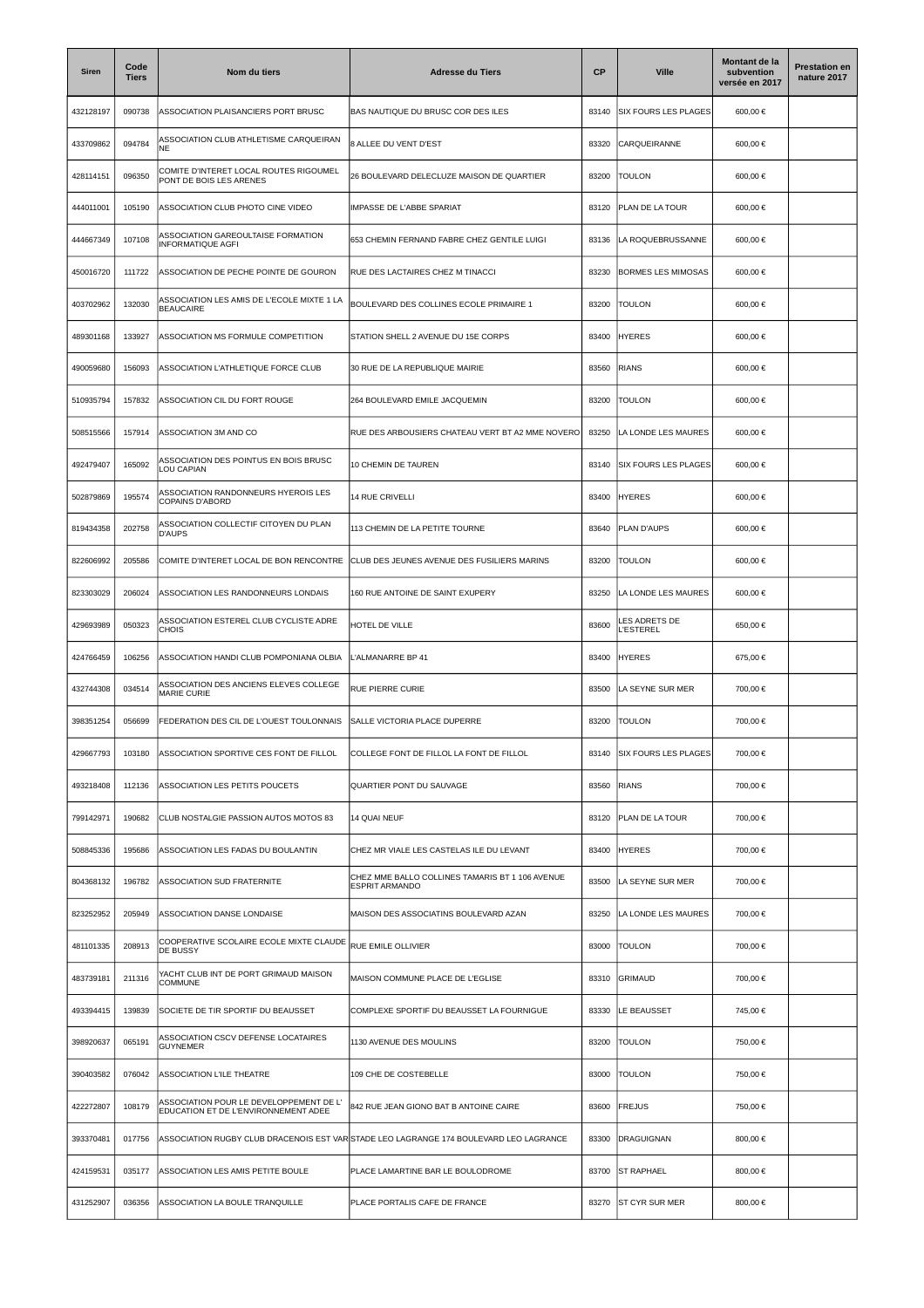| <b>Siren</b> | Code<br><b>Tiers</b> | Nom du tiers                                                         | <b>Adresse du Tiers</b>                            | <b>CP</b> | <b>Ville</b>                | Montant de la<br>subvention<br>versée en 2017 | <b>Prestation en</b><br>nature 2017 |
|--------------|----------------------|----------------------------------------------------------------------|----------------------------------------------------|-----------|-----------------------------|-----------------------------------------------|-------------------------------------|
| 408123990    | 056977               | ASSOCIATION COMITE DES FETES LA BASTIDE                              | MAIRIE DE LA BASTIDE                               | 83840     | LA BASTIDE                  | 800,00 €                                      |                                     |
| 429544778    | 067116               | ASSOCIATION LA BOULE DU 15EME CORPS                                  | 705 AVENUE DES GABIANS                             | 83700     | <b>ST RAPHAEL</b>           | 800,00 €                                      |                                     |
| 379495526    | 072927               | ASSOCIATION FOYER RURAL MAISON POUR<br>TOUS                          | ROND POINT DU 8 MAI 45                             | 83440     | MONTAUROUX                  | 800,00 €                                      |                                     |
| 329224489    | 081627               | ASSOCIATION CULTURES ET COMMUNICATION                                | 24 RUE PAUL LENDRIN BP 5161                        | 83093     | TOULON CEDEX                | 800,00 €                                      |                                     |
| 783119035    | 081715               | ASSOCIATION UNION BOULISTE D'AGAY                                    | SALLE POLYVALENTE AVENUE DU GRATADIS               | 83530     | <b>AGAY</b>                 | 800,00 €                                      |                                     |
| 307507632    | 083823               | ASSOCIATION FOYER RURAL DE CLAVIERS 83                               | PLACE DU 8 MAI                                     | 83830     | <b>CLAVIERS</b>             | 800,00 €                                      |                                     |
| 430391979    | 089234               | ASSOCIATION CLIQUE MAJOR TWIRLING REVEIL<br><b>SIX FOURNAIS</b>      | CHEZ DANIEL HENRY 16 RUE REPUBLIQUE                | 83140     | <b>SIX FOURS LES PLAGES</b> | 800,00 €                                      |                                     |
| 429917115    | 089703               | ASSOCIATION COULEURS REVESTOISES                                     | HOTEL DE VILLE PLACE JEAN JAURES                   | 83200     | LE REVEST LES EAUX          | 800,00 €                                      |                                     |
| 434224416    | 094440               | ASSOCIATION AMICALE MOURILLONNAISE<br><b>ECHANGES CULTURELS</b>      | 73 RUE VICTORINE                                   | 83100     | <b>TOULON</b>               | 800,00 €                                      |                                     |
| 437569247    | 096650               | ASSOCIATION ESPACE CREATION                                          | RUE NICOLAS LAUGIER GALERIE ST LOUIS N°8 10 12     | 83000     | TOULON                      | 800,00 €                                      |                                     |
| 439329681    | 098686               | ASSOCIATION LES AMIS DES ORGUES DE LA<br>GARDE                       | 42 RUE VICTOR TOURON PRESBYTERE                    | 83130     | LA GARDE                    | 800,00 €                                      |                                     |
| 380994830    | 100558               | ASSOCIATION JUDO CLUB ST MAXIMIN                                     | MAIRIE PLACE HOTEL DE VILLE                        | 83470     | ST MAXIMIN LA STE<br>BAUME  | 800,00 €                                      |                                     |
| 440907814    | 100626               | AIDONS LA VIE A L'HOPITAL                                            | 2182 ROUTE DE LA CADIERE MME PAUL LUCIE            | 83270     | <b>ST CYR SUR MER</b>       | 800,00 €                                      |                                     |
| 439717638    | 101868               | ASSOCIATION BOULISTE LA SOLLIESINE                                   | AVENUE DU 6E RTS HOTEL DE VILLE                    | 83210     | <b>SOLLIES PONT</b>         | 800,00 €                                      |                                     |
| 442004677    | 102290               | ASSOCIATION RUGBY CLUB PAYS FAYENCE                                  | LE GRAND MAS QUARTIER SAINT ELOI                   | 83440     | FAYENCE                     | 800,00 €                                      |                                     |
| 442176111    | 103217               | ASSOCIATION VIB S ASSOCIATION MUSICALE                               | CHEZ MR DENIZET 15 BD GEORGES CLEMENCEAU           | 83300     | <b>DRAGUIGNAN</b>           | 800,00 €                                      |                                     |
| 442305660    | 103729               | ASSOCIATION SOCIETE BOULISTE L'ESTANQUE                              | 14 BOULEVARD DE LA PAIX BOULOURIS                  | 83700     | <b>ST RAPHAEL</b>           | 800,00 €                                      |                                     |
| 443424783    | 104159               | ASSOCIATION BASKET BALL CLUB PIGNANTAIS                              | CHEZ MR JOSEPH SCOTTO CHEMIN LES PLATRIERES        | 83790     | PIGNANS                     | 800,00 €                                      |                                     |
| 452856107    | 118073               | ASSOCIATION AMIS ECOLE PUBLIQUE TROIS<br>QUARTIERS                   | RUE DU PROGRES ECOLE DES 3 QUARTIERS               | 83000     | <b>TOULON</b>               | 800,00 €                                      |                                     |
| 488281312    | 132208               | AMICALE DES CORSES                                                   | LE VILLAGE CAP SOLEIL RESIDENCE CAP SOLEIL BAT 1   | 83430     | <b>ST MANDRIER SUR MER</b>  | 800,00 €                                      |                                     |
| 498735927    | 148139               | <b>ASSOCIATION TAOUME</b>                                            | 103 IMPASSE DU ROND POINT                          | 83150     | BANDOL                      | 800,00 €                                      |                                     |
| 508645793    | 154768               | ASSOCIATION LISIAN BEN                                               | 41 AVENUE DES FRERES PONS                          | 83700     | <b>ST RAPHAEL</b>           | 800,00 €                                      |                                     |
| 509130332    | 157757               | DRAGUIGNAN UNION CLUB VAR VOLLEY BALL                                | PLACE RENE CASSIN CENTRE JOSEPH COLLOMP            | 83300     | <b>DRAGUIGNAN</b>           | 800.00 €                                      |                                     |
| 511458937    | 157912               | ASSOCIATION CERCLE MOUTONNAIS DE L'AMITIE 227 AVENUE EDOUARD AIGUIER |                                                    | 83260     | LA CRAU                     | 800,00 €                                      |                                     |
| 510020779    | 158984               | ASSOCIATION NOS YEUX SONT NOS OREILLES<br><b>NYNOS</b>               | 270 CHEMIN DE RAMPOUN                              | 83560     | <b>RIANS</b>                | 800,00 €                                      |                                     |
| 511215915    | 161626               | ASSOCIATION POINTUS LEGENDES ET<br><b>TRADITIONS</b>                 | 3 RUE PIERRE TOESCA                                | 83150     | <b>BANDOL</b>               | 800,00 €                                      |                                     |
| 508761582    | 162623               | ASSOCIATION SANARY ECHECS                                            | 281 AVENUE MARECHAL LECLERC ILOT DES PICOTIERES    | 83110     | <b>SANARY SUR MER</b>       | 800,00 €                                      |                                     |
| 519607089    | 164468               | ASSOCIATION TRIAL NATURE COLLOBRIERES                                | MAIRIE                                             | 83610     | <b>COLLOBRIERES</b>         | 800,00 €                                      |                                     |
| 528560006    | 172396               | ASSOCIATION JUSTE EN FACE                                            | 18 RUE COTTE PAILLE                                | 83790     | <b>PIGNANS</b>              | 800,00 €                                      |                                     |
| 532334695    | 180825               | ASSOCIATION AMIS DE L'ORGUE DE<br>COLLOBRIERES ADOC                  | MAIRIE PLACE DE LA LIBERATION                      | 83610     | <b>COLLOBRIERES</b>         | 800,00 €                                      |                                     |
| 751349481    | 180926               | CLUB DE RETAITES DES ROUTE S                                         | CHEZ MR MILLET PLACE MARIUS CHAMPAGNE              | 83200     | <b>TOULON</b>               | 800,00 €                                      |                                     |
| 452328339    | 199112               | <b>ASSOCIATION POUR PRESERVATION DU</b><br>PATRIMOINE D'AMPUS        | RUE DU ROMPE CUL                                   | 83111     | AMPUS                       | 800,00 €                                      |                                     |
| 814044210    | 199620               | ASSOCIATION LE RESSORT                                               | RES LA DIME BAT 1 809 AVENUE DE LATTRE DE TASSIGNY | 83170     | <b>BRIGNOLES</b>            | 800,00 €                                      |                                     |
| 814145066    | 200963               | ASSOCIATION LA REVANCHE DE L'ANE                                     | LES VERGERS CHEMIN DE PANCAU                       | 83590     | <b>GONFARON</b>             | 800,00 €                                      |                                     |
| 524619301    | 202438               | ASSOCIATION ART & DIVERGENCE                                         | 225 CHEMIN DE CANTE PERDRIX                        | 83300     | <b>DRAGUIGNAN</b>           | 800,00 €                                      |                                     |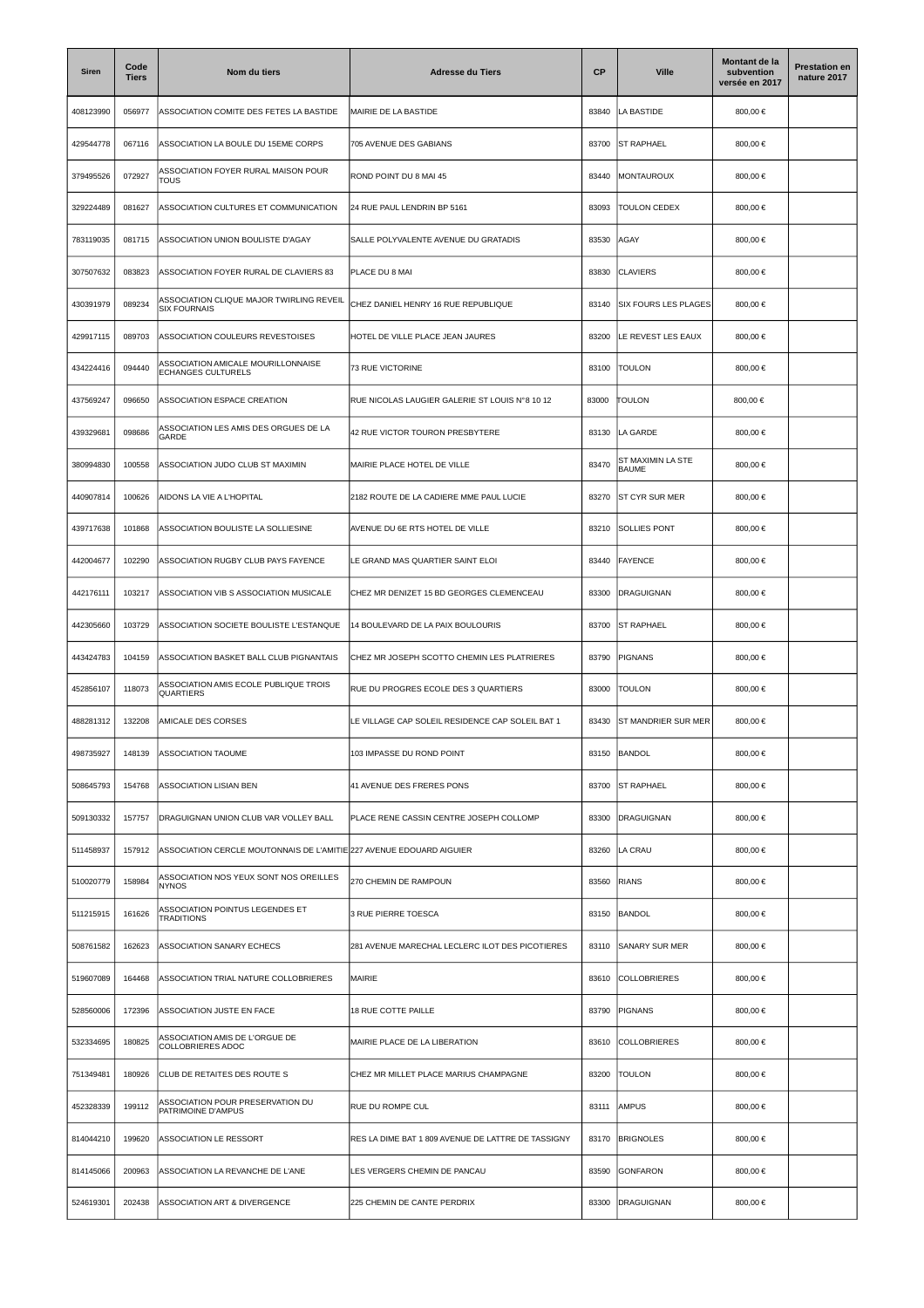| Siren     | Code<br><b>Tiers</b> | Nom du tiers                                                                     | <b>Adresse du Tiers</b>                                             | <b>CP</b> | <b>Ville</b>             | Montant de la<br>subvention<br>versée en 2017 | <b>Prestation en</b><br>nature 2017 |
|-----------|----------------------|----------------------------------------------------------------------------------|---------------------------------------------------------------------|-----------|--------------------------|-----------------------------------------------|-------------------------------------|
| 821388659 | 205009               | ASSOCIATION CINEMA LE MARILYN                                                    | MAIRIE 11 PLACE NOEL BLACHE                                         | 83890     | BESSE SUR ISSOLE         | 800,00 €                                      |                                     |
| 789145190 | 205253               | CERCLE DES AUTEURS BANDOLAIS                                                     | MAISON BLANCHE CORNICHE BONAPART 31 ALLEE ALFRED<br><b>VIVIEN</b>   | 83150     | <b>BANDOL</b>            | 800,00 €                                      |                                     |
| 821563848 | 205304               | ASSOCIATION ACADEMIE TAEKWONDO TOULON<br>83                                      | 122 AVENUE MARCEL CASTIE RESIDENCE CENTRAL<br>SQUARE CHEZ MR BENNAL | 83000     | <b>TOULON</b>            | 800,00 €                                      |                                     |
| 417936804 | 207641               | ASSOCIATION DANSE PASSION LONDAISE                                               | MAISON DES ASSOCIATIONS PLACE ANDRE ALLEGRE                         | 83250     | LA LONDE LES MAURES      | 800,00 €                                      |                                     |
| 808240741 | 208646               | LA PETANQUE MONSOISE                                                             | RUE JEAN VADON MAIRIE                                               | 83440     | MONS                     | 800,00 €                                      |                                     |
| 819586033 | 208831               | ASSOCIATION SCRABBLE DU DRAGON                                                   | MME COINTAULT LE VERSAILLES C 185 BOULEVARD DES<br><b>REMPARTS</b>  | 83300     | <b>DRAGUIGNAN</b>        | 800,00 €                                      |                                     |
| 822348298 | 209054               | CLUB DE RETRAITES DE VAL BERTRAND                                                | MME MATHERON 212 RUE BONFANTE                                       | 83200     | <b>TOULON</b>            | 800,00 €                                      |                                     |
| 831176490 | 211709               | ASSOCIATION LES APPRENTIS ONT DES<br>TALENTS                                     | MME LARBI BENHORA CHEMIN GUERINGUIER                                | 83460     | LES ARCS                 | 800,00 €                                      |                                     |
| 503020240 | 149979               | ASSOCIATION LESE FOUTEUX VETERANS DE<br><b>TRANS</b>                             | 25 AVENUE DE LA GARE                                                | 83720     | TRANS EN PROVENCE        | 810,00 €                                      |                                     |
| 480629732 | 161282               | ASSOCIATION PESCADOUS DE LA VERNE ET DE<br><b>FABREGAS</b>                       | 116 CHEMIN LES PINEDES                                              | 83500     | LA SEYNE SUR MER         | 900,00 €                                      |                                     |
| 810531855 | 200405               | ASSOCIATION LES PETITS PETONS                                                    | LE SEXTANT 176 DOMAINE DU CLAIR BOIS                                | 83440     | FAYENCE                  | 900,00 €                                      |                                     |
| 507477107 | 205754               | <b>ACTION DEVELOPPEMENT AMPUS</b>                                                | LA GLIONE                                                           | 83111     | <b>AMPUS</b>             | 900.00 €                                      |                                     |
| 379496201 | 005078               | ASSOCIATION DOJO DES ILES D'OR                                                   | AVENUE PIERRE RENAUDEL GYMNASE GUYNEMER                             | 83400     | <b>HYERES</b>            | 1 000,00 €                                    |                                     |
| 424006872 | 005087               | COMITE DEPARTEMENTAL DU VAR AIKIDO BUDO                                          | 402 CHEMIN VIEUX REYNIER LA MONTAIGNE BAT A                         | 83500     | LA SEYNE SUR MER         | 1 000,00 €                                    |                                     |
| 389219486 | 014956               | ASSOCIATION HYERES NATATION<br>SYNCHRONISEE                                      | RUE AMBROISE THOMAS PROLONGEE PISCINE<br>MUNICIPALE ROUGIERES       | 83400     | <b>HYERES</b>            | 1 000,00 €                                    |                                     |
| 414023754 | 029645               | ASSOCIATION TOULON VAR NATATION                                                  | CASERNE LA MER 95 RUE MONTBELLO                                     | 83000     | <b>TOULON</b>            | 1 000,00 €                                    |                                     |
| 434290953 | 030947               | FOYER SOCIO EDUCATIF COLLEGE MARIE CURIE AVENUE PIERRE CURIE COLLEGE MARIE CURIE |                                                                     | 83500     | A SEYNE SUR MER          | 1 000,00 €                                    |                                     |
| 379706419 | 040661               | ASSOCIATION CERCLE DES NAGEURS DE<br>DRAGUIGNAN                                  | AVENUE ALPHONSE DAUDET PISCINE ALEX JANY                            | 83300     | <b>DRAGUIGNAN</b>        | 1 000,00 €                                    |                                     |
| 433862836 | 041882               | ASSOCIATION PROM OPERA                                                           | 333 LITTORAL FREDERIC MISTRAL                                       | 83000     | TOULON                   | 1 000,00 €                                    |                                     |
| 429627417 | 047753               | ASSOCIATION ISIS ANIMATION DES JEUNES                                            | 9 RUE DE LA LIBERATION                                              | 83260     | LA CRAU                  | 1 000,00 €                                    |                                     |
| 423930973 | 048496               | ASSOCIATION AGAY NAUTIQUE                                                        | OUSTAOU DEI TARGAIRE AGAY 241 RUE AGATHONIS                         | 83700     | <b>ST RAPHAEL</b>        | 1 000,00 €                                    |                                     |
| 434294906 | 049245               | ASSOCIATION ATELIER DES TOURNESOLS                                               | 1748 VIEUX CHEMIN DE SAINTE MUSSE                                   | 83100     | <b>TOULON</b>            | 1 000,00 €                                    |                                     |
| 428661235 | 053168               | ASSOCIATION LES RANDONNEURS PEDESTRES<br>DE BANDOL                               | MAIRIE                                                              | 83150     | BANDOL                   | 1 000,00 €                                    |                                     |
| 429815434 | 055036               | ASSOCIATION COMITE FETES STE ANNE DU<br>CASTELLET                                | STE ANNE DU CASTELLET                                               | 83330     | LE CASTELLET             | 1 000,00 €                                    |                                     |
| 508174059 | 056350               | ASSOCIATION CIL SIBLAS VAL FLEURI                                                | 86 RUE ROMAIN MME EDWIGE MAINETTI                                   | 83000     | TOULON                   | 1 000,00 €                                    |                                     |
| 423989284 | 058125               | ASSOCIATION SPORT BOULOMANES BRIGNOLAIS PLACE DES AUGUSTINS BP 85                |                                                                     | 83170     | <b>BRIGNOLES</b>         | 1 000,00 €                                    |                                     |
| 411668643 | 058905               | ASSOCIATION ATELIERS EN DIRECT                                                   | 513 BOULEVARD LOUIS PICON                                           | 83200     | <b>TOULON</b>            | 1 000,00 €                                    |                                     |
| 310358437 | 059641               | ASSOCIATION CLUB NAUTIQUE DU PRADET                                              | 640 BOULEVARD CDT L HERMINIER                                       | 83220     | LE PRADET                | 1 000,00 €                                    |                                     |
| 437965841 | 061466               | ASSOCIATION COMITE VIDAUBANNAIS DES<br><b>FESTIVITES</b>                         | MAIRIE DE VIDAUBAN                                                  | 83550     | VIDAUBAN                 | 1 000,00 €                                    |                                     |
| 431462621 | 063991               | ASSOCIATION FRANCE ETATS UNIS DE TOULON                                          | 9 B RUE DU PRE DES PECHEURS                                         | 83000     | <b>TOULON</b>            | 1 000,00 €                                    |                                     |
| 428652507 | 065151               | ASSOCIATION BOULE NOIRE DES MAURES                                               | RESTAURANT DES MAURES                                               | 83610     | COLLOBRIERES             | 1 000,00 €                                    |                                     |
| 429536378 | 068314               | CIL QUARTIER TEMPLE ESPAGNE                                                      | RUE FELIX MAYOL MAISON DE QUARTIER                                  | 83200     | <b>TOULON</b>            | 1 000,00 €                                    |                                     |
| 389147265 | 068983               | ASSOCIATION ROQUEBRUNE SPORTS                                                    | RUE DE L'HOTEL DE VILLE                                             | 83520     | ROQUEBRUNE SUR<br>ARGENS | 1 000,00 €                                    |                                     |
| 432801025 | 071031               | ASSOCIATION BMX PUGET VILLE                                                      | HOTEL DE VILLE                                                      | 83390     | <b>PUGET VILLE</b>       | 1 000,00 €                                    |                                     |
| 429923832 | 071964               | ASSOCIATION AGE TRESEN                                                           | 29 RUE MAX DORMOY BP NO3                                            | 83740     | LA CADIERE D'AZUR        | 1 000,00 €                                    |                                     |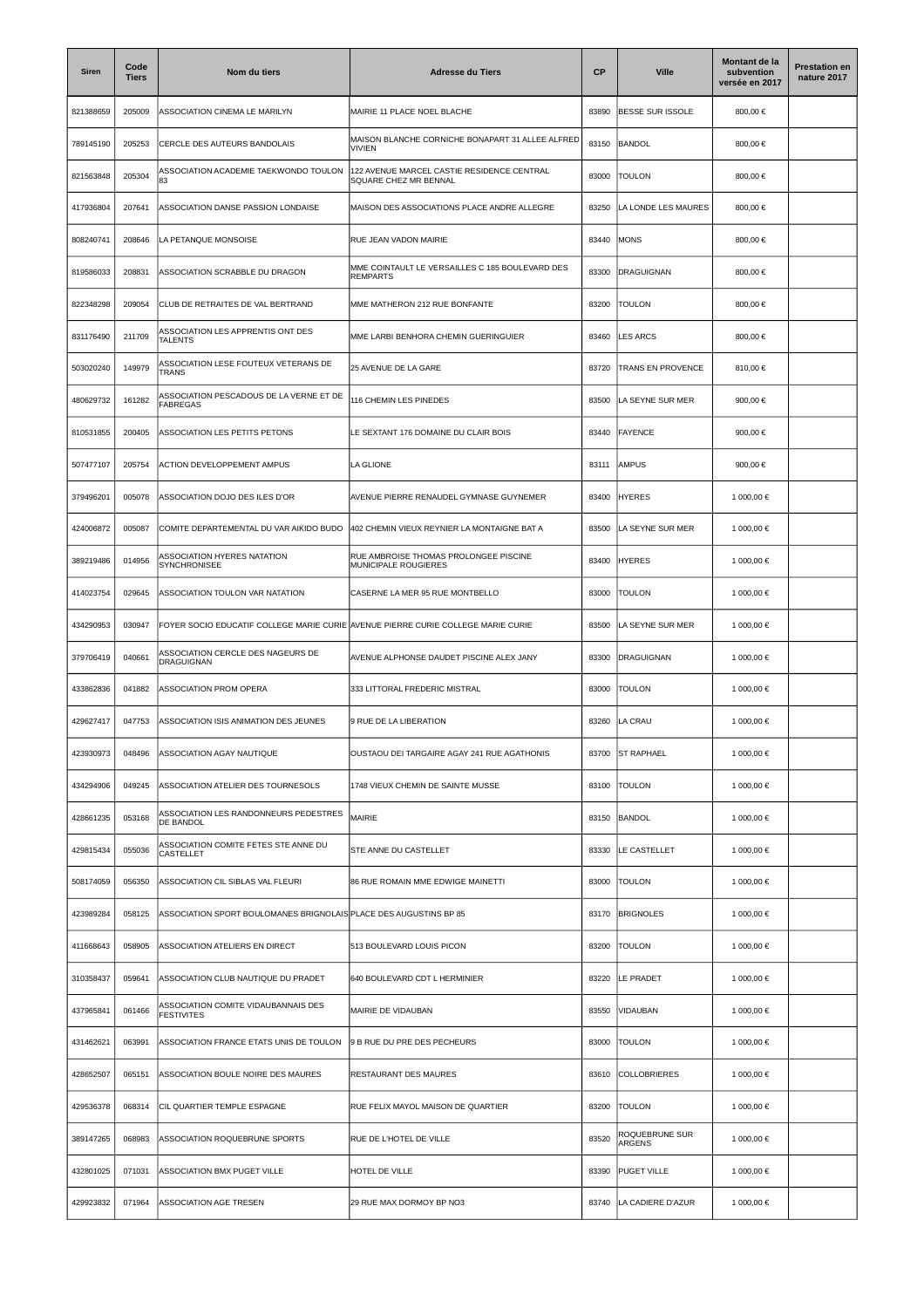| <b>Siren</b> | Code<br><b>Tiers</b> | Nom du tiers                                                             | <b>Adresse du Tiers</b>                                         | СP    | <b>Ville</b>                      | Montant de la<br>subvention<br>versée en 2017 | <b>Prestation en</b><br>nature 2017 |
|--------------|----------------------|--------------------------------------------------------------------------|-----------------------------------------------------------------|-------|-----------------------------------|-----------------------------------------------|-------------------------------------|
| 421937426    | 072784               | ASSOCIATION AGIR O LEVANT                                                | CHEZ MME VERHES LAURETTE ILE DU LEVANT                          | 83400 | <b>HYERES</b>                     | 1 000,00 €                                    |                                     |
| 429079858    | 075527               | ASSOCIATION UNION BOULISTE VALLETOIS                                     | AVENUE DE LA CONDAMINE MAISON COMMUNALE DES<br><b>OLIVIERS</b>  | 83160 | LA VALETTE DU VAR                 | 1 000,00 €                                    |                                     |
| 429904600    | 077002               | CIL CLARET LES LICES MONTETY SAINTE ANNE<br>VAL FEURI                    | RUE DU TONKIN ECOLE SIBLAS VAL FLEURI                           | 83000 | <b>TOULON</b>                     | 1 000,00 €                                    |                                     |
| 429193261    | 077476               | ASSOCIATION ECURIE BRIGNOLES                                             | BAR DE L UNIVERS PLACE CARAMY                                   | 83170 | <b>BRIGNOLES</b>                  | 1 000,00 €                                    |                                     |
| 430035923    | 079121               | ASSOCIATION JUMELAGE FRANCO ALLEMAND<br>SAINTE THERESE LOBIA             | 105 BOULEVARD ENSEIGNE VAISSEAU GUES                            | 83100 | <b>TOULON</b>                     | 1 000,00 €                                    |                                     |
| 432245009    | 080220               | COMITE DES FETES DE ST MARTIN                                            | HOTEL DE VILLE                                                  | 83560 | ST MARTIN DE<br><b>PALLIERES</b>  | 1 000,00 €                                    |                                     |
| 423499037    | 082976               | ASSOCIATION MOUVEMENT DE LA RADE TOULON<br><b>ACTION</b>                 | 568 E CHEMIN DE LA CALADE                                       | 83000 | <b>TOULON</b>                     | 1 000,00 €                                    |                                     |
| 423760164    | 083616               | ASSOCIATION LA BOULE PLANTOURIANNE                                       | PLACE TREUVEY                                                   | 83120 | <b>PLAN DE LA TOUR</b>            | 1 000,00 €                                    |                                     |
| 409084274    | 085090               | ASSOCIATION JUDO 83 TOULON                                               | 1377 CHEMIN DE LA BARRE M FAISSOLE                              | 83000 | <b>TOULON</b>                     | 1 000,00 €                                    |                                     |
| 424500817    | 085272               | ASSOCIATION UNION CYCLISTE ET PEDESTRE<br>LONDAISE                       | PLACE ANDRE ALLEGRE MAISON DES ASSOCIATIONS                     | 83250 | LA LONDE LES MAURES               | 1 000,00 €                                    |                                     |
| 429752991    | 088580               | LES ROSES DE L'OVALE                                                     | BOULEVARD SAINT LOUIS CABINET MEDICAL IM FOCH                   | 83170 | <b>BRIGNOLES</b>                  | 1 000,00 €                                    |                                     |
| 429856438    | 088975               | ASSOCIATION AMICALE ANCIENS MARINS                                       | 24 LOT L'EOLIENNE ROUTE DE TOULON                               | 83170 | <b>BRIGNOLES</b>                  | 1 000,00 €                                    |                                     |
| 429971054    | 089410               | ASSOCIATION AVENIR SPORTIF DE MAR VIVO                                   | GYMNASE SAUVAT AVENUE NOEL VERLAQUE BP 221                      | 83500 | LA SEYNE SUR MER                  | 1 000,00 €                                    |                                     |
| 431276047    | 090042               | ASSOCIATION PECHE PISCICULTURE TRUITE<br>VAROISE                         | HOTEL DE VILLE                                                  | 83630 | <b>ARTIGNOSC SUR</b><br>VERDON    | 1 000,00 €                                    |                                     |
| 385314059    | 090457               | ASSOCIATION POUR LE DEVELOPPEMENT DE<br>VILLECROZE                       | HOTEL DE VILLE                                                  | 83690 | VILLECROZE                        | 1 000,00 €                                    |                                     |
| 433296035    | 092966               | ASSOCIATION SIAN PROUVENCAOU                                             | PLACE JULES MICHEL HOTEL DE VILLE                               | 83910 | POURRIERES                        | 1 000,00 €                                    |                                     |
| 433430808    | 093437               | ASSOCIATION UN NOEL POUR CHAQUE ENFANT                                   | BOULEVARD DU CERCERON VILLA 35                                  | 83700 | <b>ST RAPHAEL</b>                 | 1 000,00 €                                    |                                     |
| 433345329    | 093835               | ASSOCIATION RODE DE BASSO PROUVENCO                                      | 75 PLACE GEORGES BRASSENS                                       | 83300 | <b>DRAGUIGNAN</b>                 | 1 000,00 €                                    |                                     |
| 328286505    | 094540               | ASSOCIATION VIVRE LA DANSE                                               | 7 ALLEE DES AMANDIERS                                           | 83400 | <b>HYERES</b>                     | 1 000,00 €                                    |                                     |
| 435002787    | 095696               | ASSOCIATION DES BOULOMANES DU CREUX ST<br><b>GEORGES</b>                 | HOTEL DE VILLE PLACE DES RESISTANTS CHARLES DE<br><b>GAULLE</b> | 83430 | ST MANDRIER SUR MER               | 1 000,00 €                                    |                                     |
| 428888317    | 095986               | ASSOCIATION VAROISE SPORT ADAPTE AVSA                                    | 13 RUE ERNEST REYER                                             | 83400 | <b>HYERES</b>                     | 1 000,00 €                                    |                                     |
| 392664165    | 097413               | FOYER RURAL DE RIANS                                                     | HOTEL DE VILLE                                                  | 83560 | <b>RIANS</b>                      | 1 000,00 €                                    |                                     |
| 438567646    | 097486               | ASSOCIATION ORGANISATION COURSE<br>PEDESTRE DE LA CHATAIGNE              | PLACE DE LA LIBERATION                                          | 83610 | <b>COLLOBRIERES</b>               | 1 000,00 €                                    |                                     |
| 439279829    | 098452               | ASSOCIATION CULTURELLE ET SPORT FRANCO<br><b>ITALIENNE REGION TOULON</b> | PLACE KERAUDREN HLM DE LA POSTE 3 APPT 188                      | 83000 | <b>TOULON</b>                     | 1 000,00 €                                    |                                     |
| 401817481    | 098644               | ASSOCIATION CONFRERIE DE SANT ANTONI DOL<br>PORQUET                      | PLACE LOUIS FOURNIER                                            | 83143 | LE VAL                            | 1 000,00 €                                    |                                     |
| 439017039    | 099000               | ASSOCIATION LA BOULE TROPEZIENNE                                         | 2 RUE AUGUSTIN GRANGEON                                         | 83990 | <b>ST TROPEZ</b>                  | 1 000,00 €                                    |                                     |
| 440404085    | 101280               | ASSOCIATION SAMPAI KARATE                                                | 140 B IMPASSE BRUNO CHEZ MR VISCIONE                            | 83000 | <b>TOULON</b>                     | 1 000,00 €                                    |                                     |
| 353263882    | 102122               | ASSOCIATION LES AMIS DU VIEUX BRIGNOLES                                  | PALAIS CONTES PROVENCE                                          | 83170 | <b>BRIGNOLES</b>                  | 1 000,00 €                                    |                                     |
| 440918845    | 103216               | ASSOCIATION CLUB TENNIS DE TABLE DE SAINT<br>MAXIMIN                     | BOULEVARD REY M J A                                             | 83470 | ST MAXIMIN LA STE<br><b>BAUME</b> | 1 000,00 €                                    |                                     |
| 398799148    | 103565               | ASSOCIATION TENNIS CLUB ST CHARLES                                       | 519 AVENUE DU 14 JUILLET 1789                                   | 83130 | LA GARDE                          | 1 000,00 €                                    |                                     |
| 445179617    | 107912               | ASSOCIATION LES BATONS DU CASTELLAS                                      | HOTEL DE VILLE                                                  | 83136 | FORCALQUEIRET                     | 1 000,00 €                                    |                                     |
| 443133442    | 109072               | AMICALE DES MARINS ANCIENS COMBATTANT                                    | CHEZ V LORENZATTI 8 RUE DU SAGITTAIRE                           | 83520 | ROQUEBRUNE SUR<br>ARGENS          | 1 000,00 €                                    |                                     |
| 443185889    | 110573               | ASSOCIATION LES AMIS DU VIEUX PUGET                                      | MAIRIE DE PUGET VILLE                                           | 83390 | <b>PUGET VILLE</b>                | 1 000,00 €                                    |                                     |
| 449900182    | 112670               | ASSOCIATION SAN ALOI DOU BAUSSET                                         | 200 AVENUE DES ANCIENS COMBATTANTS D'INDOCHINE                  | 83330 | LE BEAUSSET                       | 1 000,00 €                                    |                                     |
| 452308224    | 115695               | ASSOCIATION TOULON VAR SPORT ADAPTE<br><b>TVSA</b>                       | 16 RUE PYTHEAS                                                  | 83200 | <b>TOULON</b>                     | 1 000,00 €                                    |                                     |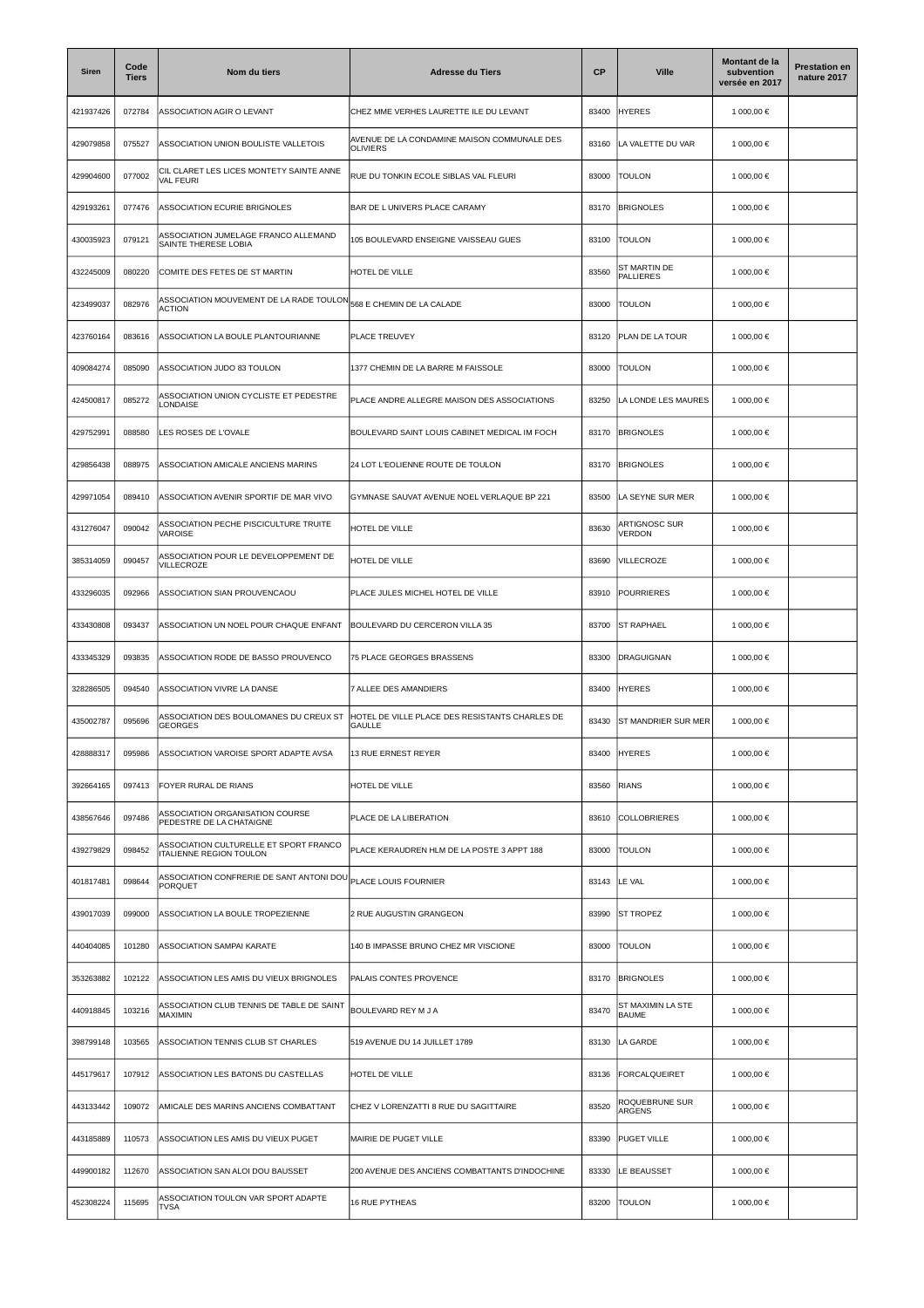| Siren     | Code<br><b>Tiers</b> | Nom du tiers                                                    | <b>Adresse du Tiers</b>                                        | <b>CP</b> | <b>Ville</b>             | Montant de la<br>subvention<br>versée en 2017 | <b>Prestation en</b><br>nature 2017 |
|-----------|----------------------|-----------------------------------------------------------------|----------------------------------------------------------------|-----------|--------------------------|-----------------------------------------------|-------------------------------------|
| 450176813 | 117049               | ASSOCIATION VESPILAND                                           | 4 RUE PAUL BARREME CHEZ M MATEO J                              | 83890     | BESSE SUR ISSOLE         | 1 000,00 €                                    |                                     |
| 452726979 | 117467               | ASSOCIATION LES AMIS DE COTIGNAC                                | HOTEL DE VILLE                                                 | 83570     | COTIGNAC                 | 1 000,00 €                                    |                                     |
| 480098441 | 122531               | CLUB NAUTIQUE SEYNOIS                                           | CLUB NAUTIQUE SEYNOIS 4 QUAI DE LA MARINE                      | 83500     | LA SEYNE SUR MER         | 1 000,00 €                                    |                                     |
| 480994391 | 123605               | ASSOCIATION ARL MODELISME AMICALE LAIQUE                        | PLACE SALVAGNO LA POSTE                                        | 83520     | ROQUEBRUNE SUR<br>ARGENS | 1 000,00 €                                    |                                     |
| 452557770 | 124440               | ASSOCIATION LE SARRANIER                                        | PLACE GRAS ROND POINT DU WALLUF                                | 83250     | LA LONDE LES MAURES      | 1 000,00 €                                    |                                     |
| 398920504 | 130107               | ASSOCIATION VOLLEY PRADETAN GARDEEN VPG HOTEL DE VILLE BP49     |                                                                | 83130     | LA GARDE                 | 1 000,00 €                                    |                                     |
| 479406829 | 130775               | ASSOCIATION LA GRENOUILLE BLEUE                                 | 6 RUE DE LA TRINITE CHEZ MME BLONDY SANDRINE                   | 83510     | LORGUES                  | 1 000,00 €                                    |                                     |
| 485326961 | 131379               | ASSOCIATION HYERES HOCKEY SUBAQUATIQUE<br>H <sub>2</sub> SUB    | 6 B CHEMIN DE LA RITORTE RESIDENCE DU LEVANT BAT A             | 83400     | <b>HYERES</b>            | 1 000,00 €                                    |                                     |
| 489221762 | 135854               | ASSOCIATION AMBASSADE DE PROVENCE                               | PLACE ARMAND VALLE PORTE D'ITALIE                              | 83000     | <b>TOULON</b>            | 1 000,00 €                                    |                                     |
| 479271751 | 138420               | ASSOCIATION LE ROCHER OASIS DES CITES                           | 91 BOULEVARD AUGUSTE BLANQUI                                   | 75013     | PARIS <sub>13</sub>      | 1 000,00 €                                    |                                     |
| 495007882 | 141387               | ASSOCIATION LA RETRAITE HEUREUSE                                | PLACE JULES MICHEL HOTEL DE VILLE                              | 83910     | <b>POURRIERES</b>        | 1 000.00 €                                    |                                     |
| 451400709 | 147612               | ASSOCIATION LA PETITE COMPAGNIE                                 | 31 RUE MIRABEAU CHEZ MOZAIC                                    | 83000     | <b>TOULON</b>            | 1 000,00 €                                    |                                     |
| 490634029 | 155612               | ASSOCIATION LES VOIX DU SOLEIL                                  | CHEMIN DE LA RINE                                              | 83310     | <b>GRIMAUD</b>           | 1 000,00 €                                    |                                     |
| 510190135 | 157265               | ASSOCIATION AMIS FESTIVAL INTER MUSIQUE<br>D'*HYERES            | 2 RESIDENCE SAINT LOUIS DES HORTS ALLEE DE<br><b>'OLEASTRE</b> | 83400     | <b>HYERES</b>            | 1 000,00 €                                    |                                     |
| 437975055 | 158859               | COMITE DES FETES DE SALERNES                                    | MAIRIE HOTEL DE VILLE                                          | 83690     | <b>SALERNES</b>          | 1 000,00 €                                    |                                     |
| 389680372 | 161963               | ASSOCIATION BORMES MIMOSAS TENNIS CLUB                          | 36 BOULEVARD DES TENNIS                                        | 83230     | BORMES LES MIMOSAS       | 1 000,00 €                                    |                                     |
| 515015303 | 163872               | USCC UNION SPORT CARQUEIRANNE LA CRAU                           | GYMNASE DU FENOUILLET 414 AVENUE FREDERIC MISTRAL              | 83260     | LA CRAU                  | 1 000,00 €                                    |                                     |
| 531573541 | 175248               | ASSOCIATION A ET D VAR AVENTURES ET<br>DECOUVERTES VAR          | AVENUE GAL DE GAULLE MAIRIE                                    | 83340     | LE LUC                   | 1 000,00 €                                    |                                     |
| 495111908 | 175795               | GROUPE DE RECHERCHE SUR PATRIMOINE<br><b>OLLIOULAIS</b>         | HOTEL DE VILLE AVE GAL DE GAULLE                               | 83190     | <b>OLLIOULES</b>         | 1 000,00 €                                    |                                     |
| 419835806 | 177508               | <b>ASSOCIATION DOCUMENTS D'ARTISTES</b>                         | LA FRICHE RUE BELLE DE MAI                                     | 13331     | MARSEILLE CEDEX 03       | 1 000,00 €                                    |                                     |
| 429885668 | 177702               | SSOCIATION SPORTIVE DU COLLEGE<br><b>FENOUILLET</b>             | 264 RUE LOUIS MERIC                                            | 83260     | LA CRAU                  | 1 000,00 €                                    |                                     |
| 493742688 | 178111               | ASSOCIATION SARAVA                                              | 33 PLACE DES OURSINIERES                                       | 83220     | LE PRADET                | 1 000,00 €                                    |                                     |
| 534781471 | 179409               | ASSOCIATION LA MAIN TENDUE EN FAVEUR DE<br>LA VIE               | CHEZ MR TORRES HLM LA BRESQUE                                  | 83690     | SALERNES                 | 1 000,00 €                                    |                                     |
| 749904421 | 182857               | ASSOCIATION PETIT LIEU D'ART CONTEPORAIN                        | 4 RUE JEAN AICARD                                              | 83000     | <b>TOULON</b>            | 1 000,00 €                                    |                                     |
| 514811801 | 183677               | ASSOCIATION COMPAGNIE SI TU M'APPRIVOISES                       | 22 B RUE POSEIDON QUARTIER ENTREVERT LE VENDAVEL               | 83160     | LA VALETTE DU VAR        | 1 000,00 €                                    |                                     |
| 530512508 | 184610               | <b>ASSOCIATION EQUIVIVRE</b>                                    | 372 CHEMIN DU CASSINET                                         | 83720     | TRANS EN PROVENCE        | 1 000,00 €                                    |                                     |
| 788815363 | 185755               | ASSOCIATION CHORALE VALLLIS LAETA                               | MAIRIE DE LA VALETTE PLACE DU GENERAL DE GAULLE                | 83160     | LA VALETTE DU VAR        | 1 000,00 €                                    |                                     |
| 793373986 | 186949               | ASSOCIATION CLUB RETRAITES DE BRUNET                            | PLACE JEAN JOSEPH FIECENSCHUH                                  | 83100     | <b>TOULON</b>            | 1 000,00 €                                    |                                     |
| 792636029 | 188925               | ASSOCIATION DES TROUS DANS LA TETE                              | 31 RUE MIRABEAU CHEZ MOZAIC                                    | 83000     | <b>TOULON</b>            | 1 000,00 €                                    |                                     |
| 800625170 | 191101               | ASSOCIATION ESCOLO DE BOCHO DE RIANS                            | MAIRIE 30 RUE REPUBLIQUE                                       | 83560     | <b>RIANS</b>             | 1 000,00 €                                    |                                     |
| 802230599 | 197824               | ASSOCIATION CLUB SPORTIF OF KING DU VAL<br><b>DES ROUGIERES</b> | HLM VAL DES ROUGIERES BT 19C                                   | 83400     | <b>HYERES</b>            | 1 000,00 €                                    |                                     |
| 524953098 | 197946               | SYNDICAT D'INITIATIVE DE FLAYOSC                                | PLACE PIED BARRI                                               | 83780     | FLAYOSC                  | 1 000,00 €                                    |                                     |
| 503065500 | 202455               | ASSOCIATION LES AMIS DE VILLEPEY                                | AVENUE GUSTAVE FLAUBERT SAINT AYGULF                           | 83370     | <b>FREJUS</b>            | 1 000,00 €                                    |                                     |
| 433299179 | 202828               | ASSOCIATION GYNECOLOGIE SANS FRONTIERE                          | 2 BOULEVARD DE LAUNAY                                          | 44100     | NANTES                   | 1 000,00 €                                    |                                     |
| 813935467 | 204259               | ASSOCIATION SPORTS ET LOISIRS BOUGE TON<br>LUC                  | 429 CHEMIN DE PAYETTE MR BARRIERE                              | 83340     | LE LUC                   | 1 000,00 €                                    |                                     |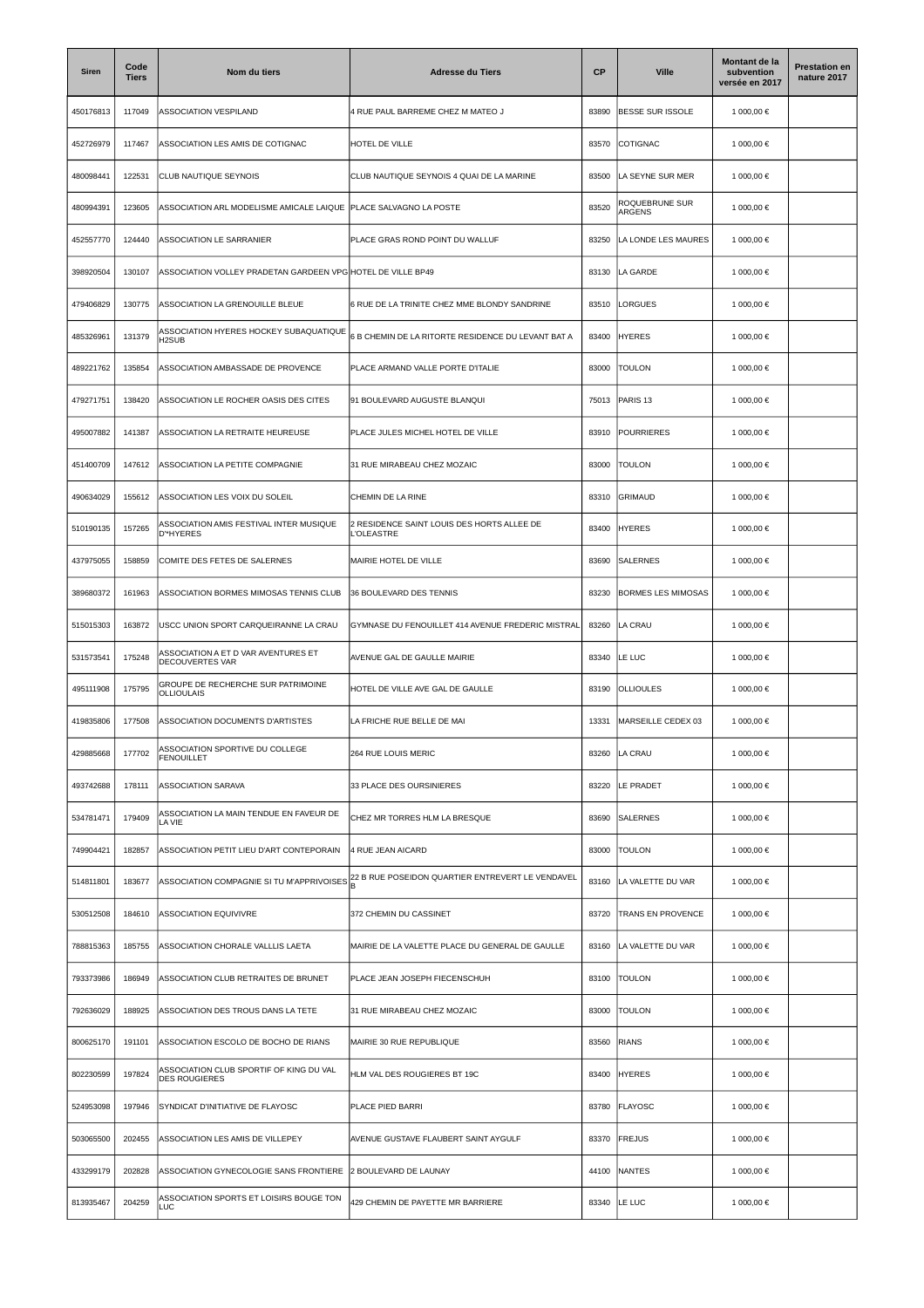| <b>Siren</b> | Code<br><b>Tiers</b> | Nom du tiers                                                                     | <b>Adresse du Tiers</b>                                                                               | CP    | <b>Ville</b>                    | Montant de la<br>subvention<br>versée en 2017 | <b>Prestation en</b><br>nature 2017 |
|--------------|----------------------|----------------------------------------------------------------------------------|-------------------------------------------------------------------------------------------------------|-------|---------------------------------|-----------------------------------------------|-------------------------------------|
| 412108649    | 205285               | COMITE DES FETES DU PLAN D'AUPS                                                  | MAIRIE PLAN D'AUPS SAINTE BAUME                                                                       | 83640 | PLAN D'AUPS                     | 1 000,00 €                                    |                                     |
| 821550670    | 205698               | FEDERATION CAVALAS                                                               | CHEZ MME KOURDE 35 AVENUE DE LA CORNICHE D'OR                                                         | 83430 | <b>ST MANDRIER SUR MER</b>      | 1 000,00 €                                    |                                     |
| 809464845    | 205918               | DU NAUTISME                                                                      | ASSOCIATION HYEROISE DES PROFESSIONNELS ROUTE DU SUD 25 CENTRE DU NAUTISME AVENUE DU<br>DOCTEUR ROBIN | 83400 | <b>HYERES</b>                   | 1 000,00 €                                    |                                     |
| 823951801    | 207806               | <b>ASSOCIATION RAYOL EUROPE</b>                                                  | RD 559 MAIRIE DU RAYOL PLACE GUIDICELLI                                                               | 83820 | RAYOL CANADEL SUR<br><b>MER</b> | 1 000,00 €                                    |                                     |
| 823208509    | 207841               | ASSOCIATION LA LONDE EN CLASSIC                                                  | 57 IMPASSE AZUR                                                                                       | 83250 | A LONDE LES MAURES              | 1 000,00 €                                    |                                     |
| 503811309    | 208650               | AMICALE BOULISTE DES DEUX GARES                                                  | MME ANNIE PAUL RESIDENCE ACAPULCO A 595 AV JEAN<br><b>MOULIN</b>                                      | 83400 | <b>HYERES</b>                   | 1 000,00 €                                    |                                     |
| 829233345    | 208795               | CONFRERIE DU POIS CHICHE DE ROUGIERS                                             | MAIRIE DE ROUGIERS                                                                                    | 83170 | <b>ROUGIERS</b>                 | 1 000,00 €                                    |                                     |
| 807629662    | 210929               | ASSOCIATION FOOTBALL LOISIRS<br><b>BELGENTIEROIS</b>                             | RUE REPUBLIQUE                                                                                        | 83210 | BELGENTIER                      | 1 000,00 €                                    |                                     |
| 830526083    | 211327               | ASSOCIATION VAG 83                                                               | CHEZ MR DELAGE-QUARTIER DU BLAVET ROUTE ANDRE<br><b>SERIE</b>                                         | 83520 | ROQUEBRUNE SUR<br>ARGENS        | 1 000,00 €                                    |                                     |
| 343472601    | 076993               | ASSOCIATION TENNIS CLUB PRADETAN                                                 | RESIDENCE LES ROCHES BLEUES                                                                           | 83220 | LE PRADET                       | 1 100,00 €                                    |                                     |
| 814959219    | 202626               | ASSOCIATION LOU CABANOUN DOU PESCADOU                                            | LE PETIT PIN ROLLAND RUE MIREILLE LABROUSSE                                                           | 83430 | <b>ST MANDRIER SUR MER</b>      | 1 100,00 €                                    |                                     |
| 802621466    | 196479               | COMITE DES FETES DE LA GARDE                                                     | 95 RUE MARC DELAGE                                                                                    | 83130 | <b>LA GARDE</b>                 | 1 150,00 €                                    |                                     |
| 429540776    | 024300               | ASSOCIATION LE LUC VOLLEY BALL                                                   | 3 PLACE DE LA LIBERTE                                                                                 | 83340 | LE LUC                          | 1 200.00 €                                    |                                     |
| 402461909    | 039601               | ASSOCIATION JUDO CLUB CENTRE VAR JCCV                                            | <b>BP 4 MAIRIE</b>                                                                                    | 83340 | LE CANNET DES<br><b>MAURES</b>  | 1 200,00 €                                    |                                     |
| 384378733    | 041005               | OFFICE MUNICIPAL ANIMATION DE FETES                                              | 6 SQUARE GABRIEL PERI                                                                                 | 83270 | <b>ST CYR SUR MER</b>           | 1 200,00 €                                    |                                     |
| 783108673    | 097234               | ASSOCIATION TENNIS CLUB ST CYRIEN                                                | 238 CHEMIN DE SORBA SUPER LECQUES                                                                     | 83270 | <b>ST CYR SUR MER</b>           | 1 200,00 €                                    |                                     |
| 404874703    | 189430               | ASSOCIATION RAPHAELOISE D'ARTS MARTIAUX                                          | COMPLEXE OMNISPORTS AVENUE DE L'EUROPE BP 165                                                         | 83700 | <b>ST RAPHAEL</b>               | 1 200,00 €                                    |                                     |
| 823806039    | 211340               | ASSOCIATION SPORTIVE CULTURELLE<br><b>ESCAILLON</b>                              | RUE JEAN PAUL ROUQUEROL                                                                               | 83200 | <b>TOULON</b>                   | 1 200,00 €                                    |                                     |
| 537564551    | 188782               | ASSOCIATION LE CERCLE D'ESCRIME SEYNOIS                                          | 2141 CORNICHE GEORGES POMPIDOU                                                                        | 83500 | LA SEYNE SUR MER                | 1 224,00 €                                    |                                     |
| 301187399    | 109432               | COOP VINICOLE OLEICOLE                                                           | PLACE DE LA LIBERATION                                                                                | 83670 | VARAGES                         | 1 296,00 €                                    |                                     |
| 429892664    | 047411               | ASSOCIATION KEMPO BOXING CLUB ST CYR                                             | 2 ALLEE DE VENCE RESIDENCE LE VIGUIER BAT C                                                           | 83270 | <b>ST CYR SUR MER</b>           | 1 300,00 €                                    |                                     |
| 440284909    | 101792               | ASSOCIATION ROLLER PROVENCE<br>MEDITERRANEE                                      | 164 CHEMIN DE CAMBAUD VILLA CAILLOU BLANC 5                                                           | 83140 | <b>SIX FOURS LES PLAGES</b>     | 1 300.00 €                                    |                                     |
| 795398320    | 192162               | <b>INSTITUT ESOPE 21</b>                                                         | CHEMIN DES PUJADES                                                                                    | 83560 | <b>RIANS</b>                    | 1 350,00 €                                    |                                     |
| 429595002    | 039616               | ASSOCIATION BOULE JOYEUSE ILES                                                   | 173 QUAI SAINT PIERRE BAR LE RIVAGE                                                                   | 83140 | <b>SIX FOURS LES PLAGES</b>     | 1400,00€                                      |                                     |
| 429907942    | 042423               | CLUB DE LA 2E JEUNESSE MONTMEYAN                                                 | MAIRIE DE MONTMEYAN                                                                                   | 83670 | MONTMEYAN                       | 1400,00€                                      |                                     |
| 429593767    | 078677               | ASSOCIATION POUR ANIMATIONS ET FETES<br>QUARTIER DES PLAYES                      | 1446 AVENUE JOHN KENNEDY                                                                              | 83140 | <b>SIX FOURS LES PLAGES</b>     | 1400,00€                                      |                                     |
| 783137508    | 089203               | COMITE DES FETES DE SIX FOURS                                                    | 857 RUE CURET BAS COUDOULIERE BT 6 ARCAMONE                                                           | 83140 | <b>SIX FOURS LES PLAGES</b>     | 1400,00€                                      |                                     |
| 432345361    | 091072               | ASSOCIATION HISTOIRE ET PATRIMOINE<br><b>SEYNOIS</b>                             | 303 ALLEE DES BERGERONNETTES CHEZ M GUGLIELMI<br><b>CAP SICIE</b>                                     | 83500 | LA SEYNE SUR MER                | 1400,00€                                      |                                     |
| 804068716    | 193807               | ASSOCIATION LES GUERRIERS DU VERDON                                              | <b>MAIRIE</b>                                                                                         | 83630 | AUPS                            | 1400,00€                                      |                                     |
| 808961775    | 199111               | ASSOCIATION LES MAYONS EN FETE                                                   | RUE DU PLUS HAUT CHATEAU CHEZ MME ISNARD<br>CATHERINE                                                 | 83340 | <b>LES MAYONS</b>               | 1400,00€                                      |                                     |
| 490963436    | 201449               | COMITE DE LIAISON DES ASSOCIATIONS<br><b>BRUSCAINES</b>                          | LA PRUD'HOMIE / LE BRUSC QUAI SAINT PIERRE                                                            | 83140 | <b>SIX FOURS LES PLAGES</b>     | 1400,00€                                      |                                     |
| 424524940    | 005085               | OFFICES MUNICIPAUX DES SPORTS                                                    | RUE EMILE OLIVIER IMMEUBLE L'HELIANTHE                                                                | 83200 | <b>TOULON</b>                   | 1 500,00 €                                    |                                     |
| 429549249    | 005143               | COMITE DEPARTEMENTAL DU VAR SAVATE BOXE<br>FRANCAISE DISCIPLINES ASSOCIATIONIEES | RUE GENERAL DE GAULLE                                                                                 | 83640 | <b>ST ZACHARIE</b>              | 1 500,00 €                                    |                                     |
| 409482759    | 008454               | COMITE DEPARTEMENTAL DU VAR ROLLER<br><b>SKATING</b>                             | 824 AVENUE TROLLEY DE PREVEAUX                                                                        | 83000 | <b>TOULON</b>                   | 1 500,00 €                                    |                                     |
| 302261029    | 009875               | ASSOCIATION TENNIS CLUB TOULONNAIS                                               | 342 AVENUE EOLE QUARTIER ENTREVERT                                                                    | 83160 | LA VALETTE DU VAR               | 1 500,00 €                                    |                                     |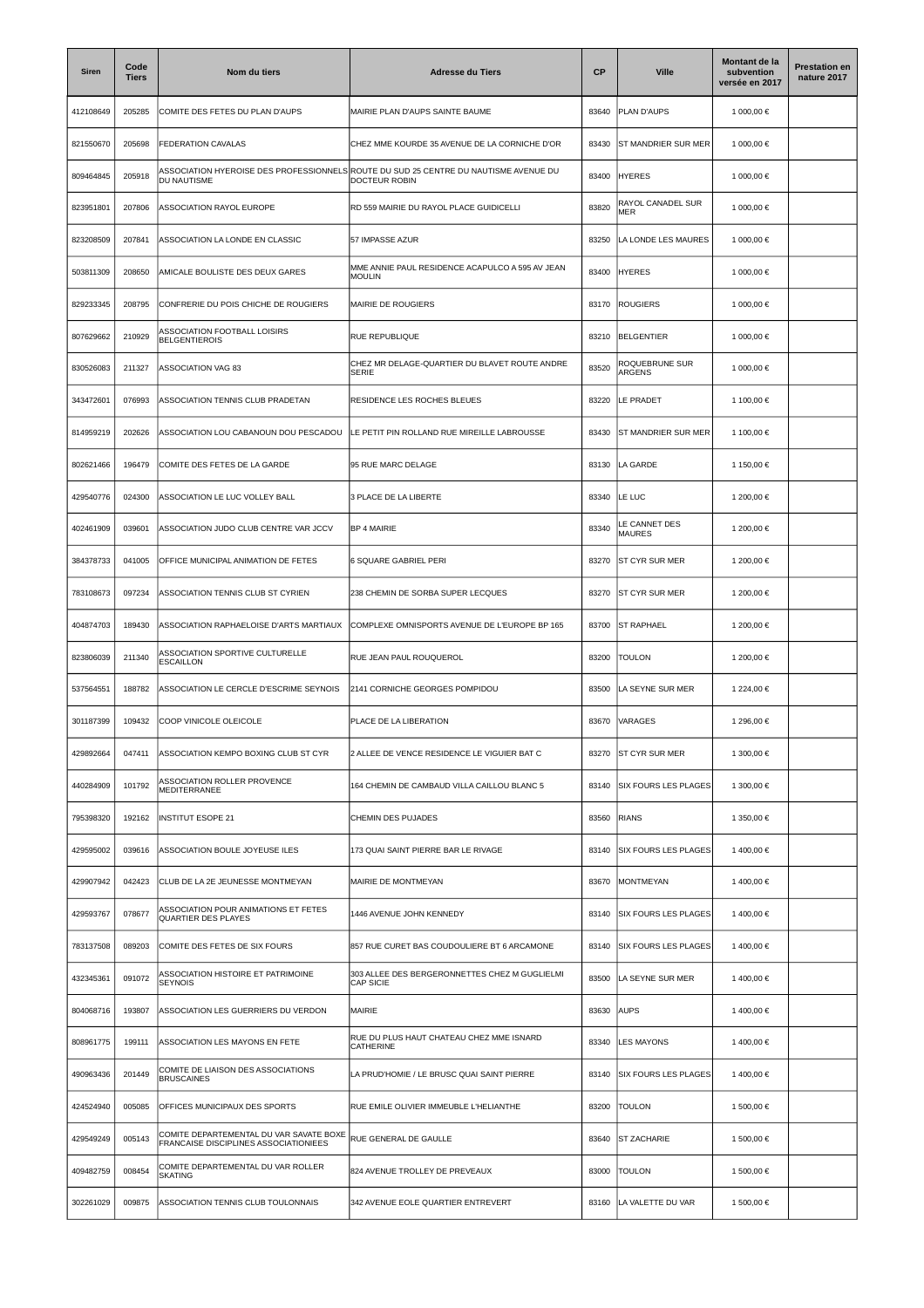| <b>Siren</b> | Code<br><b>Tiers</b> | Nom du tiers                                                      | <b>Adresse du Tiers</b>                                       | <b>CP</b> | <b>Ville</b>                           | Montant de la<br>subvention<br>versée en 2017 | <b>Prestation en</b><br>nature 2017 |
|--------------|----------------------|-------------------------------------------------------------------|---------------------------------------------------------------|-----------|----------------------------------------|-----------------------------------------------|-------------------------------------|
| 448062620    | 020696               | ASSOCIATION RUGBY CLUB DU BEAUSSET                                | ALLEE YVES DUMANOIR STADE HENRI RIPPERT                       | 83330     | LE BEAUSSET                            | 1 500,00 €                                    |                                     |
| 429778939    | 028649               | ASSOCIATION CULTURELLE SAINT ELMOISE<br>FETE SAINT PIERRE         | 704 CHEMIN DU GROS DU LOUP CHEZ MONSIEUR VENEL                | 83330     | LE CASTELLET                           | 1 500,00 €                                    |                                     |
| 409126414    | 031512               | ASSOCIATION OLYMPIQUE CLUB COSTEBELLE                             | VELODROME DE COSTEBELLE CHEMIN DE LA FONT DES<br><b>HORTS</b> | 83400     | <b>HYERES</b>                          | 1 500,00 €                                    |                                     |
| 421424300    | 043899               | <b>ASSOCIATION PARAMOUR</b>                                       | 155 MONTE DU GROS PIN CHEZ MME GAZAGNE AURELIE                | 83140     | <b>SIX FOURS LES PLAGES</b>            | 1 500,00 €                                    |                                     |
| 429022221    | 043912               | ASSOCIATION LIONS CLUB DRAGUIGNAN DOYEN                           | LES ETOILES DE L'ANGE 1308 AVENUE DE TUTTLINGEN               | 83300     | <b>DRAGUIGNAN</b>                      | 1 500,00 €                                    |                                     |
| 424666253    | 045337               | UNION GYMNIQUE CANTON SOLLIES PONT                                | CHEMIN DES FERRAGES GYMNASE VALLEE DU GAPEAU                  | 83210     | SOLLIES PONT                           | 1 500,00 €                                    |                                     |
| 423759877    | 053160               | ASSOCIATION LEI RIMA                                              | AVENUE DES POILUS MAISON DES ASSOCIATIONS                     | 83390     | PIERREFEU DU VAR                       | 1 500,00 €                                    |                                     |
| 423919919    | 059523               | COMITE DEPARTEMENTAL BOWLING DU VAR                               | VILLA BRASIL 64 RUE GABRIEL                                   | 83140     | <b>SIX FOURS LES PLAGES</b>            | 1 500,00 €                                    |                                     |
| 414535716    | 069021               | ASSOCIATION LES MONTS RIEURS                                      | 26 ROUTE DE TOULON                                            | 83136     | <b>MEOUNES LES</b><br><b>MONTRIEUX</b> | 1 500,00 €                                    |                                     |
| 429977838    | 071118               | UNION DEPARTEMENTALE SOUS OFFICIERS<br>RETRAITES ET VEUVES DU VAR | HOTEL DE VILLE PLACE RENE CASSIN                              | 83300     | <b>DRAGUIGNAN</b>                      | 1 500,00 €                                    |                                     |
| 423656677    | 074354               | CLUB ALPIN FRANCAIS COMITE<br>DEPARTEMENTAL DU VAR                | BT LES URSULINES CRS DE LA LIBERTE                            | 83170     | <b>BRIGNOLES</b>                       | 1 500,00 €                                    |                                     |
| 423834639    | 083613               | US PRADETANE FOOTBALL                                             | MAIRIE ANNEXE BP 72                                           | 83220     | LE PRADET                              | 1 500,00 €                                    |                                     |
| 432250793    | 090797               | ASSOCIATION LES AMIS DE ST MARCEL                                 | RUE PIERRE CURIE                                              | 83670     | <b>BARJOLS</b>                         | 1 500,00 €                                    |                                     |
| 432256915    | 091297               | ASSOCIATION KARATE VALLEE GAPEAU                                  | 14 BOULEVARD PAPETERIES DU GAPEAU                             | 83210     | <b>SOLLIES TOUCAS</b>                  | 1 500,00 €                                    |                                     |
| 403534944    | 092229               | ASSOCIATION MUSICALE SOLLIES VILLE ET VAR                         | 8 AVENUE 6E RTS HOTEL DE VILLE                                | 83210     | SOLLIES VILLE                          | 1 500,00 €                                    |                                     |
| 404321754    | 102146               | ASSOCIATION LES TAMBOURINAIRES DE ST<br><b>SUMIAN</b>             | 9 PLACE DES COMTES DE PROVENCE BP 119                         | 83173     | <b>BRIGNOLES CEDEX</b>                 | 1 500,00 €                                    |                                     |
| 342779568    | 104468               | ASSOCIATION HYERES GYM                                            | RUE PEUPLIERS GYMNASE KERAUDREN                               | 83400     | <b>HYERES</b>                          | 1 500,00 €                                    |                                     |
| 440144723    | 107191               | ASSOCIATION LES ARGONAUTES                                        | RESIDENCE LE GOLFE AZUR BT C1 AVENUE ESPRIT<br>ARMANDO        | 83500     | LA SEYNE SUR MER                       | 1 500,00 €                                    |                                     |
| 450123732    | 111780               | ASSOCIATION TROPEZIENNE DES AMIS DE LA<br><b>MUSIQUE</b>          | CHATEAU DE LA MESSARDIERE 161 ROUTE BELLE ISNARDE             | 83990     | <b>ST TROPEZ</b>                       | 1 500,00 €                                    |                                     |
| 450518634    | 112918               | ASSOCIATION LA BOULE HEUREUSE DE<br><b>FAYENCE TOURRETTES</b>     | PLACE DE LA MAIRIE                                            | 83440     | FAYENCE                                | 1 500,00 €                                    |                                     |
| 479994246    | 122563               | COMITE D'INTERET LOCAL BALAGUIER MANTEAU<br><b>L'EYGUILLETTE</b>  | 170 CHEMIN DE L'AIGUILLETTE VC112                             | 83500     | LA SEYNE SUR MER                       | 1 500,00 €                                    |                                     |
| 394304646    | 130432               | ASSOCIATION MER NATURE CLUB CPN                                   | 251 258 AVENUE AMIRAL COLLET                                  | 83000     | <b>TOULON</b>                          | 1 500,00 €                                    |                                     |
| 483394441    | 130970               | ASSOCIATION L'OPERA AU VILLAGE                                    | 700 CHEMIN DE LA SANTE                                        | 83910     | <b>POURRIERES</b>                      | 1 500,00 €                                    |                                     |
| 485223036    | 133101               | ASSOCIATION LES AMIS DE JALNA                                     | 2 RUE DE LA PLACETTE                                          | 83720     | TRANS EN PROVENCE                      | 1 500,00 €                                    |                                     |
| 492773833    | 143036               | COLLECTIFS ENFANTS PARENTS PROFS 83                               | 1363 CHE DE LA CLAPPE                                         | 83300     | <b>DRAGUIGNAN</b>                      | 1 500,00 €                                    |                                     |
| 502125651    | 147636               | ASSOCIATION ENVIRONNEMENT ET PARTAGE                              | 95 RUE MARC DELAGE                                            | 83130     | LA GARDE                               | 1 500,00 €                                    |                                     |
| 502494446    | 154863               | ASSOCIATION LES PIGNONS                                           | AVENUE PABLO PICASSO LES MIGRANIERS BAT C3                    | 83160     | LA VALETTE DU VAR                      | 1 500,00 €                                    |                                     |
| 509140745    | 155279               | ASSOCIATION LE MUY FOOTBALL CLUB                                  | 378 BOULEVARD CHARLES DE GAULLE                               | 83490     | LE MUY                                 | 1 500,00 €                                    |                                     |
| 519720825    | 166585               | ASSOCIATION BOULISTES DES CLUBS DE<br>DRAGUIGNAN                  | BOULODROME MARCEL OLIVIER AVENUE DES VIGNERONS                | 83300     | <b>DRAGUIGNAN</b>                      | 1 500,00 €                                    |                                     |
| 502824709    | 167298               | ASSOCIATION CURLING LA GARDE                                      | 382 AVENUE ABEL GANCE                                         | 83130     | LA GARDE                               | 1 500,00 €                                    |                                     |
| 493807242    | 167549               | COMMISSION LOCALE D'INFORMATION<br>CADARACHE                      | 8 RUE CHATEAU DE L'HORLOGE ESPACE DU PAYS D AIX               | 13090     | <b>AIX EN PROVENCE</b>                 | 1 500,00 €                                    |                                     |
| 527580765    | 170051               | <b>ASSOCIATION RENATUS</b>                                        | 3 RUE LUCIEN GUEIRARD                                         | 83110     | <b>SANARY SUR MER</b>                  | 1 500,00 €                                    |                                     |
| 814090544    | 200129               | ASSOCIATION LA FARANDOLE DES DOUDOUS                              | LE JEAN PAUL VILLA N'8 104 AVENUE DE LA LIBERATION            | 83160     | LA VALETTE DU VAR                      | 1 500,00 €                                    |                                     |
| 808103691    | 202607               | ASSOCIATION SPORTIVE POUR L'ARMENIE                               | BOULODROME MARCEL OLIVIER AVENUE DES VIGNERONS                | 83300     | <b>DRAGUIGNAN</b>                      | 1 500,00 €                                    |                                     |
| 820738813    | 203400               | ASSOCIATION UNE LIGNE AVEC CARLA                                  | RESIDENCE CENTURION 65 RUE SAVOURNIN                          | 83600     | <b>FREJUS</b>                          | 1 500,00 €                                    |                                     |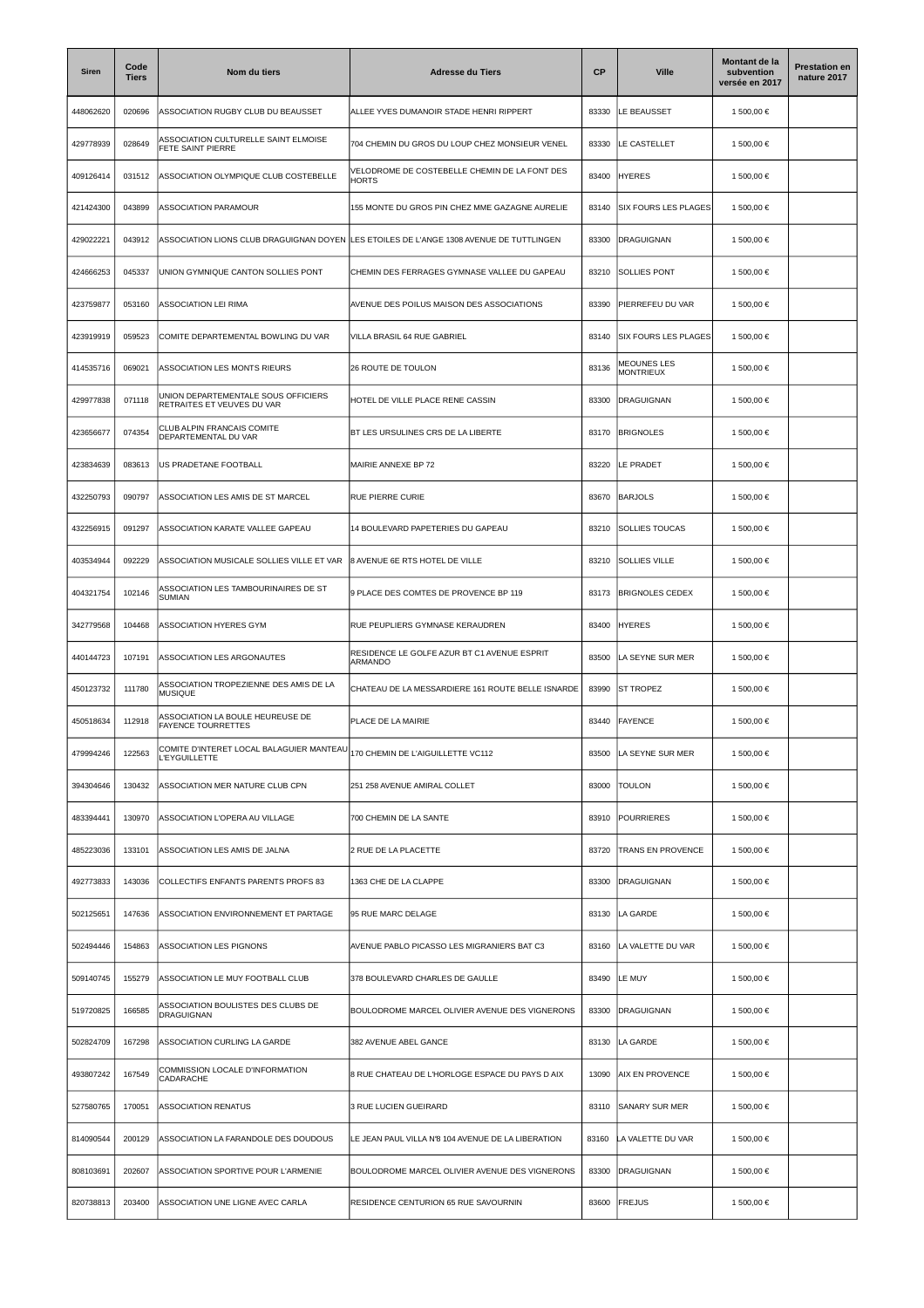| Siren     | Code<br><b>Tiers</b> | Nom du tiers                                                  | <b>Adresse du Tiers</b>                                                              | <b>CP</b> | <b>Ville</b>                          | Montant de la<br>subvention<br>versée en 2017 | <b>Prestation en</b><br>nature 2017 |
|-----------|----------------------|---------------------------------------------------------------|--------------------------------------------------------------------------------------|-----------|---------------------------------------|-----------------------------------------------|-------------------------------------|
| 814519492 | 205629               | JEUX DE SCENE ET COMPAGNIE                                    | 30 ROUTE DU CAP                                                                      | 83230     | BORMES LES MIMOSAS                    | 1 500,00 €                                    |                                     |
| 829522267 | 208884               | <b>CHORUS DRAGUIGNAN</b>                                      | 19 BOULEVARD DU GENERAL LECLERC BT A                                                 | 83300     | DRAGUIGNAN                            | 1 500,00 €                                    |                                     |
| 824002760 | 209177               | ASSOCIATION AIDE AUX DEMARCHES<br>ADMINISTRATIVES ET CONSEIL  | 36 AVENUE GAMBETTA                                                                   | 83500     | LA SEYNE SUR MER                      | 1 500,00 €                                    |                                     |
| 804504587 | 211572               | STADE OLYMPIQUE DE COTIGNAC                                   | SPRINGAUX MATHI BAR DE L'UNION COURS GAMBETTA                                        | 83570     | COTIGNAC                              | 1 500,00 €                                    |                                     |
| 832754576 | 211808               | ASSOCIATION TECHNOLOGIE AVENIR<br>INNOVATION COMPETITIVE TAIC | CHEZ MR DAVID 430 AVENUE FRANCOIS DUCHATEL                                           | 83160     | LA VALETTE DU VAR                     | 1 500,00 €                                    |                                     |
| 444257273 | 087401               | ASSOCIATION TOULON TRIATHLON                                  | STADE NAUTIQUE PORT MARCHAND                                                         | 83000     | <b>TOULON</b>                         | 1 600,00 €                                    |                                     |
| 783168776 | 004090               | SYNDICAT UNION DEPARTEMENTALE CFDT DU<br><b>VAR</b>           | AVENUE AMIRAL COLLET BOURSE DU TRAVAIL                                               | 83000     | <b>TOULON</b>                         | 1700,00 €                                     |                                     |
| 348962481 | 005158               | UNION FRANCAISE DE ENCADREMENT CGC CFE<br>VAR                 | SQUARE DOCTEUR BONDIL PORTE D'ITALIE                                                 | 83100     | <b>TOULON</b>                         | 1700,00€                                      |                                     |
| 403629991 | 092464               | ASSOCIATION BRIDGE CLUB DE L'ARGENS                           | 213 RUE DE LA SOLEILLETTE MAISON DES ASSOCIATIONS                                    | 83700     | <b>ST RAPHAEL</b>                     | 1700,00€                                      |                                     |
| 432744977 | 097278               | UNION DEPARTEMENTAL UNSA VAR                                  | 13 AVENUE AMIRAL COLLET LA BOURSE DU TRAVAIL                                         | 83000     | TOULON                                | 1700,00 €                                     |                                     |
| 515160604 | 201364               | UNION SYNDICALE SOLIDAIRES DU VAR                             | LA LUCIOLE 36 AV EMILE VINCENT                                                       | 83000     | <b>TOULON</b>                         | 1700,00 €                                     |                                     |
| 424380327 | 077272               | ASSOCIATION ANTHEA                                            | ILOT DE L HORLOGE 1 RUE DOU FABRIGUIE BP 219                                         | 83300     | <b>DRAGUIGNAN</b>                     | 1 736,00 €                                    |                                     |
| 408424190 | 063588               | ASSOCIATION ST RAPHAEL COUNTRY CLUB                           | 237 BOULEVARD BAUDINO JACQUES                                                        | 83700     | <b>ST RAPHAEL</b>                     | 1 800.00 €                                    |                                     |
| 429951452 | 065769               | ASSOCIATION RUGBY CLUB ARGENS                                 | QUARTIER LES PEYROUAS STADE DU MUY                                                   | 83490     | LE MUY                                | 1 800,00 €                                    |                                     |
| 423888759 | 072540               | CENTRE DEPARMENTAL DE TIR DU VAR                              | 1337 CHEMIN DE LA PLANQUETTE                                                         | 83130     | LA GARDE                              | 1 800,00 €                                    |                                     |
| 424228708 | 084990               | ASSOCIATION LES MAMANS TOULONNAISES                           | 813 AVENUE DES MOULINS RESIDENCE PLEIN AZUR CHEZ<br>MME FERDJANI                     | 83100     | <b>TOULON</b>                         | 1 800,00 €                                    |                                     |
| 409692399 | 091309               | ASSOCIATION PROTECTION ACCIDENTS                              | 210 CHEMIN DE LA CIBONNE 1 LOT LA COLOMBE                                            | 83220     | LE PRADET                             | 1 800,00 €                                    |                                     |
| 414538355 | 085510               | ASSOCIATION YACHT CLUB LONDAIS                                | BN LONDAISE PORT MIRAMAR                                                             | 83250     | LA LONDE LES MAURES                   | 1 956,00 €                                    |                                     |
| 323119040 | 005005               |                                                               | ASSOCIATION RELAIS SOCIO CULTUREL PEIRESC 31 BOULEVARD DE STRASBOURG COLLEGE PEIRESC | 83000     | TOULON                                | 2 000,00 €                                    |                                     |
| 424289205 | 014955               | ASSOCIATION JEUNESSE SPORTIVE<br><b>MOURILLONNAISE</b>        | 260 RUE GENERAL AUDEOUD LE LEMAN CHEZ MR<br>LUCCIONI JC                              | 83000     | <b>TOULON</b>                         | 2 000,00 €                                    |                                     |
| 343025193 | 015596               | ASSOCIATION ASPTT TOULON                                      | VIEUX CHEMIN DE SAINTE MUSSE COMPLEXE SPORTIF                                        | 83100     | <b>TOULON</b>                         | 2 000,00 €                                    |                                     |
| 421614256 | 017011               | COMITE OFFICIEL DES FETES DE NANS                             | HOTEL DE VILLE BP 20                                                                 | 83860     | NANS LES PINS                         | 2 000,00 €                                    |                                     |
| 437529076 | 028089               | ASSOCIATION L'ALEN                                            | MAIRIE PLACE DE L'HOTEL DE VILLE                                                     | 83470     | ST MAXIMIN LA STE<br><b>BAUME</b>     | 2 000,00 €                                    |                                     |
| 390616811 | 031699               | UNION SPORTIVE MOURILLON                                      | 89 RUE LOUIS HENSELING                                                               | 83064     | <b>TOULON CEDEX</b>                   | 2 000,00 €                                    |                                     |
| 414814707 | 038622               | ASSOCIATION FOOTBALL CLUB SEYNOIS                             | 72 CHEMIN DE LA SEYNE A BASTIAN STADE SCAGLIA                                        | 83500     | LA SEYNE SUR MER                      | 2 000,00 €                                    |                                     |
| 432171114 | 041812               | ASSOCIATION ENTENTE PIVOTTE SERINETTE                         | CHEMIN DE LA BARRE STADE ESTUBLIER                                                   | 83000     | <b>TOULON</b>                         | 2 000,00 €                                    |                                     |
| 500008792 | 057073               | ASSOCIATION CIL TROIS QUARTIERS                               | 6 RUE MICHEL MUSCATELLI                                                              | 83000     | <b>TOULON</b>                         | 2 000,00 €                                    |                                     |
| 429986953 | 070392               | ASSOCIATION LES AMIS DU FOUR DU MITAN                         | 1 RUE DU FOUR DU MITAN                                                               | 83440     | <b>FAYENCE</b>                        | 2 000,00 €                                    |                                     |
| 380206797 | 071140               | ASSOCIATION TENNIS CLUB NANS LES PINS                         | ROUTE DE PIERREFEU 100 ALLEE JACQUES TOMEI                                           | 83860     | NANS LES PINS                         | 2 000,00 €                                    |                                     |
| 423658020 | 083559               | ASSOCIATION CLUB MULTICOQUES HYERES                           | RUE DOCTEUR ROBIN BASE NAUTIQUE BP 50025                                             | 83400     | <b>HYERES</b>                         | 2 000,00 €                                    |                                     |
| 424157659 | 084777               | ASSOCIATION UNION ATHLETIQUE VALETTOISE<br><b>FOOTBALL</b>    | CHEMIN DES TERRES ROUGES STADE ANGELIN SEGOND                                        | 83160     | LA VALETTE DU VAR                     | 2 000,00 €                                    |                                     |
| 775676182 | 085874               | ASSOCIATION LE SOUVENIR FRANCAIS DEL GAL<br><b>VAR</b>        | PLACE ARMAND VALLEE CASERNE TRUGUET PORTE D<br>TALIE                                 | 83000     | <b>TOULON</b>                         | 2 000,00 €                                    |                                     |
| 428247076 | 087220               | ASSOCIATION SEMAINE DE PORQUEROLLES                           | BAR L'ESCALE ILE DE PORQUEROLLES BP 36                                               | 83400     | <b>HYERES</b>                         | 2 000,00 €                                    |                                     |
| 402509244 | 093965               | ASSOCIATION GRAINE PACA                                       | LE PETIT ARBOIS BAS AVENUE LOUIS PHILIBERT                                           | 13857     | AIX EN PROVENCE<br>CEDEX <sub>3</sub> | 2 000,00 €                                    |                                     |
| 433893880 | 094224               | COMITE VAROIS DES ECHECS                                      | 35 AVENUE AMBROISE THOMAS                                                            | 83400     | <b>HYERES</b>                         | 2 000,00 €                                    |                                     |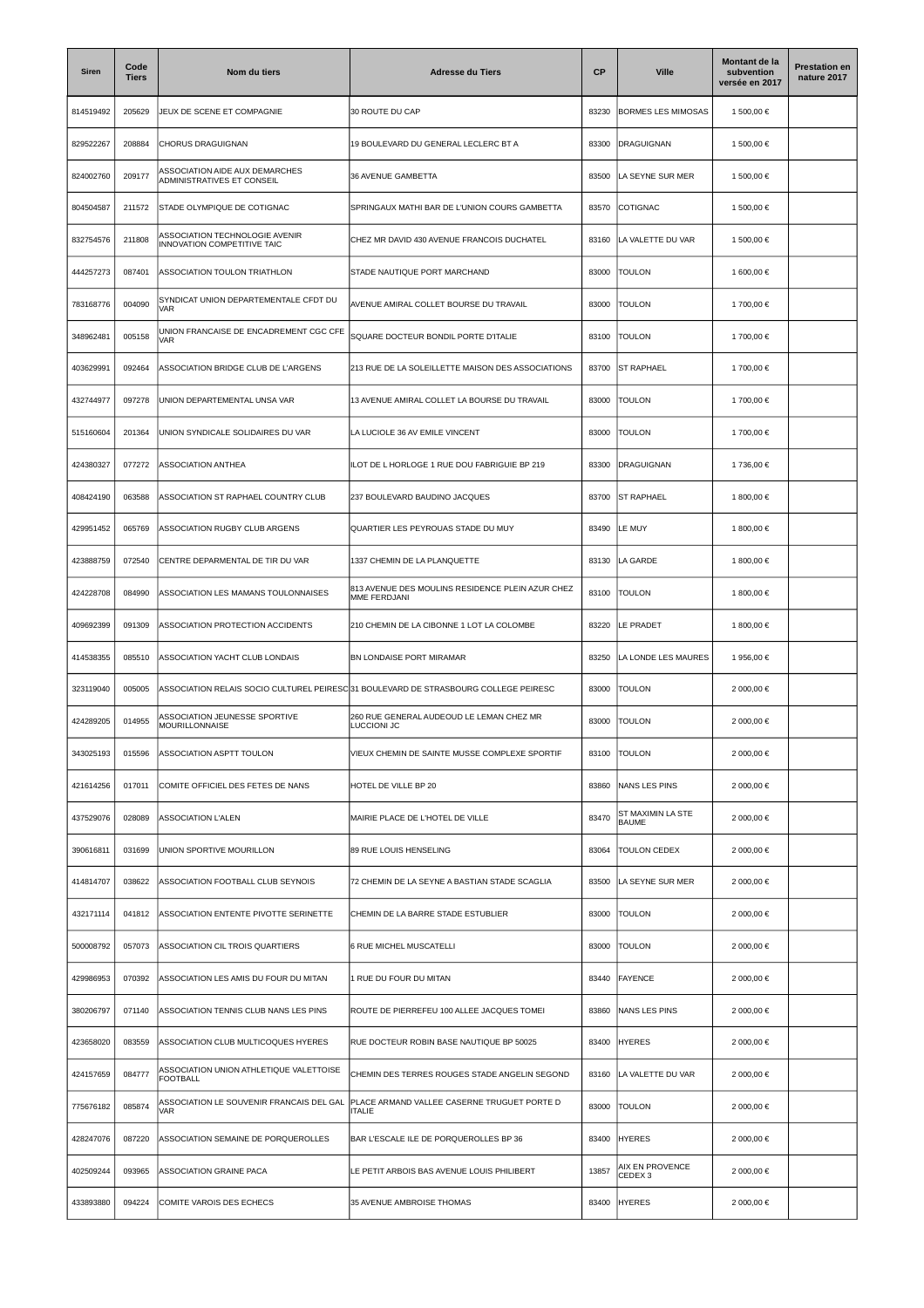| Siren     | Code<br><b>Tiers</b> | Nom du tiers                                                              | <b>Adresse du Tiers</b>                                           | <b>CP</b> | <b>Ville</b>                      | Montant de la<br>subvention<br>versée en 2017 | <b>Prestation en</b><br>nature 2017 |
|-----------|----------------------|---------------------------------------------------------------------------|-------------------------------------------------------------------|-----------|-----------------------------------|-----------------------------------------------|-------------------------------------|
| 424001790 | 095211               | ASSOCIATION SPORT BASE BALL COMANCHES                                     | 1038 CHEMIN BARTHELEMY FLORENT                                    | 83200     | TOULON                            | 2 000,00 €                                    |                                     |
| 433122579 | 097399               | DOJO DU FARON                                                             | <b>RUE TOURVILLE</b>                                              | 83000     | <b>TOULON</b>                     | 2 000,00 €                                    |                                     |
| 410545206 | 098222               | ASSOCIATION LES AMIS DE PAOLA                                             | <b>46 RUE SIGAUDY</b>                                             | 83600     | FREJUS                            | 2 000,00 €                                    |                                     |
| 439536855 | 099181               | ASSOCIATION SARMENTS DE ST VINCENT                                        | BOULEVARD REY M J A                                               | 83470     | ST MAXIMIN LA STE<br><b>BAUME</b> | 2 000,00 €                                    |                                     |
| 441739943 | 104031               | ASSOCIATION ORGANISATION FETE DE LA FIGUE<br>SOLLIES PONT ET VALLE DU GAP | 460 CHEMIN DES FILLOLS DOMAINE BOURGUET CHEZ MME<br>DUCEAU        | 83210     | <b>SOLLIES PONT</b>               | 2 000,00 €                                    |                                     |
| 447656133 | 112454               | ASSOCIATION FAMILLES RURALES                                              | 10 BOULEVARD DE LA LIBERATION                                     | 83136     | GAREOULT                          | 2 000,00 €                                    |                                     |
| 450442371 | 116088               | ASSOCIATION MAISON BETHLEEM                                               | 25 RUE DE LA GLACIERE                                             | 83000     | <b>TOULON</b>                     | 2 000,00 €                                    |                                     |
| 388187536 | 116672               | ASSOCIATION CYPRES CENTRE D'INFORMATION<br><b>AUX RISQUES MAJEURS</b>     | CHEMIN DE LA VIERGE CS 1                                          | 13696     | MARTIGUES CEDEX                   | 2 000,00 €                                    |                                     |
| 492744800 | 137600               | ASSOCIATION ARTMANDAT                                                     | <b>19 RUE PIERRE CURIE</b>                                        | 83670     | <b>BARJOLS</b>                    | 2 000,00 €                                    |                                     |
| 499925303 | 153214               | ASSOCIATION FANTAISIE PROD                                                | 119 AVENUE DES MOULINS                                            | 83200     | <b>TOULON</b>                     | 2 000,00 €                                    |                                     |
| 508511276 | 155172               | COMITE OFFICIEL DES FETES CAVALAIRE SUR<br><b>MER</b>                     | MAIRIE DE CAVALAIRE PLACE BENJAMIN GAILLARD                       | 83240     | <b>CAVALAIRE MER</b>              | 2 000,00 €                                    |                                     |
| 493460745 | 156090               | ASSOCIATION MUSIQUE CORDIALE                                              | CHEMIN DES MOULINS                                                | 83440     | <b>SEILLANS</b>                   | 2 000,00 €                                    |                                     |
| 530885151 | 173707               | ASSOCIATION LA SEYNE DE L'ESPOIR                                          | 1342 CHE DE LA SEYNE A BASTIAN                                    | 83500     | LA SEYNE SUR MER                  | 2 000,00 €                                    |                                     |
| 535354138 | 177387               | CLUB DES RETRAITES DE SIBLAS                                              | PLACE BISCARRE                                                    | 83000     | <b>TOULON</b>                     | 2 000,00 €                                    |                                     |
| 480626423 | 183496               | ASSOCIATION MEDIA MASSIVE                                                 | BOULOURIS 80 AVE DES LENTISQUES                                   | 83700     | <b>ST RAPHAEL</b>                 | 2 000,00 €                                    |                                     |
| 529466849 | 184553               | ASSOCIATION PROVENCE VERTE SOLIDARITE                                     | PRESBYTERE 2 RUE DES GRANDS ESCALIERS                             | 83170     | <b>BRIGNOLES</b>                  | 2 000,00 €                                    |                                     |
| 799138433 | 192602               | ASSOCIATION LOU LABO DEVELOP DURABLE<br>PROVENCE VERTE CORRENS            | CHEZ MR LATZ MAIRIE 5 PLACE GENERAL DE GAULLE                     | 83570     | <b>CORRENS</b>                    | 2 000,00 €                                    |                                     |
| 805306412 | 195130               | ASSOCIATION SALON DU POLAR 83                                             | 272 CHEMIN DES MAUVES                                             | 83230     | <b>BORMES LES MIMOSAS</b>         | 2 000,00 €                                    |                                     |
| 805088101 | 195137               | ASSOCIATION L'UNIVERS CITE                                                | LE HAMEAU DES ROMANES 51 AVENUE GAMBETTA                          | 83500     | LA SEYNE SUR MER                  | 2 000,00 €                                    |                                     |
| 528146350 | 199993               | LES ATELIERS DE L'ETREINTE                                                | 43 RUE MARCEL PAGNOL                                              | 83220     | LE PRADET                         | 2 000,00 €                                    |                                     |
| 444182372 | 203318               | ASSOCIATION RELAIS SOLIDARITE                                             | MAISON DU PAYS DE FAYENCE SAINT ELOI                              | 83440     | FAYENCE                           | 2 000,00 €                                    |                                     |
| 775688732 | 208137               | ASSOCIATION DES PARALYSES DE FRANCE APF                                   | ZAC LA PLANQUETTE II 58 RUE ANTOINE FOURCROY                      | 83130     | LA GARDE                          | 2 000,00 €                                    |                                     |
| 830068193 | 209497               | ASSOCIATION RALLYE TEAM 83                                                | AVENUE DU RIVALET                                                 | 83580     | GASSIN                            | 2 000,00 €                                    |                                     |
| 832141196 | 211524               | ASSOCIATION MINERALOGIQUE GEOLOGIQUE<br><b>MAURES</b>                     | CHEZ MR GROS MAIRIE PLACE DE LA LIBERATION                        | 83610     | <b>COLLOBRIERES</b>               | 2 000,00 €                                    |                                     |
| 430789925 | 094246               | ASSOCIATION WIND CLUB D'AGAY                                              | LES PLEIADES A AGAY BOULEVARD DE LA PLAGE                         | 83700     | <b>ST RAPHAEL</b>                 | 2 100,00 €                                    |                                     |
| 432043651 | 091142               | LES AMIS DE JEAN AICARD                                                   | 705 AVENUE DU 8 MAI 1945 MUSEE J AICARD PAULIN<br><b>BERTRAND</b> | 83130     | LA GARDE                          | 2 250,00 €                                    |                                     |
| 398831339 | 101155               | ASSOCIATION GARDIA CLUB                                                   | STADE GUY MOQUET III CHEMIN DE LA PLANQUETTE                      | 83130     | LA GARDE                          | 2 300,00 €                                    |                                     |
| 431659143 | 010279               | ASSOCIATION MUSEE LES FAIENCES DE<br>VARAGES                              | 12 PLACE DE LA LIBERATION MAISON GASSENDI                         | 83670     | VARAGES                           | 2 500,00 €                                    |                                     |
| 424189330 | 014197               | COMITE DEPARTEMENTAL DE VOL LIBRE DU VAR<br><b>CDVLV</b>                  | DIRECT DES SPORTS DE LA MAIRIE AVENUE PABLO<br><b>PICASSO</b>     | 83160     | LA VALETTE DU VAR                 | 2 500,00 €                                    |                                     |
| 398931436 | 047738               | ASSOCIATION CANDIDE                                                       | 230 RUE AMIRAL NOMY LA RIVIERE VERTE BT1A                         | 83000     | <b>TOULON</b>                     | 2 500,00 €                                    |                                     |
| 424157816 | 066401               | ASSOCIATION JEUNES HORIZON OUEST VAR                                      | COMPLEXE SPORTIF LA FOURNIGUE                                     | 83330     | LE BEAUSSET                       | 2 500,00 €                                    |                                     |
| 409058344 | 070223               | ASSOCIATION SOIREES MUSICALES ABBAYE DE<br>LA CELLE                       | MAIRIE DE LA CELLE PLACE DES ORMEAUX                              | 83170     | LA CELLE                          | 2 500,00 €                                    |                                     |
| 452448616 | 115772               | ASSOCIATION BOUTCHOU VALLE DU GAPEAU                                      | 245 VIEUX CHEMIN DE HYERES GYMNASE ESTAGNOL LA<br><b>MOUTONNE</b> | 83260     | LA CRAU                           | 2 500,00 €                                    |                                     |
| 449804319 | 120219               | ASSOCIATION SOUFFLEURS D'ECUME<br>ECOSCIENCE PROVENCE                     | 2 PLACE DE LA MAIRIE MAIRIE DE LA CELLE                           | 83170     | <b>BRIGNOLES</b>                  | 2 500,00 €                                    |                                     |
| 483432266 | 130208               | ASSOCIATION LE CAP                                                        | MAISON DE LA SOLIDARITE 57 BOULEVARD JOSEPH<br>BERNARD DE TRANS   | 83300     | DRAGUIGNAN                        | 2 500,00 €                                    |                                     |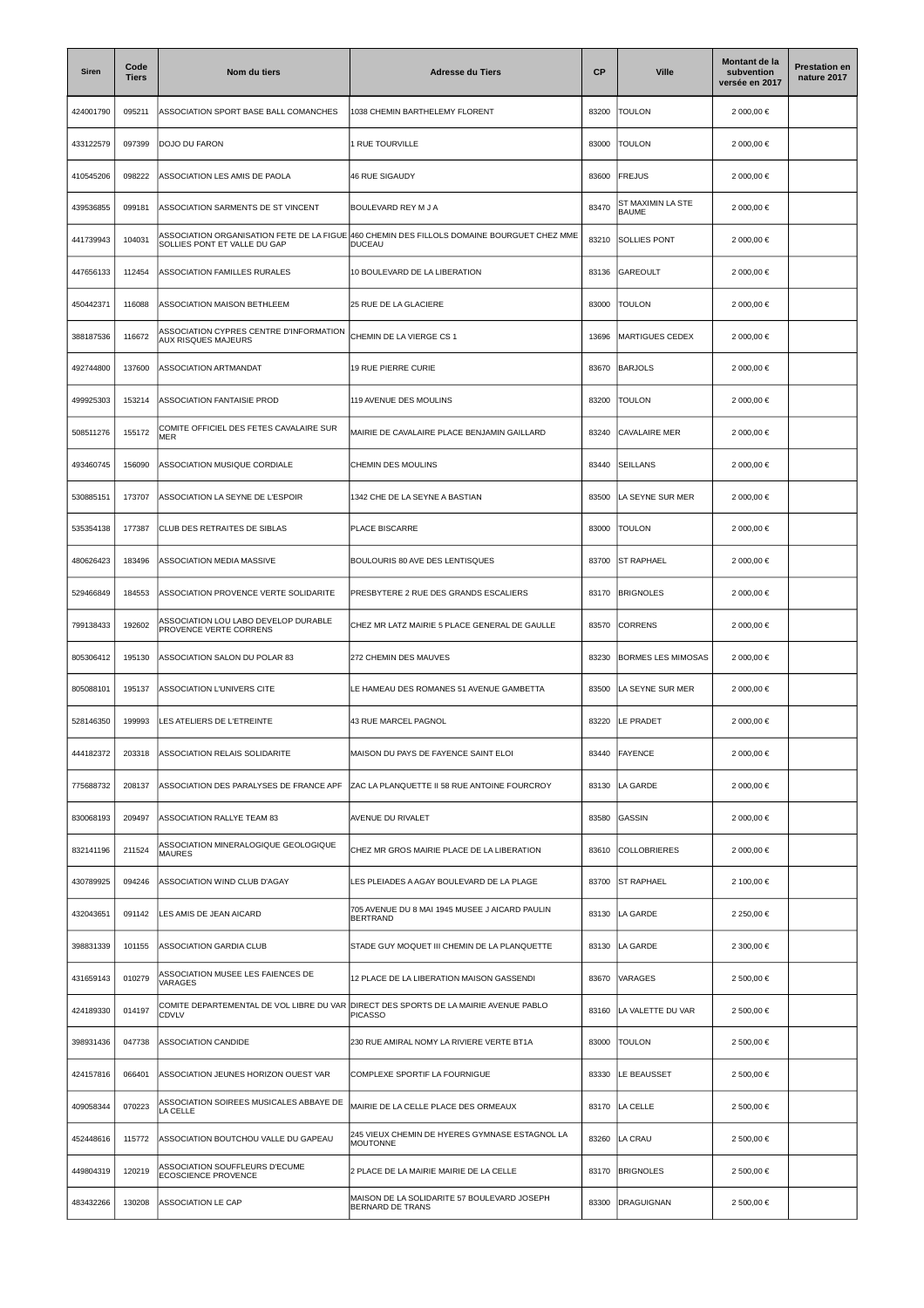| Siren     | Code<br><b>Tiers</b> | Nom du tiers                                                                     | <b>Adresse du Tiers</b>                                            | <b>CP</b> | <b>Ville</b>                | Montant de la<br>subvention<br>versée en 2017 | <b>Prestation en</b><br>nature 2017 |
|-----------|----------------------|----------------------------------------------------------------------------------|--------------------------------------------------------------------|-----------|-----------------------------|-----------------------------------------------|-------------------------------------|
| 337684765 | 146107               | ASSOCIATION LES AMIS DE LA CATHEDRALE DE<br><b>FREJUS</b>                        | 67 RUE MONTGOLFIER                                                 | 83600     | FREJUS                      | 2 500,00 €                                    |                                     |
| 534893201 | 177085               | ASSOCIATION LES NUITS OFF FREJUS                                                 | 15 IMPASSE DE LA SALAMANDRE                                        | 83600     | <b>FREJUS</b>               | 2 500,00 €                                    |                                     |
| 803608421 | 195490               | TENNIS CLUB GALLIENI FREJUS                                                      | ROUTE DE CANNES                                                    | 83600     | <b>FREJUS</b>               | 2 500,00 €                                    |                                     |
| 810286971 | 202850               | ASSOCIATION COTIGNAC CINEMA                                                      | PLACE DE L'HOTEL DE VILLE                                          | 83570     | <b>COTIGNAC</b>             | 2 500,00 €                                    |                                     |
| 481517480 | 137658               | ASSOCIATION BIOSPHERE                                                            | 188 RUE OLIVE TAMARI                                               | 83130     | LA GARDE                    | 2 700,00 €                                    |                                     |
| 340625839 | 004530               | ASSOCIATION YACHT CLUB DES SABLETTES                                             | BASE DE SAINT ELME BP 102 LA JETEE                                 | 83500     | LA SEYNE SUR MER            | 2 925,90 €                                    |                                     |
| 343026860 | 004539               | ASSOCIATION AVIRON TOULONNAIS                                                    | <b>QUAI DES PECHEURS</b>                                           | 83000     | <b>TOULON</b>               | 3 000,00 €                                    |                                     |
| 424099943 | 005139               | COMITE DEPARTEMENTAL CYCLOTOURISME DU<br>VAR                                     | RUE EMILE OLLIVIER IMMEUBLE L'HELIANTHE                            | 83000     | <b>TOULON</b>               | 3 000,00 €                                    |                                     |
| 783118607 | 015593               | ASSOCIATION CLUB NAUTIQUE DE SAINT<br>RAPHAEL                                    | 29 PLACE DU CLUB NAUTIQUE                                          | 83700     | <b>ST RAPHAEL</b>           | 3 000,00 €                                    |                                     |
| 783165640 | 015729               | ASSOCIATION DEPARTEMENTAL DES FRANCAS                                            | 304 308 AVENUE DE FORBIN                                           | 83100     | TOULON                      | 3 000,00 €                                    |                                     |
| 421708371 | 024461               | ASSOCIATION LES BALLADEURS CARNOULAIS                                            | 25 PLACE JEAN JAURES                                               | 83660     | <b>CARNOULES</b>            | 3 000,00 €                                    |                                     |
| 323553172 | 032119               | ASSOCIATION ENTENTE SPORTIVE LORGUAISE<br>BASKET                                 | BOULEVARD DE LA REPUBLIQUE HOTEL DE VILLE BP 97                    | 83510     | LORGUES                     | 3 000,00 €                                    |                                     |
| 411509391 | 055471               | ASSOCIATION ASSISTANCE RELAIS EDUCA TION<br>THERAPEUTIQUE SANTE INFORMA          | 10 AVENUE F.ROOSEVELT                                              | 83980     | LE LAVANDOU                 | 3 000,00 €                                    |                                     |
| 429826258 | 061334               | ASSOCIATION BEBES BONHEUR DU VAR                                                 | HOTEL DE VILLE CASE 84 BP121                                       | 83130     | LA GARDE                    | 3 000,00 €                                    |                                     |
| 413972720 | 064899               | <b>BANDOL BASKET CLUB</b>                                                        | 168 CHEMIN DE BARAVEOU                                             | 83740     | LA CADIERE D'AZUR           | 3 000,00 €                                    |                                     |
| 414705905 | 072210               | ASSOCIATION LA COMPAGNIE DES MENTEURS                                            | 2485 AVENUE PRESIDENT JOHN KENNEDY LE BELVER<br>HANGAR 4           | 83140     | <b>SIX FOURS LES PLAGES</b> | 3 000,00 €                                    |                                     |
| 423834183 | 072873               | ASSOCIATION AVIRON SEYNOIS                                                       | AVENUE DE LA JETEE BASE NAUTIQUE DE SAINT ELME                     | 83500     | LA SEYNE SUR MER            | 3 000,00 €                                    |                                     |
| 389938580 | 075250               | ASSOCIATION THEATRE DES 4 VENTS                                                  | 43 RUE PICOT                                                       | 83000     | <b>TOULON</b>               | 3 000,00 €                                    |                                     |
| 421243502 | 077306               | ASSOCIATION ART SCENICUM                                                         | 2 PLACE GABRIEL PERI                                               | 83570     | MONTFORT SUR<br>ARGENS      | 3 000,00 €                                    |                                     |
| 429994213 | 077827               | <b>ASSOCIATION LALAN</b>                                                         | PLAGE DE SAINT CLAIR ROC HOTEL                                     | 83980     | LE LAVANDOU                 | 3 000,00 €                                    |                                     |
| 413812827 | 084845               | ASSOCIATION FONDATION DU PATRIMOINE                                              | CCIMP PALAIS DE LA BOURSE 9 LA CANEBIERE                           | 13001     | MARSEILLE 01                | 3 000,00 €                                    |                                     |
| 424285484 | 085032               | ASSOCIATION COMITE DE LA FETE DU VIN<br>NOUVEAU                                  | HOTEL DE VILLE                                                     | 83460     | TARADEAU                    | 3 000,00 €                                    |                                     |
| 420238180 | 086477               | ASSOCIATION RUGBY CLUB VALLEE GAPEAU                                             | STADE JEAN MURAT AVENUE DES OISEAUX BP 51                          | 83210     | <b>SOLLIES PONT</b>         | 3 000,00 €                                    |                                     |
| 429596919 | 087794               | <b>ASSOCIATION RESTANCO</b>                                                      | 260 CHEMIN BORDS DU GAPEAU                                         | 83400     | <b>HYERES</b>               | 3 000.00 €                                    |                                     |
| 420489023 | 088004               | ASSOCIATION LA DRACENOISE GYMNASTIQUE                                            | BOULEVARD MAX DORMOY MAISON JEUNESSE ET SPORTS                     | 83002     | DRAGUIGNAN CEDEX            | 3 000,00 €                                    |                                     |
| 408476604 | 088355               | ASSOCIATION CHATEAULOIN CHEMINS PLURIELS BASTIDE DE CHATEAUVALLON HOTEL DE VILLE |                                                                    | 83136     | <b>NEOULES</b>              | 3 000,00 €                                    |                                     |
| 393059233 | 089986               | ASSOCIATION COMPAGNIE REVE LUNE                                                  | 9 RUE DIDEROT                                                      | 83500     | LA SEYNE SUR MER            | 3 000,00 €                                    |                                     |
| 432624807 | 093215               | ASSOCIATION RUGBY CLUB SIX FOURS ECSFG                                           | 74 AVENUE MARECHAL DE LATTRE DE TASSIGNY STADE DU<br><b>VERGER</b> | 83140     | <b>SIX FOURS LES PLAGES</b> | 3 000,00 €                                    |                                     |
| 382292407 | 094544               | ASSOCIATION SIX FOURS LE BRUSC FOOTBALL<br><b>CLUB</b>                           | 1065 CHEMIN DES HOIRS CLUB HOUSE STADE A BAPTIST                   | 83140     | <b>SIX FOURS LES PLAGES</b> | 3 000,00 €                                    |                                     |
| 435332085 | 101586               | ASSOCIATION ENTRAIDE LE REVEST                                                   | 1085 ROUTE DU COLOMBIER                                            | 83200     | LE REVEST LES EAUX          | 3 000,00 €                                    |                                     |
| 397595992 | 106767               | <b>ASSOCIATION L'IMPARFAIT</b>                                                   | 9 AVENUE MARECHAL FOCH                                             | 83170     | <b>BRIGNOLES</b>            | 3 000,00 €                                    |                                     |
| 447679903 | 108785               | ASSOCIATION LA SEYNE VAR HANDBALL                                                | 72 CHEMIN DE LA SEYNE A BASTIAN STADE SCAGLIA                      | 83500     | LA SEYNE SUR MER            | 3 000,00 €                                    |                                     |
| 489677856 | 133021               | ASSOCIATION PARALLEL FACTORY                                                     | 1267 COR MARIUS ESCARTEFIGUE LA MARJOLAINE BT A                    | 83000     | <b>TOULON</b>               | 3 000,00 €                                    |                                     |
| 494970346 | 140738               | ASSOCIATION A CONTRE TEMPS A CONTRA<br><b>TIEMPO</b>                             | RUE VICTORIN SEGOND GROUPE SAINT JOSEPH BAT E3                     | 83160     | LA VALETTE DU VAR           | 3 000,00 €                                    |                                     |
| 479784563 | 142253               | SYNDICAT D'INITIATIVE HAUTES VALLE SUR<br>ARTUBY JABRON                          | MAIRIE LE PLUS HAUT VILLAGE                                        | 83840     | CHATEAUVIEUX                | 3 000,00 €                                    |                                     |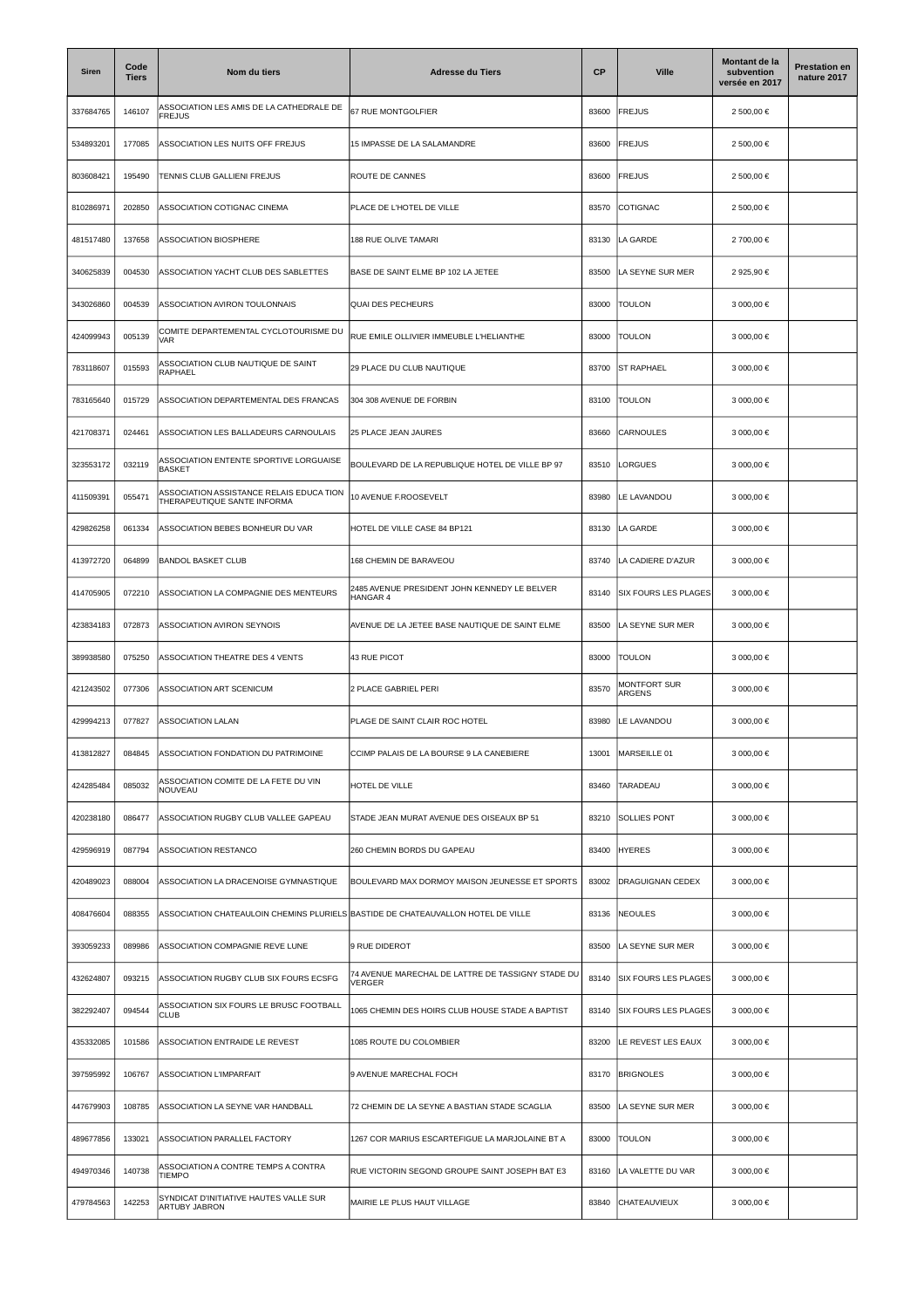| Siren     | Code<br><b>Tiers</b> | Nom du tiers                                                       | <b>Adresse du Tiers</b>                                        | <b>CP</b> | <b>Ville</b>                | Montant de la<br>subvention<br>versée en 2017 | <b>Prestation en</b><br>nature 2017 |
|-----------|----------------------|--------------------------------------------------------------------|----------------------------------------------------------------|-----------|-----------------------------|-----------------------------------------------|-------------------------------------|
| 441781242 | 145086               | LIGUE COTE D'AZUR KARATE ARTS MATIAUX                              | 71 81 RUE REVEL                                                | 83000     | <b>TOULON</b>               | 3 000,00 €                                    |                                     |
| 510348493 | 157758               | ASSOCIATION LE CHANT DES DAUPHINS                                  | CAPITAINERIE PORT FREJUS                                       | 83608     | <b>FREJUS CEDEX</b>         | 3 000,00 €                                    |                                     |
| 511171951 | 158587               | ASSOCIATION LE MAS PRODUCTION                                      | 514 CHEMIN DE SAINT TROPEZ                                     | 83480     | <b>PUGET SUR ARGENS</b>     | 3 000,00 €                                    |                                     |
| 511357535 | 162544               | ASSOCIATION ROCKORAMA                                              | IMPASSE HONORE MOSCHETTI 17 LE CLOS BEAUPRE                    | 83160     | LA VALETTE DU VAR           | 3 000,00 €                                    |                                     |
| 520728247 | 165417               | ASSOCIATION MUSIQUE A LA COUR                                      | 12 RUE GUIBAUD                                                 | 83210     | <b>SOLLIES PONT</b>         | 3 000,00 €                                    |                                     |
| 521542423 | 166750               | ASSOCIATION CINE FESTIVAL EN PAYS DE<br><b>FAYENCE</b>             | 50 ROUTE AERODROME                                             | 83440     | <b>FAYENCE</b>              | 3 000,00 €                                    |                                     |
| 518350699 | 169121               | ASSOCIATION ADAMAV                                                 | CONSEIL DEPARTEMENTAL DU VAR ROND POINT DU 4 12<br>1974        | 83300     | DRAGUIGNAN                  | 3 000,00 €                                    |                                     |
| 402883169 | 177999               | ASSOCIATION LEZARD BLEU                                            | 19 RUE DES LANCIERS                                            | 83170     | <b>BRIGNOLES</b>            | 3 000,00 €                                    |                                     |
| 514005123 | 186505               | ASSOCIATION GROUPE KEDGE BUSINESS<br><b>SCHOOL</b>                 | DOMAINE DE RABA 680 COURS DE LA LIBERATION BP 921              | 33400     | <b>TALENCE</b>              | 3 000,00 €                                    |                                     |
| 752556092 | 189868               | ASSOCIATION RIDZCOMPAGNIE                                          | 31 RUE MIRABEAU CHEZ MOZAIC                                    | 83000     | <b>TOULON</b>               | 3 000,00 €                                    |                                     |
| 483950747 | 195974               | ASSOCIATION LES AMITIES FRANCO<br><b>JAPONNAISES</b>               | 391 AVENUE DE LA MER 16 LOT FONT DE FILLOL                     | 83140     | <b>SIX FOURS LES PLAGES</b> | 3 000,00 €                                    |                                     |
| 805306545 | 199671               | AVH COMITE DU VAR                                                  | LAMIOUGRANO BAT B M JANSON 1376 AVENUE DE<br><b>PROVENCE</b>   | 83600     | <b>FREJUS</b>               | 3 000,00 €                                    |                                     |
| 814409645 | 200702               | ASSOCIATION LES PETITS ECRANS                                      | ESPACE CULTUREL ALBERT CAMUS ALLEE ALBERT CAMUS<br>LA COUPIANE | 83160     | LA VALETTE DU VAR           | 3 000,00 €                                    |                                     |
| 509982724 | 201034               | ASSOCIATION LE LABO ARTISTIQUE                                     | 21 RUE MIRABEAU                                                | 83000     | Toulon                      | 3 000,00 €                                    |                                     |
| 514418953 | 205223               | ASSOCIATION REGIONALE DES CHEMINOTS<br>AMIS DU RAIL                | MR DORDOR-GARE SNCF AVENUE PIERRE SEMARD                       | 83660     | <b>CARNOULES</b>            | 3 000,00 €                                    |                                     |
| 327114062 | 208134               | FEDE FRANC BASEBALL & SOFTBALL                                     | 41 RUE DE FECAMP                                               | 75012     | PARIS <sub>12</sub>         | 3 000,00 €                                    |                                     |
| 815254669 | 203375               | REGROUPEMENT DES ASSISTANTES<br>MATERNELLLES AGREES VAROISES       | 560 AVENUE JOSEPH GASQUET                                      | 83100     | TOULON                      | 3 100,00 €                                    |                                     |
| 783167133 | 028625               | ASSOCIATION AEP LA CANORE NOTRE DAME<br><b>DES MISSIONS</b>        | 673 RUE DOCTEUR BARROIS                                        | 83000     | <b>TOULON</b>               | 3 217,00 €                                    |                                     |
| 415063437 | 026695               | ASSOCIATION FOYER RURAL FAYENCE<br><b>TOURRETTES</b>               | ALLEE MONSEIGNEUR FLEURY MILLE CLUBS                           | 83440     | <b>FAYENCE</b>              | 3 300,00 €                                    |                                     |
| 392280244 | 052161               | FEDER DU VAR POUR LA PECHE ET LA<br>PROTECTION DU MILIEU AQUATIQUE | 100 PARADOU                                                    | 83790     | <b>PIGNANS</b>              | 3 300,00 €                                    |                                     |
| 423838481 | 106784               | <b>ASSOCIATION LES PETITS DEBROUILLARDS</b><br>PACA                | ECOLE FILIPPI AVENUE GENERAL GOURAUD                           | 83200     | <b>TOULON</b>               | 3 350,00 €                                    |                                     |
| 319526596 | 058371               | ASSOCIATION PLANETE SCIENCES<br><b>MEDITERRANE</b>                 | 9 RUE GAZAN                                                    | 6130      | <b>GRASSE</b>               | 3 400,00 €                                    |                                     |
| 495270738 | 155290               | ASSOCIATION LE PLANCHER DES CHEVRES                                | HAMEAU DE BOUNAS                                               | 83630     | <b>BAUDUEN</b>              | 3 400,00 €                                    |                                     |
| 423633536 | 005707               | COMITE DEPARTEMENTAL DU VAR DE KARATE<br>ET DISCIPLINES ASSOCIEES  | <b>4 RUE JEAN CORONA</b>                                       | 83120     | <b>STE MAXIME</b>           | 3 500.00 €                                    |                                     |
| 342517752 | 036012               | ASSOCIATION AQUATIC CLUB HYEROIS                                   | RUE AMBROISE THOMAS COMPLEXE AQUATIQUE BP 80 133               | 83404     | <b>HYERES CEDEX</b>         | 3 500,00 €                                    |                                     |
| 408570877 | 054759               | ASSOCIATION CULTURE ET CULTURES                                    | <b>MAIRIE</b>                                                  | 83120     | PLAN DE LA TOUR             | 3 500,00 €                                    |                                     |
| 429616030 | 072928               | ASSOCIATION BOUT CHOU DE L'ESPOIR HYERES<br>ET DE DEMAIN           | 4 RUE DU SOLDAT BELLON                                         | 83400     | <b>HYERES</b>               | 3 500,00 €                                    |                                     |
| 808322184 | 205932               | MULTI ACCEUIL LES CHAPIS CHAPOS                                    | 11 TRAVERSE DE LA VENTARELLE                                   | 83330     | LE BEAUSSET                 | 3 500,00 €                                    |                                     |
| 825164635 | 208184               | LES CH'TIS DU VAL D'ISSOLE                                         | MAIRIE DE ROCBARON PLACE DU SOUVENIR FRANCAIS                  | 83136     | <b>ROCBARON</b>             | 3 500,00 €                                    |                                     |
| 389437328 | 074566               | SYNDICAT INITIATIVE ET OFFICE DE TOURISME<br>DE SILLANS            | 12 PLACE DE LA MAIRIE LE CHATEAU                               | 83690     | SILLANS LA CASCADE          | 3 760,00 €                                    |                                     |
| 388462418 | 014209               | ASSOCIATION JAZZ A BRIGNOLES                                       | I RUE LOUIS OTTAVIANI                                          | 83170     | <b>BRIGNOLES</b>            | 4 000,00 €                                    |                                     |
| 407841253 | 014222               | ASSOCIATION NUITS MUSICALES MAZAUGUES                              | <b>MAIRIE</b>                                                  | 83136     | MAZAUGUES                   | 4 000,00 €                                    |                                     |
| 784405995 | 018454               | FEDERATION FRANCAISE DE VOILE                                      | 17 RUE HENRI BOCQUILLON                                        | 75015     | PARIS <sub>15</sub>         | 4 000,00 €                                    |                                     |
| 453399867 | 021549               | ASSOCIATION FESTIVAL DES TRAGOS                                    | 80 AVENUE DES MAURES                                           | 83240     | CAVALAIRE SUR MER           | 4 000,00 €                                    |                                     |
| 332307495 | 032794               | ASSOCIATION CAAA COEUR DE VILLE                                    | 4 RUE PIERRE SEMARD                                            | 83000     | <b>TOULON</b>               | 4 000,00 €                                    |                                     |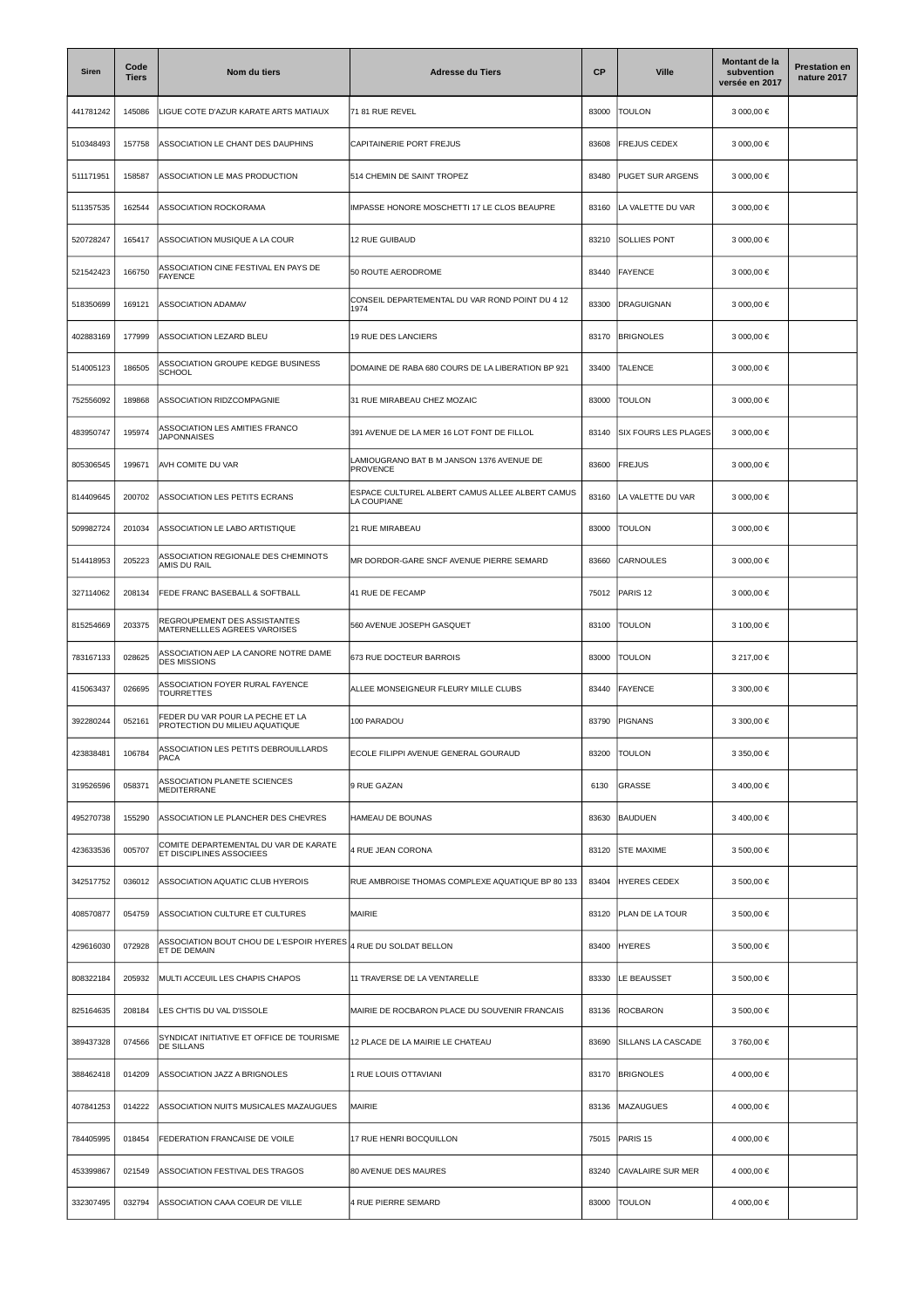| <b>Siren</b> | Code<br><b>Tiers</b> | Nom du tiers                                                               | <b>Adresse du Tiers</b>                                             | СP    | <b>Ville</b>                | Montant de la<br>subvention<br>versée en 2017 | <b>Prestation en</b><br>nature 2017 |
|--------------|----------------------|----------------------------------------------------------------------------|---------------------------------------------------------------------|-------|-----------------------------|-----------------------------------------------|-------------------------------------|
| 424004752    | 034040               | COMITE DEPARTEMENTAL RETRAITE SPORTIVE<br>DU VAR CODERS 83                 | RUE EMILE OLLIVIER IMMEUBLE L'HELIANTHE                             | 83000 | TOULON                      | 4 000,00 €                                    |                                     |
| 427668579    | 034508               | ASSOCIATION LES MEDIEVALES                                                 | 747 ROUTE DE SAINTE ROSELINE CHEZ M. YVADIN<br><b>GEORGES</b>       | 83460 | LES ARCS                    | 4 000,00 €                                    |                                     |
| 338238660    | 054749               | ASSOCIATION DEFENSE ASSISTANCE JURIDI<br>EDUCATIVES TRAVAILLEURS IMMIGRE   | 13 RUE AMIRAL COLLET                                                | 83000 | <b>TOULON</b>               | 4 000,00 €                                    |                                     |
| 413667247    | 065433               | ASSOCIATION ARTS MUSIQUE ENTRECASTEAUX                                     | MAIRIE D'ENTRECASTEAUX                                              | 83570 | ENTRECASTEAUX               | 4 000.00 €                                    |                                     |
| 414242396    | 068521               | PROMO SOINS DRAGUIGNAN                                                     | BOULEVARD JOSEPH BERNARD DE TRANS MAISON DE LA<br>SOLIDARITE        | 83300 | <b>DRAGUIGNAN</b>           | 4 000,00 €                                    |                                     |
| 432633626    | 077202               | ASSOCIATION SPORTIVE LYCEE DUMONT<br><b>D'URVILLE</b>                      | 212 RUE AMIRAL JAUJARD BP 1404                                      | 83056 | <b>TOULON CEDEX</b>         | 4 000,00 €                                    |                                     |
| 390275600    | 094064               | <b>FEDERATION DEPARTEMENTALE FOYERS</b><br>RURAUX DU VAR FDFR              | ALLEE MONSEIGNEUR DE FLEURY                                         | 83440 | <b>FAYENCE</b>              | 4 000,00 €                                    |                                     |
| 440780443    | 101939               | ASSOCIATION LES NUITS BLANCHES                                             | HAMEAU DE POMPLES LE VILLAGE                                        | 83340 | LE LUC                      | 4 000,00 €                                    |                                     |
| 495126500    | 147515               | ASSOCIATION CULTURE PLUS                                                   | <b>18 AVENUE SENEQUIER</b>                                          | 83000 | <b>TOULON</b>               | 4 000,00 €                                    |                                     |
| 515152585    | 162168               | ASSOCIATION SIX FOURS HANDISPORT                                           | 108 RUE DES PECHEURS CHEZ MR BOILOT                                 | 83140 | <b>SIX FOURS LES PLAGES</b> | 4 000,00 €                                    |                                     |
| 500628748    | 172514               | <b>ASSOCIATION L'ETREINTE</b>                                              | 250 AVENUE DE LA RESISTANCE                                         | 83000 | <b>TOULON</b>               | 4 000,00 €                                    |                                     |
| 522373190    | 177739               | ASSOCIATION TOUT FOU TOUT FLY AND CO                                       | <b>6 RUE EVENOS</b>                                                 | 83500 | LA SEYNE SUR MER            | 4 000,00 €                                    |                                     |
| 537790883    | 179640               | ASSOCIATION COMPAGNIE SOURICIERE                                           | 31 RUE MIRABEAU CHEZ MOZAIC                                         | 83000 | <b>TOULON</b>               | 4 000,00 €                                    |                                     |
| 752676288    | 184345               | ASSOCIATION LE GOM                                                         | 21 RUE MIRABEAU                                                     | 83000 | <b>TOULON</b>               | 4 000,00 €                                    |                                     |
| 789879673    | 189804               | COLLECTIF D'ANIMATION TERRITOIRE ARTUBY<br><b>JABRON</b>                   | AVENUE DE CHAMAY                                                    | 83840 | COMPS SUR ARTUBY            | 4 000,00 €                                    |                                     |
| 428796106    | 086748               | ASSOCIATION AMIC COMITE COMMUNE FEUX<br>FORETS ROCBARON                    | MAIRIE DE ROCBARON                                                  | 83136 | <b>ROCBARON</b>             | 4 200,00 €                                    |                                     |
| 538553306    | 183640               | ASSOCIATION SPORTING TREIZISTE TOULON                                      | LE VERT COTEAU ENTREE B 107 PLACE MARIE CURIE                       | 83000 | <b>TOULON</b>               | 4 200,00 €                                    |                                     |
| 378938245    | 057409               | ASSOCIATION ESPACE MEDITERRANEE                                            | 24 RUE VINCENT COURDOUAN                                            | 83000 | <b>TOULON</b>               | 4 500,00 €                                    |                                     |
| 424158186    | 065761               | ASSOCIATION SPORTIVE DE PIROGUES<br>POLYNESIENNES TOULON VAA               | 138 AVENUE GENERAL GOURAUD PARC SAINT MAUR C6<br>M.TARAUFAU         | 83200 | <b>TOULON</b>               | 4 587,00 €                                    |                                     |
| 380470716    | 018515               | ASSOCIATION TOULON VAR ESCRIME                                             | RUE SOUS LIEUTENANT GUY FRIGGERI COMPLEXE<br>SPORTIF DE VERT COTEAU | 83000 | <b>TOULON</b>               | 4 700,00 €                                    |                                     |
| 442389664    | 102679               | ASSOCIATION RADIO CLUB DU VAL D'ISSOLE                                     | MAIRIE 31 AVENUE GEORGES CLEMENCEAU                                 | 83136 | LA ROQUEBRUSSANNE           | 4 800,00 €                                    |                                     |
| 428114920    | 005010               | COMITE DU VAR D'ATHLETISME                                                 | RUE EMILE OLLIVIER IMMEUBLE L'HELIANTHE                             | 83000 | <b>TOULON</b>               | 5 000,00 €                                    |                                     |
| 424207264    | 075545               | <b>ASSOCIATION ENTR'AIDE 83</b>                                            | 22 RUE DU GENDARME VEILEX                                           | 83600 | <b>FREJUS</b>               | 5 000,00 €                                    |                                     |
| 434997938    | 096441               | ASSOCIATION LES SAUTS DU LOUP                                              | HOTEL DE VILLE                                                      | 83920 | LA MOTTE                    | 5 000,00 €                                    |                                     |
| 443843842    | 113984               | ASSOCIATION ARTMACADAM                                                     | 39 RUE VOLTAIRE                                                     | 83500 | LA SEYNE SUR MER            | 5 000,00 €                                    |                                     |
| 452831449    | 116365               | ASSOCIATION VIGNERONS CUERS PIERREFEU<br>PUGET VILLE                       | MAISON DES VIGNERONS                                                | 83390 | PIERREFEU DU VAR            | 5 000,00 €                                    |                                     |
| 480193424    | 124267               | ASSOCIATION JOYEUX BOULOMANES<br><b>GONFARONNAIS</b>                       | BOULODROME 4 LOT LES EUSSIERES                                      | 83590 | <b>GONFARON</b>             | 5 000,00 €                                    |                                     |
| 430389031    | 129212               | ASSOCIATION NO ID LAB                                                      | 18 RUE D'ANTRECHAUS                                                 | 83000 | <b>TOULON</b>               | 5 000,00 €                                    |                                     |
| 410301949    | 134084               | ASSOCIATION TENNIS CLUB DU LAVANDOU                                        | AVENUE VINCENT AURIOL                                               | 83980 | LE LAVANDOU                 | 5 000,00 €                                    |                                     |
| 492754171    | 136572               | ASSOCIATION EDITIONS PLAINE PAGE                                           | 185 RUE DES TANNEURS CHEZ MR BLANCO ERIC                            | 83670 | <b>BARJOLS</b>              | 5 000,00 €                                    |                                     |
| 450964036    | 145469               | ASSOCIATION POUR LE DEVELOPPEMENT DE LA<br>PRATIQUE ET DE LA SECURITE MOTO | IMPERIAL B ZAC VALGORA                                              | 83160 | LA VALETTE DU VAR           | 5 000,00 €                                    |                                     |
| 507771244    | 154468               | ASSOCIATION FU JO                                                          | LES HESPERIDES 145 IMPASSE DU LIBAN                                 | 83200 | <b>TOULON</b>               | 5 000,00 €                                    |                                     |
| 508417771    | 155488               | ASSOCIATION MOTO CLUB DU VAR                                               | 9 LOT LE PLEIN SUD                                                  | 83340 | <b>CABASSE</b>              | 5 000,00 €                                    |                                     |
| 508520376    | 164006               | ASSOCIATION TOULONNAISE DE JU JITSU<br><b>BRESILIEN</b>                    | 40 BOULEVARD ALPHAND JULIEN GAILLARD                                | 83200 | <b>TOULON</b>               | 5 000,00 €                                    |                                     |
| 801525049    | 195132               | ASSOCIATION LES ANES DU PLAN GUINET                                        | CHEZ MR GARON 96 IMPASSE GARON                                      | 83600 | <b>FREJUS</b>               | 5 000,00 €                                    |                                     |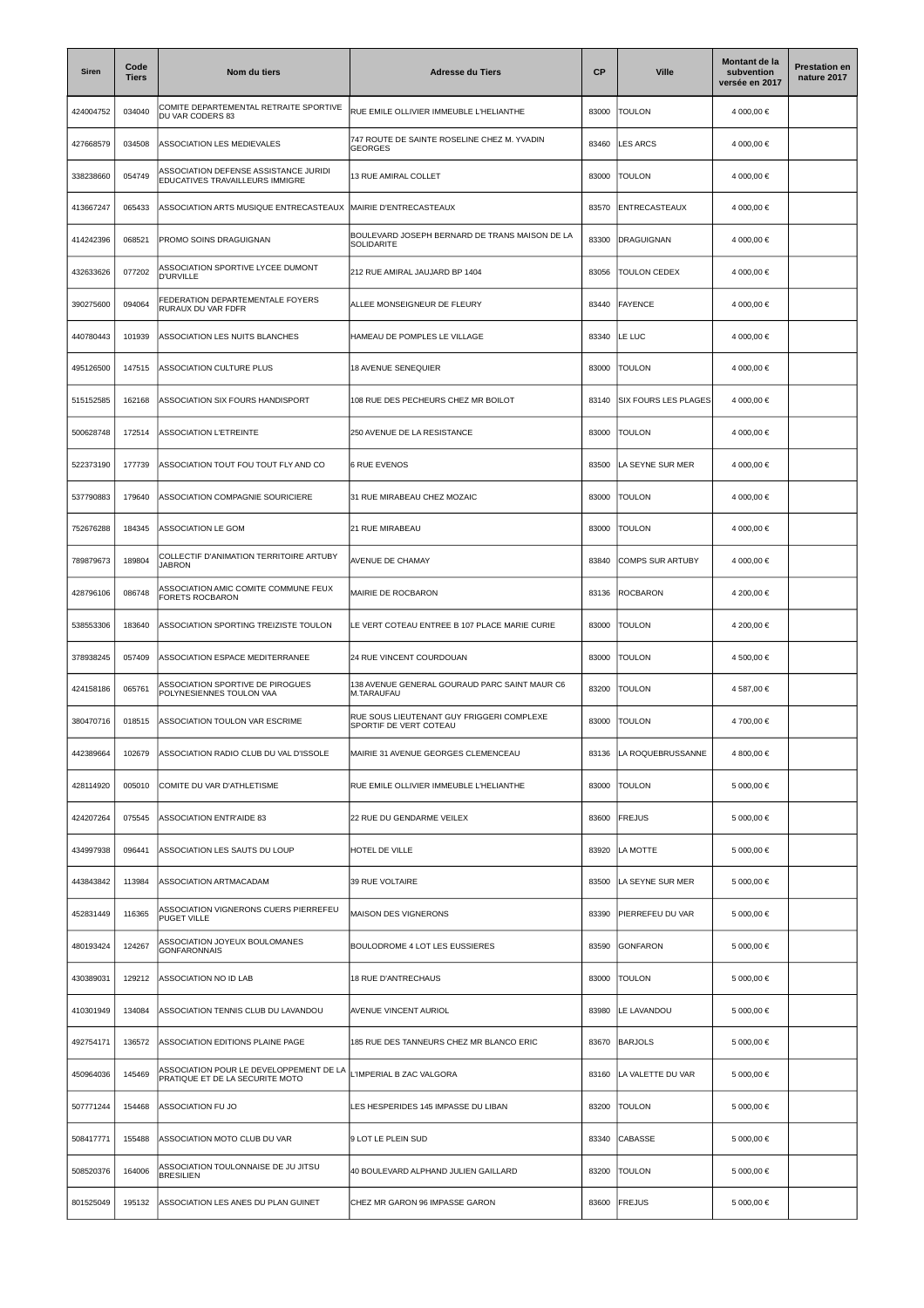| Siren     | Code<br><b>Tiers</b> | Nom du tiers                                                                                  | <b>Adresse du Tiers</b>                                         | <b>CP</b> | <b>Ville</b>                      | Montant de la<br>subvention<br>versée en 2017 | <b>Prestation en</b><br>nature 2017 |
|-----------|----------------------|-----------------------------------------------------------------------------------------------|-----------------------------------------------------------------|-----------|-----------------------------------|-----------------------------------------------|-------------------------------------|
| 808192991 | 201123               | ASSOCIATION L'OEIL IVRE                                                                       | 974 BD JULES MICHELET                                           | 83000     | <b>TOULON</b>                     | 5 000,00 €                                    |                                     |
| 819873035 | 203149               | ASSOCIATION LA FABRIQUE                                                                       | 64 RUE DE L'OBSERVANCE                                          | 83300     | DRAGUIGNAN                        | 5 000.00 €                                    |                                     |
| 783130859 | 017639               | ASSOCIATION CSM SEYNOIS                                                                       | STADE ANTOINE SCAGLIA 72 CHEMIN DE LA SEYNE A<br><b>BASTIAN</b> | 83500     | LA SEYNE SUR MER                  | 5 200,00 €                                    |                                     |
| 392467270 | 087070               | CLUB <sub>210</sub>                                                                           | 11 RUE GEORGES CISSON                                           | 83210     | <b>SOLLIES PONT</b>               | 5 200,00 €                                    |                                     |
| 515164432 | 164678               | ASSOCIATION LOCALE ADMR MICRO CRECHE<br><b>SUVIERE</b>                                        | QUARTIER NOTRE DAME CHEZ MME FORT                               | 83610     | COLLOBRIERES                      | 5 244,00 €                                    |                                     |
| 412481053 | 075849               | ASSOCIATION DE SERVICE AUX PERSONNES<br><b>SENDRA</b>                                         | 14 RUE LABAT                                                    | 83300     | <b>DRAGUIGNAN</b>                 | 5474,00€                                      |                                     |
| 503367526 | 155561               | ASSOCIATION LES PETITS PETONS                                                                 | <b>QUARTIER SAINT MARC</b>                                      | 83170     | <b>CAMPS LA SOURCE</b>            | 5490,00€                                      |                                     |
| 298300492 | 062956               | ASSOCIATION ASA CANAL DES MOULINS                                                             | HOTEL DE VILLE                                                  | 83550     | VIDAUBAN                          | 5494,71€                                      |                                     |
| 422351296 | 006144               | COMITE DEPARTEMENTAL DE TIR A L'ARC DU<br><b>VAR</b>                                          | CHEMIN DE REBOUL LA ROUVIERE                                    | 83590     | GONFARON                          | 5 500,00 €                                    |                                     |
| 424987055 | 096565               | COMITE DEPARTEMENTAL VAR HALTEROPHILIE<br><b>MUSCULATION</b>                                  | 168 CHEMIN DES FOURNIERS BAT B1                                 | 83210     | LA FARLEDE                        | 5 500,00 €                                    |                                     |
| 418697538 | 032227               | ASSOCIATION AVIRON SAINT CASSIEN CLUB<br>INTERCOM PAYS DE FAYENCE                             | 250 IMPASSE BASE NAUTIQUE                                       | 83440     | <b>MONTAUROUX</b>                 | 5 540,00 €                                    |                                     |
| 342780442 | 046495               | ASSOCIATION LES PITCHOUNS                                                                     | <b>15 ALLEE DEGAS</b>                                           | 83250     | LA LONDE LES MAURES               | 5 543,00 €                                    |                                     |
| 421453986 | 005154               | ASSOCIATION ACADEMIE DU VAR                                                                   | PASSAGE DE LA CORDERIE                                          | 83000     | TOULON                            | 6 000,00 €                                    |                                     |
| 328986799 | 008086               | ASSOCIATION LE FOYER WALLON BERTHE                                                            | 34 ASP LANADE JOSIANE CHRISTIN                                  | 83500     | LA SEYNE SUR MER                  | 6 000,00 €                                    |                                     |
| 424331098 | 012228               | ASSOCIATION DES MAIRES RURAUX DU VAR                                                          | MAIRIE DE FIGANIERES                                            | 83830     | <b>FIGANIERES</b>                 | 6 000,00 €                                    |                                     |
| 343292397 | 055044               | ASSOCIATION LUDOTHEQUE LEI JOUGADOU                                                           | RUE CAPESSE                                                     | 83300     | DRAGUIGNAN                        | 6 000,00 €                                    |                                     |
| 347554578 | 083157               | ASSOCIATION LE BRUIT DES HOMMES                                                               | 29 RUE COLI LE BAGATELLE                                        | 83000     | <b>TOULON</b>                     | 6 000,00 €                                    |                                     |
| 423935212 | 083817               | ASSOCIATION CREASPORTS ORGANISATION                                                           | 3 IMPASSE DES ANEMONES 40 AVENUE PIERRE DE<br>COUBERTIN         | 83400     | <b>HYERES</b>                     | 6 000,00 €                                    |                                     |
| 424947943 | 085782               | ASSOCIATION ALCOOL ASSISTANCE CROIX D'OR<br>DU VAR                                            | 10 BIS RUE DU REAL                                              | 83670     | <b>BARJOLS</b>                    | 6 000,00 €                                    |                                     |
| 448091017 | 108346               | ASSOCIATION L'ECRIT PLUME                                                                     | 144 RUE LA CORDAIRE LE SAINT BENOIT                             | 83200     | <b>TOULON</b>                     | 6 000,00 €                                    |                                     |
| 315003400 | 112634               | MAISON DE L'ENFANCE CRECHE LEI PITCHOUN                                                       | CHEMIN SAINT SIMON BOULEVARD SAINT JEAN                         | 83470     | ST MAXIMIN LA STE<br><b>BAUME</b> | 6 000,00 €                                    |                                     |
| 490032307 | 147198               | ASSOCIATION PRESENCES FEMININES                                                               | 17 RUE MIRABEAU                                                 | 83000     | <b>TOULON</b>                     | 6 000,00 €                                    |                                     |
| 421095431 | 189985               | ASSOCIATION SAINTE MAXIME VOLLEYBALL                                                          | CHEZ GUIBERGIA VIEUX CHENE CHEMIN DES PRES                      | 83120     | PLAN DE LA TOUR                   | 6 000,00 €                                    |                                     |
| 443734199 | 199241               | CHANTIER PLUS 83                                                                              | 178 AVENUE ESTIENNE D'ORVES                                     | 83500     | LA SEYNE SUR MER                  | 6 000,00 €                                    |                                     |
| 828488155 | 209034               | GROUPEMENT D'EMPLOYEURS POUR<br>L'INSERTION ET LA QUALIFICATION A DOMICILE<br><b>PROVENCE</b> | 103 RUE D ENTRECASTEAUX TOUR LE GOELAND                         | 83000     | TOULON                            | 6 000,00 €                                    |                                     |
| 528621949 | 172992               | ASSOCIATION ES PROPRETE                                                                       | 2685 AVENUE DU PRESIDENT JOHN KENNEDY                           | 83140     | <b>SIX FOURS LES PLAGES</b>       | 6 100,00 €                                    |                                     |
| 424292423 | 096898               | ASSOCIATION CONSERVATOIRE PATRIMOINE DU<br><b>FREINET</b>                                     | MAIRIE LA GARDE FREINET                                         | 83680     | LA GARDE FREINET                  | 6 200,00 €                                    |                                     |
| 394016562 | 079277               | ASSOCIATION FEMME DANS LA CITE                                                                | 710 AVENUE JEAN BARTOLINI RES LES LAVANDES 1                    | 83500     | LA SEYNE SUR MER                  | 6 300,00 €                                    | Mise à disposition<br>de locaux     |
| 424168615 | 007367               | COMITE DEPARTEMENTAL DE SKI DU VAR                                                            | 24 IMPASSE DES CERISIERS QUARTIER LA ROUVIERE                   | 83190     | <b>OLLIOULES</b>                  | 6 500,00 €                                    |                                     |
| 434240495 | 094532               | ASSOCIATION MAISON DES LACS                                                                   | 15 AVENUE PERAFABRE                                             | 83630     | LES SALLES SUR<br><b>VERDON</b>   | 6 500,00 €                                    |                                     |
| 529034506 | 174125               | ASSOCIATION MOUISSALINE PROD                                                                  | IMMEUBLE LE BRANLY 177 RUE DE VERDUN                            | 83250     | LA LONDE LES MAURES               | 6 500,00 €                                    |                                     |
| 425061389 | 053622               | ASSOCIATION NOUVEL HORIZON RIANS                                                              | CHEMIN DE LA GARDE MAISON SOLAIRE                               | 83560     | <b>RIANS</b>                      | 6 670,00 €                                    |                                     |
| 424071892 | 005061               | ASSOCIATION LES AMIS DU VIEUX TOULON ET<br><b>SA REGION</b>                                   | 10 RUE SAINT ANDRIEUX                                           | 83000     | <b>TOULON</b>                     | 7 000,00 €                                    |                                     |
| 444874564 | 005140               | COMITE DEPARTEMENTAL D'EQUITATION DU VAR<br>CDEV                                              | 551 AVENUE DU 14 JUILLET 1789                                   | 83130     | LA GARDE                          | 7 000,00 €                                    |                                     |
| 783068877 | 006286               | ASSOCIATION AERONAUTIQUE PROVENCE COTE<br>D'AZUR                                              | AERODROME DE FAYENCE TOURRETTES                                 | 83440     | <b>FAYENCE</b>                    | 7 000,00 €                                    |                                     |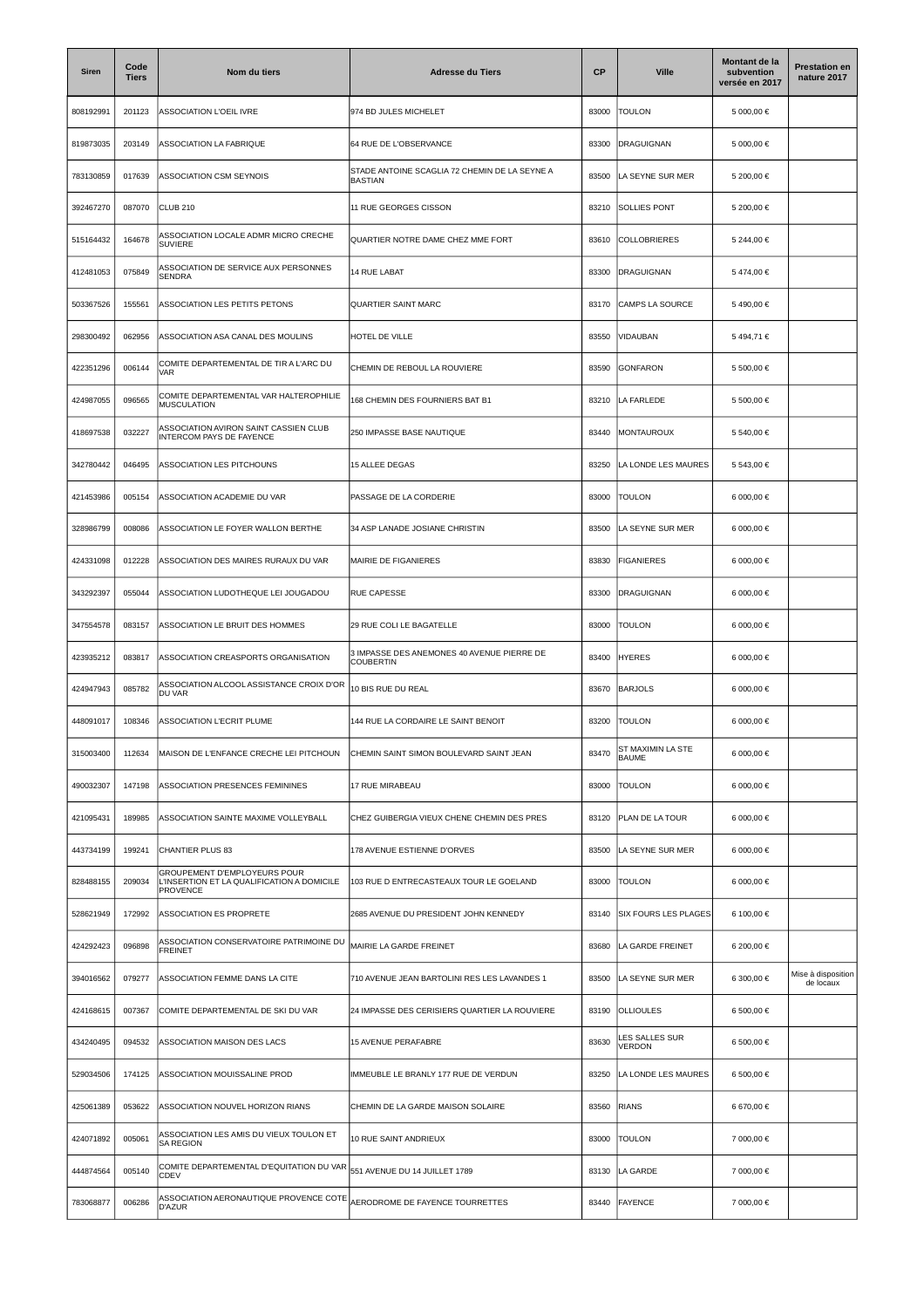| <b>Siren</b> | Code<br><b>Tiers</b> | Nom du tiers                                                                 | <b>Adresse du Tiers</b>                                       | CP    | <b>Ville</b>          | Montant de la<br>subvention<br>versée en 2017 | <b>Prestation en</b><br>nature 2017 |
|--------------|----------------------|------------------------------------------------------------------------------|---------------------------------------------------------------|-------|-----------------------|-----------------------------------------------|-------------------------------------|
| 405314089    | 062033               | ASSOCIATION LE MIISTERE DE LA CULTURE                                        | 2 PLACE AURIOL                                                | 83510 | LORGUES               | 7 000,00 €                                    |                                     |
| 413284647    | 070994               | ASSOCIATION CARQUEIRANNE VAR BASKET                                          | ZAC DU GRAND CHENE GYMNASE DU GRAND CHENE                     | 83320 | CARQUEIRANNE          | 7 000,00 €                                    |                                     |
| 421539149    | 086648               | ASSOCIATION VOLLEY CLUB HYEROIS<br>PIERREFEU                                 | GYMNASE DU GOLF HOTEL ALLEE GEORGES DUSSAUGE                  | 83400 | <b>HYERES</b>         | 7 000,00 €                                    |                                     |
| 442632634    | 105825               | ASSOCIATION LE MOULIN A PAROLES                                              | 264 CHEMIN DE MONEIRET VILLA LES ROSES QUARTIER<br>PEYRON     | 83500 | LA SEYNE SUR MER      | 7 000.00 €                                    |                                     |
| 488536400    | 131664               | ASSOCIATION MOUVEMENT INTERMUSIQUES<br><b>OUVERTES MIMO</b>                  | FORT GIBRON BP 4                                              | 83570 | <b>CORRENS</b>        | 7 000,00 €                                    |                                     |
| 538197401    | 178382               | ASSOCIATION CIE HORS SURFACE                                                 | PARC SAINT ANTOINE ENTREE D 423 BOULEVARD GRIGNAN             | 83000 | <b>TOULON</b>         | 7 000,00 €                                    |                                     |
| 424009553    | 006302               | COMITE DEPARTEMENTAL DE NATATION DU VAR                                      | RUE EMILE OLLIVIER IMMEUBLE L'HELIANTHE                       | 83000 | TOULON                | 7 500,00 €                                    |                                     |
| 950420612    | 019888               | ASSOCIATION EDUCATION PROMOTION ET<br>ACCUEIL DES FAMILLES EPAFA             | 198 AVENUE DU CHATEAU GALLIENI                                | 83600 | <b>FREJUS</b>         | 7 500,00 €                                    |                                     |
| 410145684    | 026153               | ASSOCIATION HOCKEY CLUB DE L'AIRE<br><b>TOULONNAISE</b>                      | QUARTIER LES SAVELS LA PATINOIRE                              | 83130 | LA GARDE              | 7 500,00 €                                    |                                     |
| 425029279    | 086364               | ASSOCIATION PROMO SOINS FREJUS ST<br>RAPHAEL                                 | 46 RUE SIGAUDY CENTRE CARITAS                                 | 83600 | <b>FREJUS</b>         | 7 500,00 €                                    |                                     |
| 508178357    | 164880               | ASSOCIATION ALEAS                                                            | 16 RUE GEORGES CISSON                                         | 83300 | DRAGUIGNAN            | 7 500,00 €                                    | Mise à disposition<br>de locaux     |
| 390379279    | 013689               | ASSOCIATION OCCE DU VAR                                                      | 26 RUE DES ECOLES                                             | 83210 | <b>SOLLIES TOUCAS</b> | 7 550,00 €                                    |                                     |
| 392815957    | 038623               | ASSOCIATION ENTENTE GYMNASTIQUE<br><b>TRAMPOLINE SEYNE</b>                   | D26 LA SEYNE A OLLIOULES COMPLEXE LERY                        | 83500 | LA SEYNE SUR MER      | 7 681,00 €                                    |                                     |
| 399397116    | 004423               | CENTRE DEPARTEMENTAL UFOLEP                                                  | 68 BOULEVARD VICTOIR AGOSTINI                                 | 83000 | TOULON                | 8 000,00 €                                    |                                     |
| 432406882    | 091417               | COMITE DEPARTEMENTAL DE GOLF DU VAR                                          | RUE EMILE OLLIVIER MAISON DES SPORTS                          | 83000 | <b>TOULON</b>         | 8 000,00 €                                    |                                     |
| 449512656    | 110218               | ASSOCIATION OBJECTIFS SEYNES SUR MER<br>FESTIVAL PHOTOGRAPHIES               | LES AYGUIERS CHEZ MME FRANJOU                                 | 83350 | RAMATUELLE            | 8 000,00 €                                    |                                     |
| 453017337    | 120326               | ASSOCIATION FILMHARMONIA                                                     | 21 RUE MIRABEAU                                               | 83000 | <b>TOULON</b>         | 8 000,00 €                                    |                                     |
| 429966476    | 135646               | ASSOCIATION BAYAMO                                                           | 12 LOT LE COTEAU DS MOULINS 890 CHEMIN DE<br><b>DONICARDE</b> | 83500 | LA SEYNE SUR MER      | 8 000,00 €                                    |                                     |
| 508959517    | 154932               | ASSOCIATION RETRO AUTO FESTIVAL DU VAR                                       | 293 AVENUE SARAH BERNHART                                     | 83370 | <b>ST AYGULF</b>      | 8 000,00 €                                    |                                     |
| 392624169    | 004886               | COMITE DU VAR BASKET BALL                                                    | 104 AVENUE DE DRAGUIGNAN Z I TOULON EST                       | 83130 | LA GARDE              | 8 500,00 €                                    |                                     |
| 344049887    | 004424               | COMITE DU VAR DE HANDBALL                                                    | RUE EMILE OLLIVIER IMMEUBLE L'HELIANTHE                       | 83000 | <b>TOULON</b>         | 9 000,00 €                                    |                                     |
| 784413395    | 017599               | ASSOCIATION NATIONALE POUR LE TRANSPORT<br>EDUCATIFS DE L'ENSEINEMENT PUBLIC | 8 RUE E LOCKROY                                               | 75011 | PARIS <sub>11</sub>   | 9 000,00 $\in$                                |                                     |
| 435343785    | 095973               | <b>ASSOCIATION BAOBAB</b>                                                    | 13 BOULEVARD DE STRASBOURG                                    | 83000 | <b>TOULON</b>         | 9 000,00 $\in$                                |                                     |
| 314138439    | 004893               | ASSOCIATION DEPARTEMENTALE DE<br>PROTECTION CIVILE                           | 357 ROUTE NATIONALE 8 TOULON MARSEILLE                        | 83200 | <b>TOULON</b>         | 9 500,00 €                                    |                                     |
| 381221357    | 004982               | COMITE DEPARTEMENTAL DE DANSE DU VAR                                         | MAISON DES SPORTS 133 BOULEVARD GENERAL BROSSET               | 83200 | <b>TOULON</b>         | 9 500,00 €                                    |                                     |
| 398158741    | 005284               | COMITE DEPARTEMENTAL DU VAR DE CANOE<br>KAYAK                                | RUE EMILE OLLIVIER IMMEUBLE L'HELIANTHE                       | 83000 | <b>TOULON</b>         | 9 500,00 €                                    |                                     |
| 403501059    | 056629               | ASSOCIATION MAISON ASSOCIATION ENFANCE<br>FAMILLE ECOLE                      | RESIDENCE LES LILAS 1 498 AVENUE J BARTOLINI                  | 83500 | LA SEYNE SUR MER      | 9 500,00 €                                    |                                     |
| 339514614    | 096622               | ASSOCIATION CRECHE LE PETIT PRINCE                                           | DOMAINE DU THORONET                                           | 83830 | <b>FIGANIERES</b>     | 9 978,00 €                                    |                                     |
| 422653915    | 004948               | <b>ASSOCIATION USEP</b>                                                      | 68 AVENUE VICTOR AGOSTINI                                     | 83200 | <b>TOULON</b>         | 10 000,00 €                                   |                                     |
| 419716303    | 004986               | COMITE DEPARTEMENTAL DE SPELEOLOGIE DU<br><b>VAR</b>                         | MAISON DES SPORTS 133 BOULEVARD GENERAL BROSSET               | 83200 | <b>TOULON</b>         | 10 000,00 €                                   |                                     |
| 783041106    | 008517               | ASSOCIATION SYNDICAT DES VINS COTES DE<br><b>PROVENCE</b>                    | MAISON DES VINS ROUTE N 7                                     | 83460 | <b>LES ARCS</b>       | 10 000,00 €                                   |                                     |
| 352080022    | 014977               | ASSOCIATION FESTIVAL JAZZ A RAMATUELLE                                       | RESIDENCE LA ROCHE DES FEES ANTOINE DENIS                     | 83350 | <b>RAMATUELLE</b>     | 10 000,00 €                                   |                                     |
| 419027743    | 028171               | ASSOCIATION COLLECTIF CREATION DIFFUSION<br>MUSICALE 2CDM                    | 228 RUE NICOLAS ROBERT                                        | 83200 | <b>TOULON</b>         | 10 000,00 €                                   |                                     |
| 409572237    | 053205               | CENTRE D'ETUDE REAL PASTORALES ALPES<br>MEDITERRANEE CERPAM                  | 570 AVENUE DE LA LIBERATION MAISON REGIONALE DE L<br>ELEVAGE  | 4100  | MANOSQUE              | 10 000,00 €                                   |                                     |
| 429914401    | 077224               | ASSOCIATION OLYMPIQUE CYCLISME CENTRE<br><b>VAR</b>                          | 55 AVENUE DU 4 SEPTEMBRE                                      | 83300 | DRAGUIGNAN            | 10 000,00 €                                   |                                     |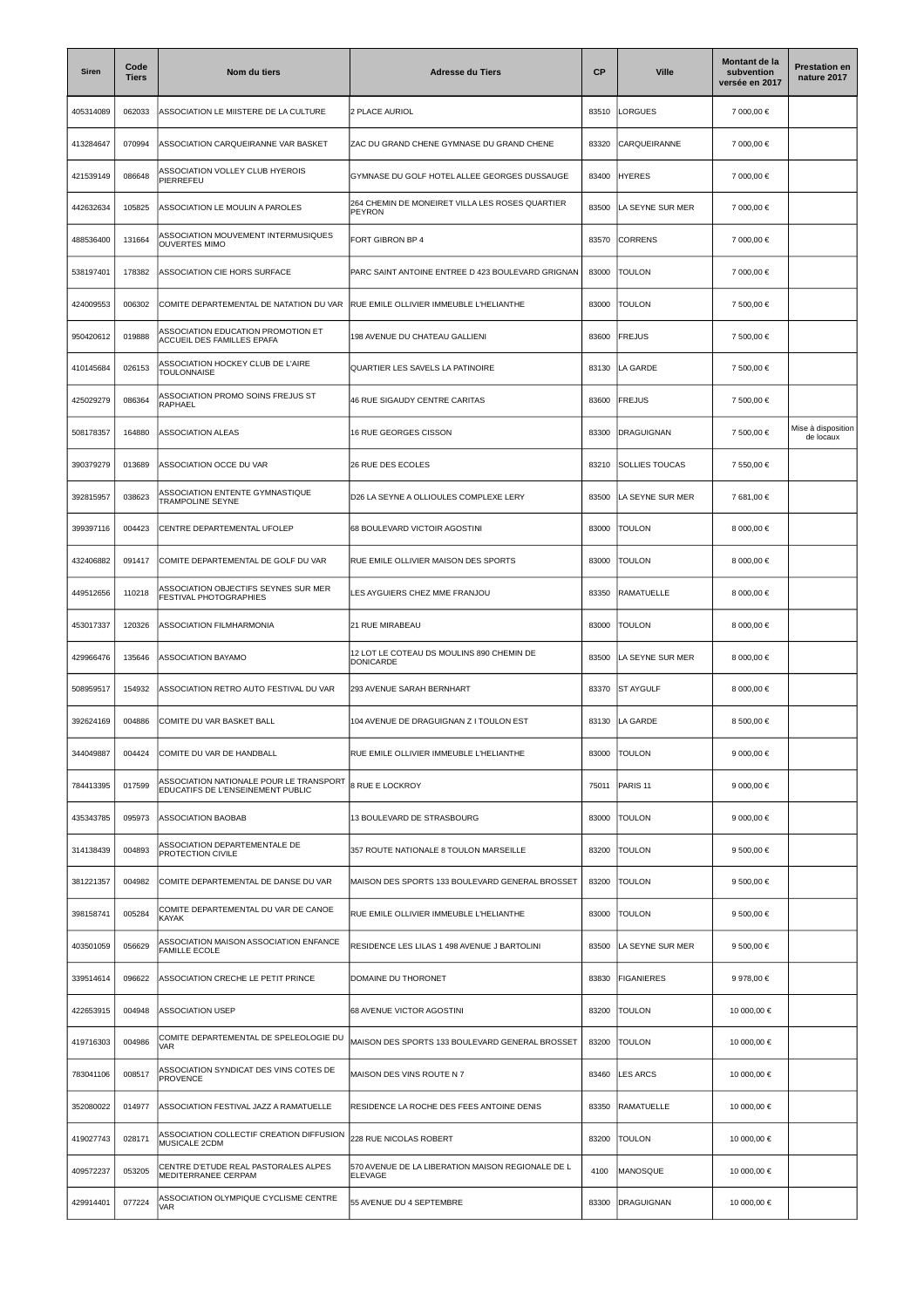| Siren     | Code<br><b>Tiers</b> | Nom du tiers                                                            | <b>Adresse du Tiers</b>                                            | <b>CP</b> | <b>Ville</b>              | Montant de la<br>subvention<br>versée en 2017 | <b>Prestation en</b><br>nature 2017 |
|-----------|----------------------|-------------------------------------------------------------------------|--------------------------------------------------------------------|-----------|---------------------------|-----------------------------------------------|-------------------------------------|
| 422219063 | 084933               | ASSOCIATION LE CARROUSEL                                                | 96 BOULEVARD AUDIFFREN                                             | 83110     | SANARY SUR MER            | 10 000,00 €                                   |                                     |
| 433558616 | 093058               | ASSOCIATION CENTRE RECHERCHE<br><b>EXPERIMENTATION VIN ROSE</b>         | 70 AVENUE PRESIDENT WILSON CHEZ M.ALAIN BACINO                     | 83550     | VIDAUBAN                  | 10 000,00 €                                   |                                     |
| 438645145 | 097893               | <b>ASSOCIATION KAIRE</b>                                                | 14 RUE CHALUCET                                                    | 83000     | <b>TOULON</b>             | 10 000,00 €                                   |                                     |
| 448365767 | 109489               | ASSOCIATION AUTISME SOLIDARITE                                          | 97 CHEMIN DE L'EAU SALEE                                           | 83670     | <b>BARJOLS</b>            | 10 000,00 €                                   |                                     |
| 420376923 | 109517               | ASSOCIATION GROUPE CHIROPTERE DE<br><b>PROVENCE</b>                     | ANCIENNE ECOLE TOURNOUX CHEZ M JOULOT                              | 4530      | <b>ST PAUL</b>            | 10 000,00 €                                   |                                     |
| 450903026 | 113250               | ASSOCIATION BEBE BONHEUR TOULON                                         | 449 AVENUE EDOUARD HERRIOT                                         | 83200     | <b>TOULON</b>             | 10 000,00 €                                   |                                     |
| 485387674 | 141433               | <b>ASSOCIATION KERMAN</b>                                               | 21 RUE MIRABEAU                                                    | 83000     | <b>TOULON</b>             | 10 000,00 €                                   |                                     |
| 504969429 | 154117               | ASSOCIATION L'AUTRE COMPAGNIE                                           | 31 RUE MIRABEAU                                                    | 83000     | <b>TOULON</b>             | 10 000,00 €                                   |                                     |
| 500623145 | 156107               | ASSOCIATION VAR EUROFESTIVAL                                            | LES PRAIRIES DE LA MER ST PONS                                     | 83310     | GRIMAUD                   | 10 000,00 €                                   |                                     |
| 749837548 | 180844               | ASSOCIATION FABRIK NOMADE PRODUCTION                                    | RESIDENCE LE SUFFREN 157 AVE EMILE VINCENT                         | 83000     | TOULON                    | 10 000,00 €                                   |                                     |
| 803981521 | 194529               | ASSOCIATIONIATION SOLIDARITE DE L'AIRE<br><b>TOULONNAISE</b>            | ES FAVIERES 1930 CHEMIN DEPARTEMENTAL 46                           | 83200     | <b>TOULON</b>             | 10 000,00 €                                   |                                     |
| 821042652 | 207945               | ASSOCIATION BOULEGUE CADIERE                                            | CHEZ MR YVORRA 839 CHEMIN MALISSONNE                               | 83740     | LA CADIERE D'AZUR         | 10 000,00 €                                   |                                     |
| 380832857 | 022148               | ASSOCIATION VAROISE ACTION LOCATAIRE HLM                                | 180 RUE MARC ET YVONNE BARON LE PORT MARCHAND BT<br>〈2             | 83000     | <b>TOULON</b>             | 10 300,00 €                                   |                                     |
| 422716530 | 085060               | ASSOCIATION VIVONS ENSEMBLE CRECHE LEI<br><b>RISOULET</b>               | CENTRE GEORGES SOUQUIERES AVENUE DE LA MER                         | 83430     | ST MANDRIER SUR MER       | 10 488,00 €                                   |                                     |
| 408334530 | 130207               | ASSOCIATION LE NATUROSCOPE                                              | CITE DES ASSOCIATIONS 93 LA CANEBIERE BOITE 189                    | 13001     | MARSEILLE 01              | 10 500,00 €                                   |                                     |
| 522513191 | 174444               | ASSOCIATION LES LUCIOLES                                                | 1 AVENUE MARC BARON                                                | 83430     | ST MANDRIER SUR MER       | 10 826,00 €                                   |                                     |
| 424368405 | 005141               | COMITE VAR FEDERATION FRANCAISE<br>GYMNASTIQUE                          | MAISON DES SPORTS 133 BOULEVARD GENERAL BROSSE                     | 83200     | <b>TOULON</b>             | 11 000,00 €                                   |                                     |
| 394717540 | 035047               | <b>ASSOCIATION AERIA</b>                                                | 107 IMPASSE BONIFAY QUARTIER SAINT HONNORAT                        | 83190     | <b>OLLIOULES</b>          | 11 000,00 €                                   |                                     |
| 420428641 | 096740               | ASSOCIATION CELLO FAN                                                   | 8 AVENUE LE MESNIL                                                 | 6200      | <b>NICE</b>               | 11 000,00 €                                   |                                     |
| 412491516 | 101833               | ASSOCIATION CRECHE HALTE GARDERIE<br>PARENTALE LOU PANTAI               | OU PANTAI 134 CHEMIN LES ANDRIEUX                                  | 83330     | <b>EVENOS</b>             | 11 212,00 €                                   |                                     |
| 413745654 | 066983               | ASSOCIATION NOUVEL HORIZON                                              | 270 AVENUE STEPHANE HESSEL LE GRENADIER BAT 1                      | 83500     | LA SEYNE SUR MER          | 11 221,00 €                                   |                                     |
| 401503636 | 004903               | COMITE DEPARTEMENTAL MONTAGNE<br><b>ESCALADE</b>                        | RUE EMILE OLLIVIER IMMEUBLE L'HELIANTHE                            | 83000     | <b>TOULON</b>             | 11 500,00 €                                   |                                     |
| 783167091 | 005365               | ASSOCIATION SCOLAIRE DU COURS FENELON                                   | 251 RUE POURQUOI PAS                                               | 83000     | <b>TOULON</b>             | 11 900,00 €                                   |                                     |
| 477727929 | 119090               | ASSOCIATION LEI FONFONIS                                                | QUARTIER LE PLANTIER 10 CHEMIN DE LA BASTIDE                       | 83630     | <b>REGUSSE</b>            | 11 954,00 €                                   |                                     |
| 331038422 | 005055               | ASSOCIATION CERCLE ORGA YACHTING DE<br><b>COMPETITION HYEROIS COYCH</b> | 14 AVENUE DOCTEUR ROBIN LE PORT ESPACE NAUTIQUE                    | 83400     | <b>HYERES</b>             | 12 000,00 €                                   |                                     |
| 424044139 | 026870               | COMITE DEPARTEMENTAL DE SPORT ADAPTE DU<br><b>VAR</b>                   | 133 AVENUE GENERAL BROSSET                                         | 83200     | <b>TOULON</b>             | 12 000,00 €                                   |                                     |
| 411696503 | 028618               | ASSOCIATION FESTIVAL MUSIQUE ANCIENNE DE<br>CALLAS                      | CENTRE BEAUSEJOUR                                                  | 83830     | <b>CALLAS</b>             | 12 000,00 €                                   |                                     |
| 418306338 | 055809               | ASSOCIATION SECOURS POPULAIRE FRANCAIS<br>COMITE DRAGUIGNAN             | 10 BOULEVARD MARECHAL JOFFRE                                       | 83300     | <b>DRAGUIGNAN</b>         | 12 000,00 €                                   |                                     |
| 399859040 | 083717               | ASSOCIATION MEDITERRANEE LARGES<br>HORIZON MAISON FRERES                | 16 RUE D ETIENNE D'ORVES MAISON DES FRERES                         | 83330     | LE BEAUSSET               | 12 000,00 €                                   |                                     |
| 428587869 | 087504               | COMITE ORGANISATION DU CORSO - C O C                                    | PLACE ST FRANCOIS HOTEL DE VILLE                                   | 83230     | <b>BORMES LES MIMOSAS</b> | 12 000,00 €                                   |                                     |
| 441377694 | 101952               | FED FDGDON 83                                                           | 224 RUE DES DECOUVERTES S/C FREDON PACA ZAC DES<br><b>BOUSQUET</b> | 83390     | <b>CUERS</b>              | 12 000,00 €                                   |                                     |
| 499959914 | 146817               | ASSOCIATION MAISON INTERGENERATIONELLE<br>DE QUARTIER L'AMIQ            | 64 CHEMIN AIME GENOUD                                              | 83500     | LA SEYNE SUR MER          | 12 000,00 €                                   |                                     |
| 510038169 | 168360               | ASSOCIATION LES VOIX ANIMEES                                            | 21 RUE MIRABEAU                                                    | 83000     | <b>TOULON</b>             | 12 000,00 €                                   |                                     |
| 509005427 | 150875               | ASSOCIATION ARTEFACT SUD                                                | MAISON DES ASSOCIATIONS 4 RUE JEAN CORONA                          | 83120     | <b>STE MAXIME</b>         | 12 168,00 €                                   |                                     |
| 352817407 | 103858               | ASSOCIATION CRECHE LE PETIT CALIN                                       | 30 RUE JEAN JACQUES ROUSSEAU                                       | 83690     | <b>SALERNES</b>           | 12 468,00 €                                   |                                     |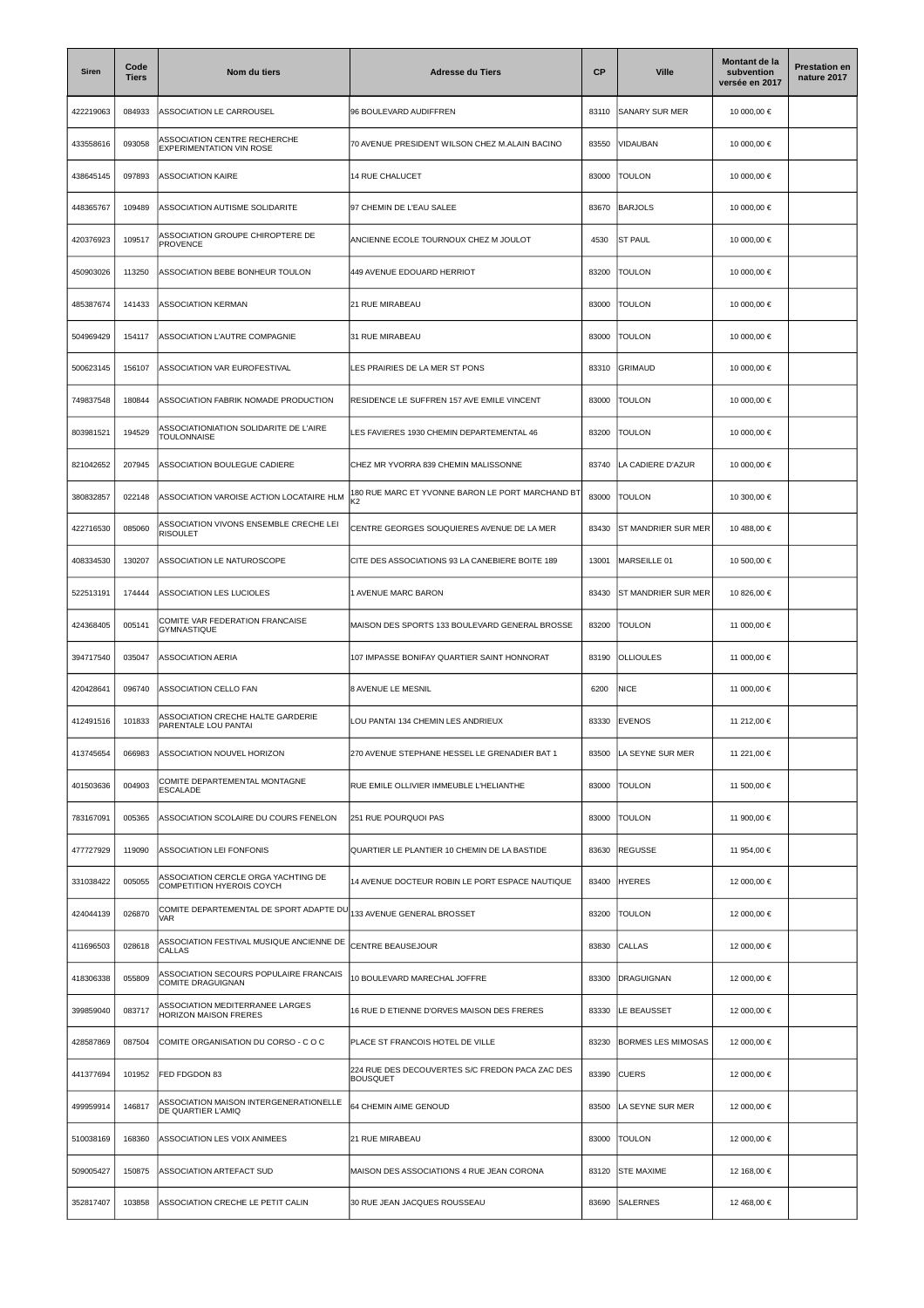| Siren     | Code<br><b>Tiers</b> | Nom du tiers                                                      | <b>Adresse du Tiers</b>                               | <b>CP</b> | <b>Ville</b>             | Montant de la<br>subvention<br>versée en 2017 | <b>Prestation en</b><br>nature 2017 |
|-----------|----------------------|-------------------------------------------------------------------|-------------------------------------------------------|-----------|--------------------------|-----------------------------------------------|-------------------------------------|
| 408125516 | 006297               | COMITE DEPARTEMENTAL DU VAR COURSE<br><b>D'ORIENTATION</b>        | RUE EMILE OLLIVIER IMMEUBLE L'HELANTHE                | 83000     | <b>TOULON</b>            | 12 500,00 €                                   |                                     |
| 423747021 | 007716               | COMITE DEPARTEMENTAL DE BOXE DU VAR                               | RUE EMILE OLLIVIER IMMEUBLE L'HELIANTHE               | 83000     | <b>TOULON</b>            | 12 500,00 €                                   |                                     |
| 497632323 | 148400               | UNION SPORTIVE CRAUROISE HANDBALL                                 | AVENUE FREDERIC MISTRAL COMPLEXE LE FENOUILLET        | 83260     | LA CRAU                  | 12 500,00 €                                   |                                     |
| 414371559 | 052551               | ASSOCIATION RUGBY CLUB LA VALETTE LE<br>REVEST LA GARDE LE PRADET | AVENUE FRANCOIS DUCHATEL STADE FELIX ROUGIER BP<br>95 | 83160     | LA VALETTE DU VAR        | 13 000,00 €                                   |                                     |
| 408675734 | 101589               | ASSOCIATION LEI DROLE                                             | 176 ROUTE DE SALERNES CRECHE HALTE GARDERIE           | 83690     | VILLECROZE               | 13 176,00 €                                   |                                     |
| 387759939 | 004555               | ASSOCIATION SPORTIVE AUTOMOBILE CLUB DU<br><b>VAR</b>             | ZAC DES ANDUES AVENUE DE L'ARLESIENNE                 | 83210     | <b>SOLLIES PONT</b>      | 13 500,00 €                                   |                                     |
| 420975898 | 006295               | COMITE DEPARTEMENTAL DU VAR DE JUDO                               | RUE EMILE OLLIVIER IMMEUBLE L'HELIANTHE               | 83000     | <b>TOULON</b>            | 13 500,00 €                                   |                                     |
| 424037943 | 004997               | COMITE DEPARTEMENTAL DU VAR VAR STE<br>AVIRON                     | RUE EMILE OLLIVIER IMMEUBLE L'HELIANTHE               | 83000     | <b>TOULON</b>            | 14 000,00 €                                   |                                     |
| 411835564 | 019555               | ASSOCIATION FRANCE ALZHEIMER VAR                                  | 36 RUE POINCARRE LE PALAIS DE LA MEDITERRANEE         | 83000     | <b>TOULON</b>            | 14 000,00 €                                   |                                     |
| 310358130 | 072235               | ASSOCIATION MUNICIPALE SPORTS LOISIRS<br><b>FREJUS</b>            | 230 RUE DES MARSOUINS                                 | 83600     | <b>FREJUS</b>            | 14 000,00 €                                   |                                     |
| 411853724 | 032118               | ASSOCIATION HYERES HANDI BASKET                                   | HLM BELEVUE BAT J VALLON LES ROUGIERES                | 83400     | <b>HYERES</b>            | 14 175,00 €                                   |                                     |
| 339920126 | 096886               | ASSOCIATION RELAIS DES BAMBINS                                    | AVENUE DOCTEUR ROZIERS                                | 83630     | <b>AUPS</b>              | 14 500,00 €                                   |                                     |
| 429509607 | 006288               | COMITE DEPARTEMENTAL DE VOILE DU VAR                              | 11 AVENUE GAMBETTA                                    | 83500     | LA SEYNE SUR MER         | 15 000,00 €                                   |                                     |
| 390435493 | 016370               | ASSOCIATION EQUIPE SAINT VINCENT                                  | EGLISE SAINTE DUCELINE LE PYANET                      | 83400     | <b>HYERES</b>            | 15 000,00 €                                   |                                     |
| 413592874 | 052103               | ASSOCIATION HANDBALL GARDEEN                                      | LES PENSEES RUE HENRI BARBUSSE                        | 83130     | LA GARDE                 | 15 000,00 €                                   |                                     |
| 481222552 | 124524               | ASSOCIATION BOULE FLEURIE CRAUROISE                               | PLACE JEAN JAURES BAR DE LA POSTE                     | 83260     | LA CRAU                  | 15 000,00 €                                   |                                     |
| 508175502 | 163405               | ASSOCIATION LE CABINET DE CURIOSITES                              | 23 RUE CURIE                                          | 83130     | LA GARDE                 | 15 000,00 €                                   |                                     |
| 783118524 | 004516               | ASSOCIATION OGECE V STANISLAS                                     | 2431 BOULEVARD P DELLI ZOTTI                          | 83700     | <b>ST RAPHAEL</b>        | 15 200,00 €                                   |                                     |
| 429962095 | 007718               | COMITE DEPARTEMENTAL DE CYCLISME DU VAR                           | RUE EMILE OLLIVIER IMMEUBLE L'HELIANTHE               | 83000     | <b>TOULON</b>            | 15 500,00 €                                   |                                     |
| 379638356 | 026527               | ASSOCIATION ASSOMPTION MEDITERRANEE<br>COLLEGE DE COGOLIN         | ROUTE DES MINES                                       | 83310     | COGOLIN                  | 15 640,00 €                                   |                                     |
| 384708871 | 005075               | ASSOCIATION VELO SPORT HYEROIS                                    | VELODROME DE COSTEBELLE CHEMIN DE L'ERMITAGE          | 83400     | <b>HYERES</b>            | 15 700,00 €                                   |                                     |
| 424630143 | 005080               | COMITE DEPARTEMENTAL DU VAR DE LA FFVB                            | 133 BD GENERAL BROSSET                                | 83200     | <b>TOULON</b>            | 16 000,00 €                                   |                                     |
| 532074879 | 183501               | <b>ASSOCIATION E2C</b>                                            | CHEZ MR BOUDET STEPHANE 3 RUE VINCENT ALLEGRE         | 83000     | <b>TOULON</b>            | 16 000,00 €                                   |                                     |
| 798601688 | 190000               | ASSOCIATION MOZAIC                                                | 31 RUE MIRABEAU                                       | 83000     | TOULON                   | 17 000,00 €                                   |                                     |
| 450074521 | 177727               | ASSOCIATION HANDITOIT PROVENCE                                    | 26 BOULEVARD BUREL                                    | 13014     | MARSEILLE 14             | 18 000,00 €                                   |                                     |
| 429790314 | 023512               | ASSOCIATION POUR LA LITTERATURE<br><b>ENFANTINE</b>               | LE BOIS DU TEMPLE                                     | 83210     | <b>SOLLIES VILLE</b>     | 18 500,00 €                                   |                                     |
| 427669122 | 132533               | ASSOCIATION ENTRAIDE DES ANCIENS<br>CONSEILLERS GENERAUX DU VAR   | 1 BOULEVARD MAL FOCH CG DU VAR                        | 83300     | DRAGUIGNAN               | 19 000,00 €                                   |                                     |
| 425023694 | 086424               | GROUPEMENT DE DEFENSE SANITAIRE APICOLE<br>DU VAR GDSA83          | 3382 ROUTE ENTRECASTEAUX CHEZ M BEGUIN J M            | 83570     | COTIGNAC                 | 19 500,00 €                                   |                                     |
| 484214978 | 006663               | ASSOCIATION SECOURS POPULAIRE FRANCAIS<br>FEDERATION DU VAR SPF   | 672 AVENUE DU 15E CORPS BP4023                        | 83200     | <b>TOULON</b>            | 20 000,00 €                                   |                                     |
| 328632997 | 057062               | ASSOCIATION ORPHEON                                               | 5 PLACE MARTEL ESPRIT                                 | 83500     | LA SEYNE SUR MER         | 20 000,00 €                                   |                                     |
| 414269563 | 070932               | ASSOCIATION LES RESTAURANTS DU COEUR DU<br><b>VAR</b>             | ZI LA GARDE BP 80558 277 AV JOSEPH LOUIS LAMBOT       | 83042     | TOULON CEDEX 9           | 20 000,00 €                                   |                                     |
| 420917247 | 105864               | ASSOCIATION THEATRE DE L'ECHO                                     | 12 COURS DE STRASBOURG THEATRE DENIS                  | 83400     | <b>HYERES</b>            | 20 000,00 €                                   |                                     |
| 484986807 | 129978               | ASSOCIATION MIDI MOUVEMENT INTERNATIONAL<br><b>D'ICI</b>          | 17 RUE MIRABEAU                                       | 83000     | <b>TOULON</b>            | 20 000,00 €                                   |                                     |
| 398360701 | 116888               | ASSOCIATION LES P'TITS LOUPS                                      | AVENUE MARGUERITE DE PROVENCE                         | 83720     | <b>TRANS EN PROVENCE</b> | 20 792,00 €                                   |                                     |
| 783065865 | 004432               | ASSOCIATION ODEL VAR                                              | 10 RUE TRUGUET                                        | 83000     | <b>TOULON</b>            | 20 949,00 €                                   |                                     |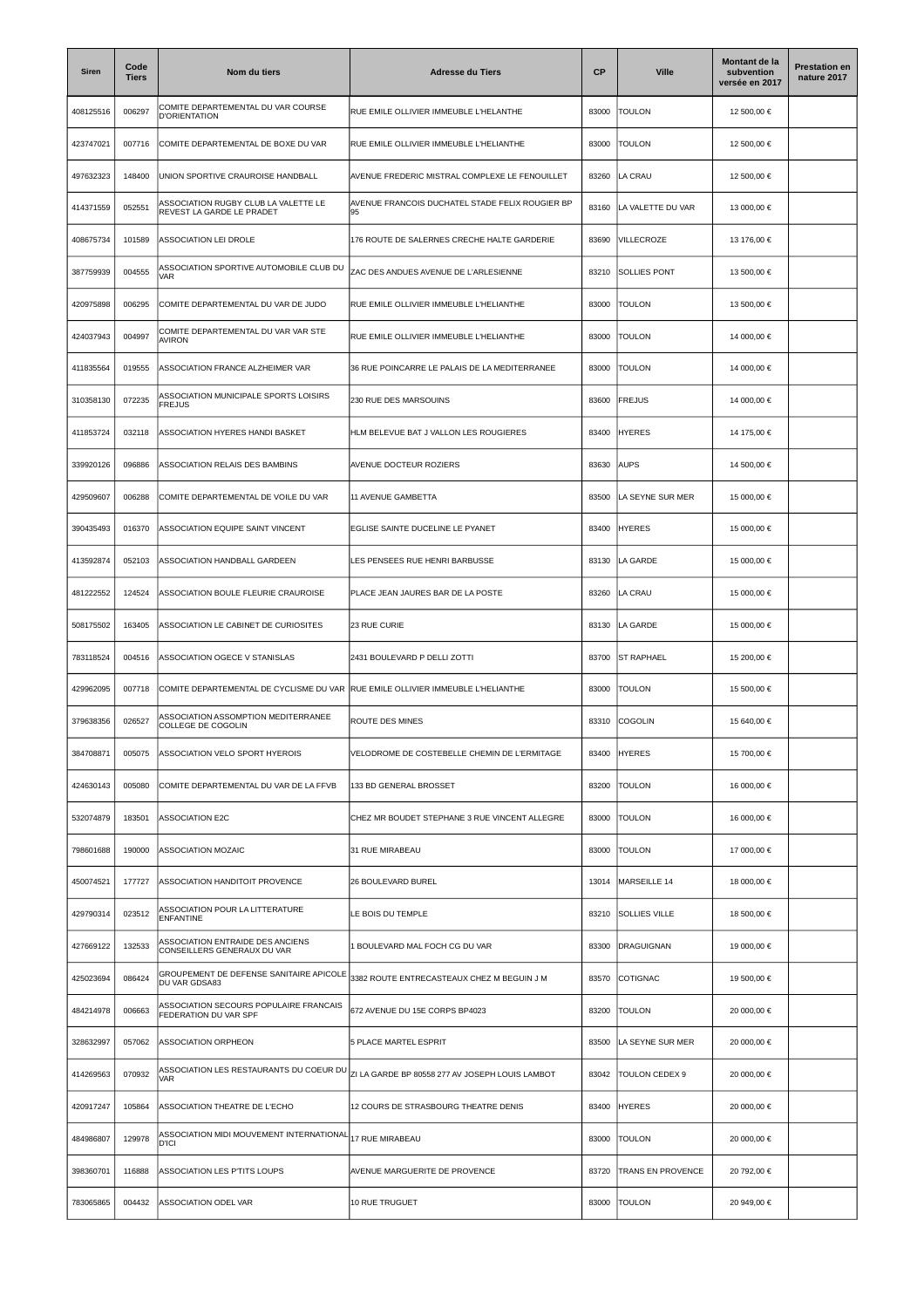| Siren     | Code<br>Tiers | Nom du tiers                                                             | <b>Adresse du Tiers</b>                                            | CP    | <b>Ville</b>                      | Montant de la<br>subvention<br>versée en 2017 | <b>Prestation en</b><br>nature 2017 |
|-----------|---------------|--------------------------------------------------------------------------|--------------------------------------------------------------------|-------|-----------------------------------|-----------------------------------------------|-------------------------------------|
| 482425774 | 128757        | ASSOCIATION SENDRA CHANTIERS                                             | 14 RUE LABAT                                                       | 83300 | <b>DRAGUIGNAN</b>                 | 21 000,00 €                                   |                                     |
| 424032175 | 004983        | COMITE DEPARTEMENTAL DE RANDONNEE<br>PEDESTRE                            | 38 RUE PICOT                                                       | 83000 | <b>TOULON</b>                     | 21 356,00 €                                   |                                     |
| 410069991 | 065942        | ASSOCIATION FEMMES D'AUJOURD'HUI                                         | 20B RUE PICOT 1ER ETAGE                                            | 83000 | <b>TOULON</b>                     | 21 500,00 €                                   |                                     |
| 343470027 | 065140        | ASSOCIATION LOU PICHOUN HALTE GARDERIE                                   | 80 CHEMIN DU ROUVE ESPACE BUZANCAIS                                | 83330 | LE BEAUSSET                       | 21 960,00 €                                   |                                     |
| 432344489 | 008748        | <b>ASSOCIATION GROUPEMENT DE DEFENSE</b><br>SANITAIRE CHEPTEL DU VAR     | 70 AVENUE PRESIDENT WILSON                                         | 83550 | VIDAUBAN                          | 22 000,00 €                                   |                                     |
| 324919620 | 031867        | SERVICE REMPLACEMENT AGRICOLE DU VAR<br><b>SERVA</b>                     | 143 RUE JEAN AICARD                                                | 83300 | <b>DRAGUIGNAN</b>                 | 22 000,00 €                                   |                                     |
| 783169493 | 004547        | ASSOCIATION DEPARTEMENTALE DES<br>ASSOCIATIONS FAMILIALES DU VAR UDAF    | 15 RUE CHAPTAL CS 63134                                            | 83130 | LA GARDE                          | 23 000,00 €                                   |                                     |
| 514562552 | 164715        | ASSOCIATION RESINE RESEAU SOLIDAIRE IN IT<br>NUMER ECO RESPONS           | 55 AVENUE DU QUATRE SEPTEMBRE                                      | 83300 | <b>DRAGUIGNAN</b>                 | 23 000,00 €                                   |                                     |
| 789561123 | 189089        | ASSOCIATION LA COURTOISE RESSOURCERIE                                    | QUARTIER LA COURTOISE CHEMIN DE BONNEVAL                           | 83470 | ST MAXIMIN LA STE<br><b>BAUME</b> | 24 000,00 €                                   |                                     |
| 433414158 | 105204        | ASSOCIATION L'AVIE                                                       | HLM LE GERMINAL BT C3 BOULEVARD JEAN ROSTAND                       | 83500 | A SEYNE SUR MER                   | 24 400,00 €                                   |                                     |
| 338917362 | 006490        | <b>ASSOCIATION AIDE AUX VICTIMES</b><br>D'INFRACTIONS DU VAR             | RUE MIRABEAU PALAIS MONTE CARLO                                    | 83100 | <b>TOULON</b>                     | 25 000,00 €                                   |                                     |
| 403601206 | 054048        | ASSOCIATION CINEMA LE ROYAL                                              | 2 RUE DU DOCTEUR BERTHOLET                                         | 83000 | <b>TOULON</b>                     | 25 000,00 €                                   |                                     |
| 421186594 | 086474        | ASSOCIATION CLUB ATHLETIQUE RAPHAELO<br><b>FREJUSIEN</b>                 | AVENUE THEODORE RIVIERE STADE EUGENE ROSSI BP 458                  | 83700 | <b>ST RAPHAEL</b>                 | 25 000,00 €                                   |                                     |
| 432660165 | 092248        | ASSOCIATION RUGBY CLUB HYERES<br>CARQUEIRANNE LA CRAU                    | 51 AVENUE PIERRE DE COUBERTIN STADE DU PYANET                      | 83400 | <b>HYERES</b>                     | 25 000,00 €                                   |                                     |
| 532722873 | 177410        | ASSOCIATION VERDON OXYGENE                                               | MAIRIE                                                             | 83630 | <b>AUPS</b>                       | 26 000,00 €                                   |                                     |
| 412480790 | 005011        | COMITE DEPARTEMENTAL DE RUGBY DU VAR                                     | 579 AVENUE JEAN MOULIN M2R                                         | 83220 | LE PRADET                         | 26 500,00 €                                   |                                     |
| 783048812 | 004474        | ASSOCIATION OGEC SAINTE JEANNE D'ARC                                     | CHATEAU DE BRIGNOLES AVENUE DREO                                   | 83170 | <b>BRIGNOLES</b>                  | 26 910,00 €                                   |                                     |
| 783167604 | 005014        | ASSOCIATION DISTRICT VAR FOOTBALL                                        | 169 AVENUE CHARLES MARIE BRUN BP 356 ZI TOULON EST                 | 83077 | TOULON CEDEX 9                    | 27 000,00 €                                   |                                     |
| 751931759 | 181421        | CENTRE SOCIAL ET CULTUREL MAISON PARTAGE 162 AVENUE DE LA LIBERATION     |                                                                    | 83560 | <b>RIANS</b>                      | 27 000,00 €                                   |                                     |
| 402736052 | 024508        | ASSOCIATION RENCONTRES INTERNATIONALES<br>DE MUSIQUE MEDIEVALE           | HOTEL DE VILLE PLACE SADI CARNOT                                   | 83340 | LE THORONET                       | 29 000,00 €                                   |                                     |
| 450675772 | 158989        | ASSOCIATION CRIGE PACA                                                   | VENUE LOUIS PHILIBERT CS 90646 DOMAINE PETIT<br>ARBOIS BAT LE MEGI | 13100 | <b>AIX EN PROVENCE</b>            | 29 120,00 €                                   |                                     |
| 388666141 | 006658        | ASSOCIATION BANQUE ALIMENTAIRE DU VAR                                    | 257 RUE DENIS PAPIN ZONE ARTISANALE LE POUVEREL                    | 83130 | LA GARDE                          | 30 000,00 €                                   |                                     |
| 408129948 | 086262        | ASSOCIATION COMMISSION DU FILM DU VAR<br>SOUTH OF FRANCE FILM COMMISSION | AVENUE GENERAL DE GAULLE BP 15                                     | 83991 | <b>ST TROPEZ CEDEX</b>            | 30 000,00 €                                   |                                     |
| 445130552 | 108080        | ASSOCIATION AMERICAN BOXING CLUB<br><b>BRIGNOLAIS</b>                    | CHEZ MR NOTARI 1934 LES GRES                                       | 83170 | <b>TOURVES</b>                    | 30 000,00 €                                   |                                     |
| 819409442 | 202710        | ASSOCIATION CONSEIL DE DEVELOPPEMENT<br>TOULON PROVENCE MEDITERRANEE     | HOTEL D'AGGLOMERATION 107 BOULEVARD HENRI FABRE                    | 83000 | TOULON                            | 30 000,00 €                                   |                                     |
| 316582386 | 092602        | ASSOCIATION COMITE DEPARTEMENTAL DE<br>TENNIS DU VAR                     | ZAC VALGORA PARC TERTIAIRE BAT R                                   | 83160 | LA VALETTE DU VAR                 | 30 261,00 €                                   |                                     |
| 326037553 | 004559        | MISSION INTERCOMMUNALE D' ACTION JEUNES                                  | 355 AVENUE ESTIENNE D'ORVES                                        | 83500 | LA SEYNE SUR MER                  | 31 000,00 €                                   |                                     |
| 783048887 | 024070        | SYNDICAT DES JEUNES AGRICULTEURS DU VAR<br>JA 83                         | POLE VITICOLEI 70 AVENUE DU PRESIDENT WILSON                       | 83550 | VIDAUBAN                          | 31 000,00 €                                   |                                     |
| 387464795 | 029242        | MISSION LOCALE JEUNES TOULONNAIS                                         | 19 RUE SAINT CYPRIEN                                               | 83000 | <b>TOULON</b>                     | 31 000,00 €                                   |                                     |
| 388839573 | 040440        | MISSION LOCALE DU COUDON AU GAPEAU                                       | 174 RUE MARC DELAGE LES EGLANTINES                                 | 83130 | LA GARDE                          | 31 000,00 €                                   |                                     |
| 399396985 | 048926        | ASSOCIATION MISSION LOCALE EST VAR                                       | 1196 BOULEVARD DE LA MER                                           | 83600 | <b>FREJUS</b>                     | 31 000,00 €                                   |                                     |
| 410331169 | 063873        | ASSOCIATION MISSION LOC GOLFE ST TROPEZ<br>ET PAYS DES MAURES            | CENTRE AGORA 8 AVENUE SIGISMOND COULET                             | 83310 | COGOLIN                           | 31 000,00 €                                   |                                     |
| 402253306 | 063878        | ASSOCIATION MISSION LOCALE CORAIL                                        | 4 RUE GEORGES SIMENON LE PALATIN                                   | 83400 | <b>HYERES</b>                     | 31 000,00 €                                   |                                     |
| 410679815 | 082509        | KUBILAI KHAN INVESTIGATION                                               | 31 RUE MIRABEAU                                                    | 83000 | <b>TOULON</b>                     | 32 000,00 €                                   |                                     |
| 523694685 | 173374        | TOULON PROVENCE MEDITERRANEE TPM<br>RACING VOLLEY                        | 183 CHE DES NAGADOUX                                               | 83140 | <b>SIX FOURS LES PLAGES</b>       | 33 000,00 €                                   |                                     |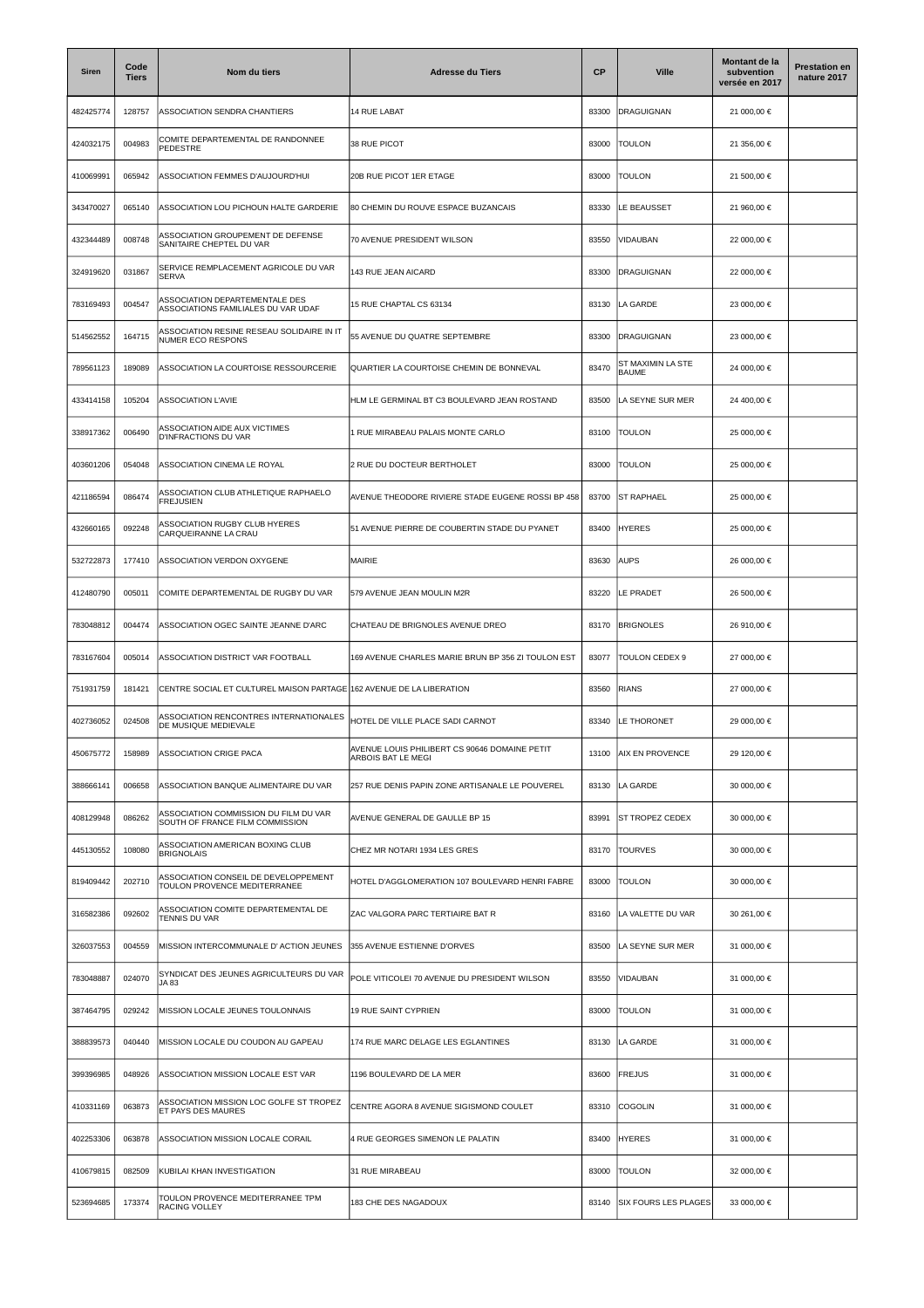| <b>Siren</b> | Code<br><b>Tiers</b> | Nom du tiers                                                             | <b>Adresse du Tiers</b>                                   | CP    | <b>Ville</b>                   | Montant de la<br>subvention<br>versée en 2017 | <b>Prestation en</b><br>nature 2017 |
|--------------|----------------------|--------------------------------------------------------------------------|-----------------------------------------------------------|-------|--------------------------------|-----------------------------------------------|-------------------------------------|
| 423307206    | 178521               | ASSOCIATION ATTENTION FRAGILE                                            | PARC DES TROENES 109 AVENUE FRANCOIS FABIE                | 83160 | LA VALETTE DU VAR              | 33 000,00 €                                   |                                     |
| 435012455    | 004526               | <b>COURS MAINTENON</b>                                                   | 10 BOULEVARD PASTEUR BP 541                               | 83409 | <b>HYERES CEDEX</b>            | 33 720,00 €                                   |                                     |
| 533429775    | 175963               | <b>ASSOCIATION ADESS</b>                                                 | 74 AVENUE J JAURES                                        | 83460 | <b>LES ARCS</b>                | 33 800,00 €                                   |                                     |
| 393256425    | 032480               | ASL SUBERAIE VAROISE                                                     | POLE FORET QUARTIER PRECOUMIN ROUTE DE TOULON             | 83340 | LE LUC                         | 34 862.79 €                                   |                                     |
| 397804071    | 018535               | ASSOCIATION DEPARTEMENTAL COMITE<br>COMMUNAUX FEUX ET FORET              | <b>JARDIN PEIRESC</b>                                     | 83210 | <b>BELGENTIER</b>              | 35 000,00 €                                   |                                     |
| 413079203    | 055816               | ASSOCIATION CREUSET INTER MUSIQUE<br>TRADITION ORALE CIMO & TO           | CHATEAU GIBRON                                            | 83570 | CORRENS                        | 35 000,00 €                                   |                                     |
| 413810268    | 100424               | ASSOCIATION VARSEF SERVICES EMPLOIS<br><b>FAMILIAUX</b>                  | 1628 AVENUE JOSEPH GASQUET FLEURS DES CHAMPS              | 83100 | <b>TOULON</b>                  | 36 600,00 €                                   |                                     |
| 817957210    | 201689               | ASSOCIATION AMITIES CITE                                                 | HLM LA BEAUCAIRE LES LAVANDES AVE ALBERT CAMUS<br>TOUR 80 | 83200 | <b>TOULON</b>                  | 37 100,00 €                                   |                                     |
| 384021481    | 024094               | ASSOCIATION MAISON REGIONALE DE L'EAU                                    | BOULEVARD GRISOLLE B P 12                                 | 83670 | <b>BARJOLS</b>                 | 39 000,00 €                                   |                                     |
| 397595828    | 044463               | ASSOCIATION KROC CAN                                                     | CHEMIN GAETAN GASTALDO                                    | 83200 | <b>TOULON</b>                  | 39 600,00 €                                   |                                     |
| 401125737    | 005009               | UNION SPORTIVE SEYNOISE                                                  | BP 366 LES PLAINES AVENUE PIERRE MENDES FRANCE            | 83512 | A SEYNE SUR MER<br>CEDEX       | 40 000,00 €                                   |                                     |
| 389939968    | 032815               | ASSOCIATION ALADIN                                                       | 16 RUE LAINDET LALONDE LA FLUORINE                        | 83000 | TOULON                         | 40 000,00 €                                   |                                     |
| 775675655    | 089297               | ASSOCIATION UNION NAT DU SPORT SCOLAIR E                                 | INSPECTION ACADEMIQUE RUE MONTEBELLO BP 1204              | 83070 | <b>TOULON CEDEX</b>            | 40 000,00 €                                   |                                     |
| 448411785    | 108494               | ASSOCIATION JAZZ A PORQUEROLLES                                          | THEATRE DENIS 12 COURS DE STRASBOURG                      | 83400 | <b>HYERES</b>                  | 40 000,00 €                                   |                                     |
| 449357920    | 112782               | ASSOCIATION VIVRE EN FAMILLE                                             | 24 RUE BEAUSSIER                                          | 83500 | LA SEYNE SUR MER               | 40 000,00 €                                   |                                     |
| 445168651    | 190925               | ASSOCIATION LE REGARD DU VIVANT                                          | 257 CHEMIN DES PINS                                       | 34170 | CASTELNAU LE LEZ               | 40 000,00 €                                   |                                     |
| 302382395    | 089929               | ASSOCIATION ACPM FORM COOPER PROMO<br>PROFESS MEDITER                    | LES COTES DU PLAN CHEMIN FRANCA                           | 83190 | <b>OLLIOULES</b>               | 40 049,24 €                                   |                                     |
| 402139703    | 049944               | ASSOCIATION ENVIE VAR                                                    | ZI CAMP LAURENT CHEMIN DU FLOREAL                         | 83500 | LA SEYNE SUR MER               | 42 600,00 €                                   |                                     |
| 331223164    | 024147               | ASSOCIATION HYERES FOOTBALL CLUB                                         | AVENUE 1ERE DIVISION BROSSET STADE PERRUC                 | 83400 | <b>HYERES</b>                  | 45 000,00 €                                   |                                     |
| 382003721    | 028319               | ASSOCIATION VAR AZUR LINGE                                               | 262 AVENUE FRANCOIS CUZIN                                 | 83000 | <b>TOULON</b>                  | 45 000,00 €                                   |                                     |
| 391199098    | 062666               | ASSOCIATION MOUVEMENT MEDIATION                                          | ROUTE DU THORONNET D17                                    | 83340 | LE CANNET DES<br><b>MAURES</b> | 45 000,00 €                                   |                                     |
| 513780882    | 162055               | ETOILE FOOTBALL CLUB FREJUS SAINT<br>RAPHAEL                             | STADE DES CHENES 355 AVENUE DE L'EUROPE BP 60195          | 83600 | FREJUS                         | 45 000,00 €                                   |                                     |
| 527538920    | 170225               | ASSOCIATION HORIZONS                                                     | 11 RUE GABRIEL PERI                                       | 83110 | <b>SANARY SUR MER</b>          | 45 000,00 €                                   |                                     |
| 804620706    | 194462               | CENTRE SOCIAL ET CULTUREL INTERCOMMUNAL<br>DU VAL D'ISSOLE LOUIS FLANDIN | 7 AVENUE DE PROVENCE                                      | 83136 | <b>NEOULES</b>                 | 45 000,00 €                                   |                                     |
| 820931525    | 205226               | ASSOCIATION SPORTING CLUB DE TOULON                                      | STADE BON RENCONTRE AVENUE ARISTIDE BRIAND                | 83200 | <b>TOULON</b>                  | 45 000,00 €                                   |                                     |
| 453439127    | 121334               | CENTRE SOCIAL CULTUREL DE DRAGUIGNAN                                     | 296 BOULEVARD MARCEL PAGNOL                               | 83300 | DRAGUIGNAN                     | 46 800,00 €                                   |                                     |
| 449933845    | 113933               | <b>ASSOCIATION MAISON DES INITIATIVES</b><br><b>SOCIALES</b>             | CCAS RUE DES DESPORTES                                    | 83170 | <b>BRIGNOLES</b>               | 47 200,00 €                                   | Mise à disposition<br>de locaux     |
| 399190628    | 064455               | ASSOCIATION ARCHAOS                                                      | 95 RUE MONTEBELLO                                         | 83000 | <b>TOULON</b>                  | 48 100,00 €                                   |                                     |
| 783048895    | 004085               | FOIRE EXPOSITION VINS DU VAR FOIRE DE<br><b>BRIGNOLES</b>                | BOULEVARD JUST MARIE RAYNOUARD                            | 83170 | <b>BRIGNOLES</b>               | 50 000,00 €                                   |                                     |
| 334416674    | 027591               | ASSOCIATION THEATRE MEDITERRANEE                                         | 10 RUE D'ORVES BP 713                                     | 83052 | TOULON CEDEX                   | 50 000,00 €                                   |                                     |
| 449138411    | 110577               | ASSOCIATION CLIC DU COUDON CLIC                                          | 81 RUE MARIUS TARDIVIER CCAS                              | 83130 | LA GARDE                       | 50 000,00 €                                   |                                     |
| 813121308    | 199193               | ASSOCIATION LE PORT DES CREATEURS                                        | RUE DES SAVONNIERES                                       | 83000 | <b>TOULON</b>                  | 50 000,00 €                                   |                                     |
| 419293162    | 004887               | UNION DEPARTEMENTALE SAPEURS POMPIERS<br>DU VAR                          | 6151 QUARTIER LA COUALO CHEZ MR PIGNOL REMY               | 83550 | VIDAUBAN                       | 50 500,00 €                                   |                                     |
| 332854991    | 088614               | ASSOCIATION MUNITIQUE FORMATION ET<br><b>MULTIMEDIA</b>                  | 1 PLACE D'ARMES                                           | 83000 | <b>TOULON</b>                  | 52 500,00 €                                   |                                     |
| 452308687    | 115103               | ASSOCIATION LOGE TOIT                                                    | 125 RUE ARISTIDE BRIAND                                   | 83600 | <b>FREJUS</b>                  | 52 850,00 €                                   |                                     |
| 415109529    | 061166               | ASSOCIATION CENTRE SOCIAL ET CULTUREL ST<br>RAPHAEL                      | LE LOGIS DE L'ASPE BAT D2 BOULEVARD DE L'ASPE             | 83700 | <b>ST RAPHAEL</b>              | 53 500,00 €                                   |                                     |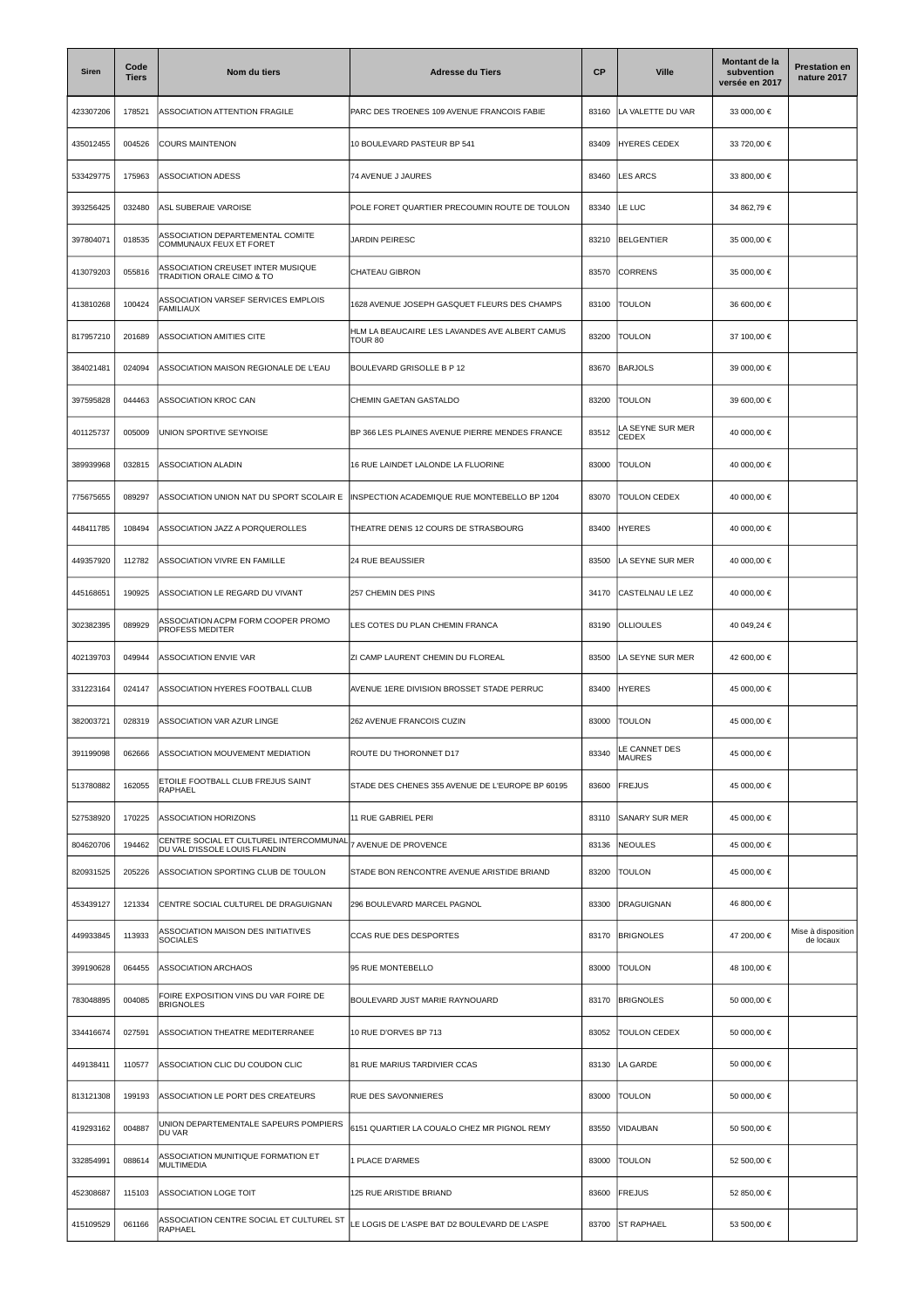| Siren     | Code<br><b>Tiers</b> | Nom du tiers                                                                   | <b>Adresse du Tiers</b>                                           | <b>CP</b> | <b>Ville</b>                      | Montant de la<br>subvention<br>versée en 2017 | <b>Prestation en</b><br>nature 2017 |
|-----------|----------------------|--------------------------------------------------------------------------------|-------------------------------------------------------------------|-----------|-----------------------------------|-----------------------------------------------|-------------------------------------|
| 343313441 | 034510               | ASSOCIATION POUR LE FESTIVAL DE<br>RAMATUELLE                                  | LES AYGUIERS CHEZ MME FRANJOU                                     | 83350     | RAMATUELLE                        | 55 000,00 €                                   |                                     |
| 390428811 | 013774               | ASSOCIATION ADEPAPE ASE                                                        | 50 AVENUE JOSEPH GASQUET IMMEUBLE LE PERICLES 8                   | 83100     | <b>TOULON</b>                     | 56 000,00 €                                   |                                     |
| 431873942 | 106597               | ASSOCIATION FAMILIALE LAIQUE TRANSITION                                        | 152 AVENUE DOCTEUR FONTAN                                         | 83200     | <b>TOULON</b>                     | 56 500,00 €                                   | Mise à disposition<br>de locaux     |
| 783100670 | 004543               | ASSOCIATION FAMILIALE EXTERNAT SAINT<br><b>JOSEPH</b>                          | CHEMIN FAVEYROLLES LA CORDEILLE BP 122                            | 83190     | <b>OLLIOULES</b>                  | 56 972,00 €                                   |                                     |
| 494921109 | 141292               | ASSOCIATION CORAIL                                                             | 123 RUE WALDECK ROUSSEAU                                          | 83700     | <b>ST RAPHAEL</b>                 | 59 850,00 €                                   |                                     |
| 310864665 | 028129               | CENTRE ARCHEOLOGIQUE DU VAR                                                    | 14 BOULEVARD BAZEILLE                                             | 83000     | <b>TOULON</b>                     | 60 000,00 €                                   |                                     |
| 378936769 | 146273               | OFFICE MUNICIPAL DE CULTURE DE SAINT<br>MAXIMIN                                | HOTEL DE VILLE PLACE DE L'HOTEL DE VILLE                          | 83470     | ST MAXIMIN LA STE<br><b>BAUME</b> | 60 000,00 €                                   | Mise à disposition<br>de locaux     |
| 340747047 | 005162               | ASSOCIATION CEN PACA CONSERVATOIR<br><b>ESPACES NATURELS PACA</b>              | 4 AVENUE MARCEL PAGNOL ATRIUM BAT B                               | 13090     | <b>AIX EN PROVENCE</b>            | 61 625,00 €                                   |                                     |
| 352262653 | 028970               | ASSOCIATION DU DOMAINE DU RAYOL                                                | AVENUE DU COMMANDANT RIGAUD DOMAINE DU RAYOL                      | 83820     | RAYOL CANADEL SUR<br>MER          | 61 750,00 €                                   |                                     |
| 410784201 | 063871               | ASSOCIATION MISSION LOCALE DRACENIE<br>COEUR DU VAR                            | MAISON DE L'ECONOMIE ET EMPLOI 105 PLACE DU 7 BAT<br>DE CHASSEURS | 83300     | <b>DRAGUIGNAN</b>                 | 62 000,00 €                                   |                                     |
| 313976573 | 004058               | CENTRE SOCIAL ET CULTUREL NELSON<br>MANDELA                                    | AVENUE JEAN VILAR QUARTIER DE BERTHE                              | 83500     | LA SEYNE SUR MER                  | 66 400,00 €                                   |                                     |
| 408960201 | 061251               | CENTRE SOCIAL ET CULTUREL MARTIN BIDOURE                                       | 2 PLACE MARTIN BIDOURE                                            | 83470     | ST MAXIMIN LA STE<br><b>BAUME</b> | 67 300,00 €                                   |                                     |
| 518945795 | 164292               | ASSOCIATION VIVRE ENSEMBLE EN PROVENCE                                         | RUE EMILIEN LEBRUN                                                | 83170     | <b>BRIGNOLES</b>                  | 68 000,00 €                                   |                                     |
| 391186657 | 005538               | ASSOCIATION FESTIVAL DE MUSIQUE DE<br>TOULON ET SA REGION                      | 117 AVENUE LAZARE CARNOT                                          | 83000     | Toulon                            | 70 000,00 €                                   |                                     |
| 493347579 | 142170               | ASSOCIATION DRACENIE SOLIDARITES                                               | 462 BOULEVARD KENNEDY                                             | 83300     | DRAGUIGNAN                        | 70 500,00 €                                   |                                     |
| 394819189 | 057408               | ASSOCIATION PROMO SOINS                                                        | ESPACE SANTE MIRABEAU IMPASSE MIRABEAU                            | 83000     | <b>TOULON</b>                     | 71 600,00 €                                   |                                     |
| 389730169 | 033338               | ASSOCIATION SEYNOISE POUR L INSERTION<br>ASPI                                  | 2685 AVENUE JOHN KENNEDY                                          | 83140     | <b>SIX FOURS</b>                  | 72 500,00 €                                   |                                     |
| 339922973 | 017636               | COMITE OFFICIEL DES FETES ET DES SPORTS<br>DE TOULON                           | PLACE RAIMU IMMEUBLE LA RENAISSANCE                               | 83000     | <b>TOULON</b>                     | 74 000,00 €                                   |                                     |
| 333075091 | 068254               | ASSOCIATION COMMUNUNAUTAIRE EMPLOI ET<br>PARTAGE ACEP                          | TOUR LE GOELAND RUE D'ENTRECASTEAUX                               | 83000     | <b>TOULON</b>                     | 75 000,00 €                                   |                                     |
| 824062251 | 207485               | MAISON DES ADOLESCENTS DU VAR                                                  | 71 PLACE PECHERET                                                 | 83100     | <b>TOULON</b>                     | 78 400,00 €                                   |                                     |
| 383389087 | 017198               | SSOCIATION SPORTIVE SAINT RAPHAEL DE<br><b>VOLLEY BALL</b>                     | 215 CHEMIN DE LAUVE                                               | 83700     | <b>ST RAPHAEL</b>                 | 80 000,00 €                                   |                                     |
| 775660087 | 100731               | ASSOCIATION NATIONALE DE PREVENTION EN<br>ALCOOLISME ADDICTOLOGIE ANPAA 83     | 8 RUE FRANCIS DE PRESSENCE                                        | 83000     | <b>TOULON</b>                     | 80 000,00 €                                   |                                     |
| 395083090 | 053955               | ASSOCIATION ATELIER DE LA PIERRE D'ANGLE                                       | QUARTIER LE PLAN RN 7                                             | 83170     | <b>BRIGNOLES</b>                  | 81 155,00 €                                   |                                     |
| 414212753 | 060612               | ASSOCIATION COMMUNES FORESTIERES DU<br>VAR AGCE POLITIQUES ENERGETIQUES DU VAR | QTIER PRECOUMIN POLE FORET ROUTE DE TOULON                        | 83340     | LE LUC                            | 82 000,00 €                                   |                                     |
| 410153241 | 075172               | ASSOCIATION FAIRE ROUTE AVEC TOI F R A T                                       | 2275 CHEMIN DE LA GAVARESSE BP 43                                 | 83220     | LE PRADET                         | 82 000,00 €                                   |                                     |
| 322223009 | 114245               | ASSOCIATION RETRAVAILLER GRAND SUD EST                                         | 175 RUE PARADIS                                                   | 13006     | MARSEILLE 06                      | 83 386,47 €                                   | Mise à disposition<br>de locaux     |
| 388461683 | 030942               | <b>ASSOCIATION SRVHB</b>                                                       | COMPLEXE SPORTIF DE L'ESTEREL BOULEVARD DE L'ASPE                 | 83700     | <b>ST RAPHAEL</b>                 | 100 000,00 €                                  |                                     |
| 452558612 | 116316               | ASSOCIATION POLE TOURISTIQUE ESTEREL<br>COTE D'AZUR                            | 72 RUE WALDECK ROUSSEAU IMMEUBLE STANISLAS                        | 83700     | <b>ST RAPHAEL</b>                 | 100 000,00 €                                  |                                     |
| 775642622 | 042852               | ASSOCIATION PLEIN SOLEIL                                                       | 13 AVENUE PIERRE GILLES DE GENNES PARC TERTIAIRE<br>VALGORA       | 83160     | LA VALETTE DU VAR                 | 101 340,00 €                                  | Mise à disposition<br>de locaux     |
| 579500562 | 004556               | ASSOCIATION OGEC SAINTE MARIE                                                  | 1 PLACE GERMAIN LORO LYCEE SAINTE MARIE                           | 83500     | LA SEYNE SUR MER                  | 101 788,57 €                                  |                                     |
| 824429518 | 207804               | CENTRES SOCIAUX CULTURELS FREJUSIENS<br><b>CSCF</b>                            | ZA LA PALUD 268 RUE ALBERT EINSTEIN                               | 83600     | <b>FREJUS</b>                     | 106 300,00 €                                  | Mise à disposition<br>de locaux     |
| 450696257 | 116876               | ASSOCIATION LIBERAUX DE SANTE CANTON DE<br><b>FAYENCE CLIC</b>                 | <b>B RUE RENE CASSIN</b>                                          | 83440     | <b>FAYENCE</b>                    | 108 000,00 €                                  |                                     |
| 451862932 | 121387               | ASSOCIATION FACE VAR                                                           | 25 RUE VICTOR CLAPPIER                                            | 83100     | <b>TOULON</b>                     | 109 770,28 €                                  |                                     |
| 509840252 | 158101               | ASSOCIATION UFCS FAMILLES RURALES<br><b>FORMATION</b>                          | 12 AVENUE JEAN MOULIN PALAIS VAUBAN                               | 83000     | TOULON                            | 110 108,84 €                                  |                                     |
| 319050167 | 119119               | ASSOCIATION COMPAGNONS BATISSEURS<br><b>PROVENCE</b>                           | 7 RUE EDOUARD PONS                                                | 13006     | MARSEILLE 06                      | 110 587,00 €                                  |                                     |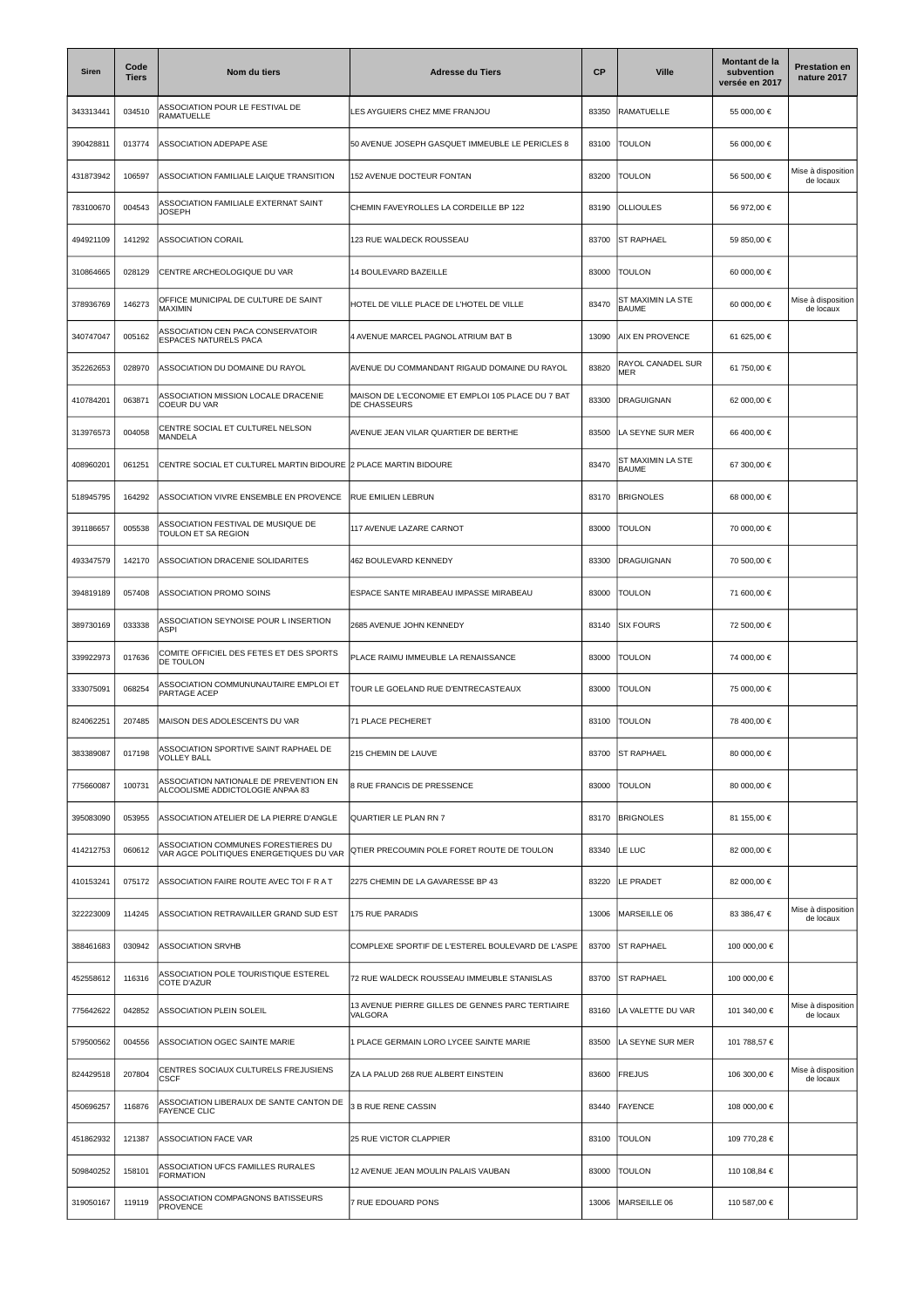| Siren     | Code<br><b>Tiers</b> | Nom du tiers                                                             | <b>Adresse du Tiers</b>                                          | <b>CP</b> | <b>Ville</b>                       | Montant de la<br>subvention<br>versée en 2017 | <b>Prestation en</b><br>nature 2017 |
|-----------|----------------------|--------------------------------------------------------------------------|------------------------------------------------------------------|-----------|------------------------------------|-----------------------------------------------|-------------------------------------|
| 380297408 | 024072               | ASSOCIATION LOGIVAR SAINT LOUIS                                          | 51 RUE SUZANNE                                                   | 83000     | TOULON                             | 117 850,00 €                                  |                                     |
| 521916056 | 170287               | ASSOCIATION PIJ POLE JEUNE PUBLIC                                        | 60 BOULEVARD DE L'EGALITE                                        | 83200     | LE REVEST LES EAUX                 | 118 000,00 €                                  |                                     |
| 334148053 | 004538               | ASSOCIATION RUGBY CLUB TOULONNAIS                                        | STADE MAYOL AVENUE DE LA REPUBLIQUE                              | 83000     | <b>TOULON</b>                      | 130 000,00 €                                  |                                     |
| 403006463 | 048902               | ASSOCIATION ISIS 83                                                      | HOPITAL G CLEMENCEAU 421 AVENUE 1ER BIM PACIFIQUE                | 83130     | LA GARDE                           | 130 000,00 €                                  |                                     |
| 397749094 | 064958               | ASSOCIATION POUR LOGEMENT INDIVIDUELET<br><b>AUTONOME ALINEA</b>         | 6 TRAVERSE LIRETTE LA VISITATION                                 | 83000     | Toulon                             | 130 600,00 €                                  |                                     |
| 424228146 | 085227               | <b>ASSOCIATION AXIS</b>                                                  | 9 RUE CORNEILE                                                   | 83000     | <b>TOULON</b>                      | 134 584,97 €                                  | Mise à disposition<br>de locaux     |
| 775713688 | 073937               | ASSOCIATION ADSEAAV SAUVEGARDE ENFANCE<br>ADO ET ADULTES DIFFICULTES VAR | 235 AVENUE PIERRE ET MARIE CURIE BAT 2 RDC<br>VALESPACE          | 83160     | LA VALETTE DU VAR                  | 137 850,00 €                                  | Mise à disposition<br>de locaux     |
| 775665029 | 001937               | SOCIETE NATIONALE SAUVETAGE EN MER SNSM 31 CITE D'ANTIN                  |                                                                  | 75009     | PARIS 09                           | 140 560,00 €                                  |                                     |
| 392883682 | 005004               | ASSOCIATION DES MAIRES DU VAR                                            | BOULEVARD MARECHAL FOCH CONSEIL DEPARTEMENTAL<br>DU VAR          | 83300     | DRAGUIGNAN                         | 150 000,00 €                                  | Mise à disposition<br>de locaux     |
| 397750704 | 038070               | ACCES ASSOCIATION COUDON CHANTIER<br>EXTERIEUR SOCIAL SOLIDAIRE          | 2 AVENUE MARCELLIN BERTHELOT Z I LES ESPALUNS                    | 83160     | LA VALETTE DU VAR                  | 150 000,00 €                                  |                                     |
| 390174068 | 103333               | ASSOCIATION OLBIA VAR APPARTEMENTS                                       | 32 CHEMIN DU PONT DE BOIS                                        | 83200     | <b>TOULON</b>                      | 153 145,00 €                                  |                                     |
| 383386877 | 022676               | INSTITUT SUPERIEUR ELECTRONIQUE<br>NUMERIQUE TOULON                      | MAISON DES TECHNOLOGIES PLACE GEORGES POMPIDOU                   | 83000     | TOULON                             | 153 195,00 €                                  |                                     |
| 391199635 | 044901               | ASSOCIATION CLARISSE ENVIRONNEMENT                                       | 540 RUE DU DOCTEUR DONNADIEU LES CLOS LES CHENES<br>BAT B        | 83600     | <b>FREJUS</b>                      | 154 000,00 €                                  |                                     |
| 501094692 | 197692               | ASSOCIATION SAINT JOSEPH                                                 | HOPITAL SAINT JOSEPH 26 BOULEVARDD DE LOUVAN                     | 13285     | MARSEILLE CEDEX 08                 | 159 000,00 €                                  |                                     |
| 429149495 | 087441               | ASSOCIATION SOLIDARITE EST VAR                                           | 46 RUE SIGAUDY CENTRE SOCIO CARITATIF                            | 83600     | <b>FREJUS</b>                      | 159 100,00 €                                  |                                     |
| 383809290 | 028699               | ASSOCIATION SAUVEGARDE FORETS VAROISES                                   | CHEMIN DE L'ESTANCI ESPACE JANUS                                 | 83400     | GIENS                              | 171 000,00 €                                  |                                     |
| 418220851 | 016329               | ASSOCIATION LES SOURCES D'AZUR                                           | LES PLAINES DE L'AIRE ROUTE DE BRAS                              | 83470     | SEILLONS SOURCE<br><b>D'ARGENS</b> | 172 800,00 €                                  |                                     |
| 387610207 | 027754               | ASSOCIATION VAROISE POUR LE RESPECT DE<br>L'ENFANT                       | MAIL LA PLANQUETTE LES PEN RUE FLORA TRISTAN                     | 83130     | LA GARDE                           | 176 000,00 €                                  |                                     |
| 381515303 | 024261               | ASSOCIATION VEGA GESTION AMENAGEMENT<br><b>VEGA</b>                      | <b>4 RUE NICOLAS PEIRESC</b>                                     | 83000     | <b>TOULON</b>                      | 183 319,00 €                                  |                                     |
| 408562403 | 057936               | ASSOCIATION THEATRES EN DRACENIE                                         | BOULEVARD G CLEMENCEAU THEATRE MUNICIPAL DE<br><b>DRAGUIGNAN</b> | 83300     | DRAGUIGNAN                         | 186 313,80 €                                  |                                     |
| 449935881 | 111926               | <b>MAISON D'ACCUEIL MULTIS</b><br><b>INTERGENERATIONNELLE</b>            | 6 RUE MIRABEAU BP 5005                                           | 83000     | <b>TOULON</b>                      | 191 080,00 €                                  |                                     |
| 343812988 | 004899               | COMITE DEPARTEMENTAL OLYMPIQUE ET<br>SPORTIF DU VAR                      | QUARTIER BON RENCONTRE 133 BOULEVARD GENERAL<br><b>BROSSET</b>   | 83200     | <b>TOULON</b>                      | 200 000,00 €                                  |                                     |
| 345245260 | 006409               | ASSOCIATION TOULON VAR TECHNOLOGIES                                      | MAISON DES TECHNOLOGIES PLACE GEORGES POMPIDOU                   | 83000     | TOULON                             | 200 000,00 €                                  |                                     |
| 332509249 | 004490               | ASSOCIATION TREMPLIN TRAVAIL EMPLOI<br><b>INSERTION</b>                  | 166 CHEMIN FORT DE SAINT ELME                                    | 83500     | LA SEYNE SUR MER                   | 209 750,00 €                                  |                                     |
| 353229032 | 036913               | UNION DIACONALE DU VAR                                                   | 363 AVENUE COLONEL PICOT SAINT JEAN DU VAR                       | 83000     | <b>TOULON</b>                      | 210 000,00 €                                  |                                     |
| 334631900 | 010853               | ASSOCIATION LES AMIS DE JERICHO                                          | 319 AVE COLONEL PICOT                                            | 83100     | TOULON                             | 218 000,00 €                                  |                                     |
| 353368277 | 042428               | ASSOCIATION RELAIS CULTUREL VAR<br>MEDITERANEE RCVM                      | 6 AVENUE DOC JEAN PERRON LE LARMATINE 1A                         | 83400     | <b>HYERES</b>                      | 218 950,00 €                                  | Mise à disposition<br>de locaux     |
| 453460198 | 129501               | <b>ASSOCIATION EN CHEMIN</b>                                             | 10 BOULEVARD F MISTRAL                                           | 83400     | <b>HYERES</b>                      | 219 505,81 €                                  |                                     |
| 345358154 | 010964               | ASSOCIATION CESAME OBJECTIF EMPLOI                                       | AVENUE MARECHAL DE LATTRE TASSIGNY LE GOUNOD BAT                 | 83000     | <b>TOULON</b>                      | 219 727,71 €                                  |                                     |
| 397804238 | 057410               | ASSOCIATION LE TOIT                                                      | 454 RUE JEAN JAURES                                              | 83000     | TOULON                             | 220 000,00 €                                  |                                     |
| 379333479 | 030036               | ASSOCIATION ACCOMPAGNEMENT PROMOTION<br><b>INSERTION PROVENCE</b>        | 483 BOULEVARD E MAUREL LE FLORIDA                                | 6140      | VENCE                              | 228 000,00 €                                  |                                     |
| 499681013 | 146819               | ASSOCIATION TOULON SAINT CYR VAR<br>HANDBALL                             | 86 RUE SOUS LIEUTENANT GUY FRIGGERI                              | 83100     | TOULON                             | 230 000,00 €                                  |                                     |
| 448362160 | 113865               | ASSOCIATION GARRIGUES                                                    | 164 TRAVERSE SAINT JEAN                                          | 83470     | ST MAXIMIN LA STE<br><b>BAUME</b>  | 239 769,12 €                                  |                                     |
| 537934903 | 178162               | ASSOCIATION LES CENTRES SOCIAUX DE<br><b>TOULON</b>                      | 119 CHEMIN DU TEMPLE 1ER ETAGE                                   | 83200     | TOULON                             | 249 950,00 €                                  |                                     |
| 380223602 | 018453               | HYERES TOULON VAR BASKET HTVB                                            | GYMNASE DES ROUGIERES CHEMIN DU SOLDAT MACRI                     | 83400     | <b>HYERES</b>                      | 250 000,00 €                                  |                                     |